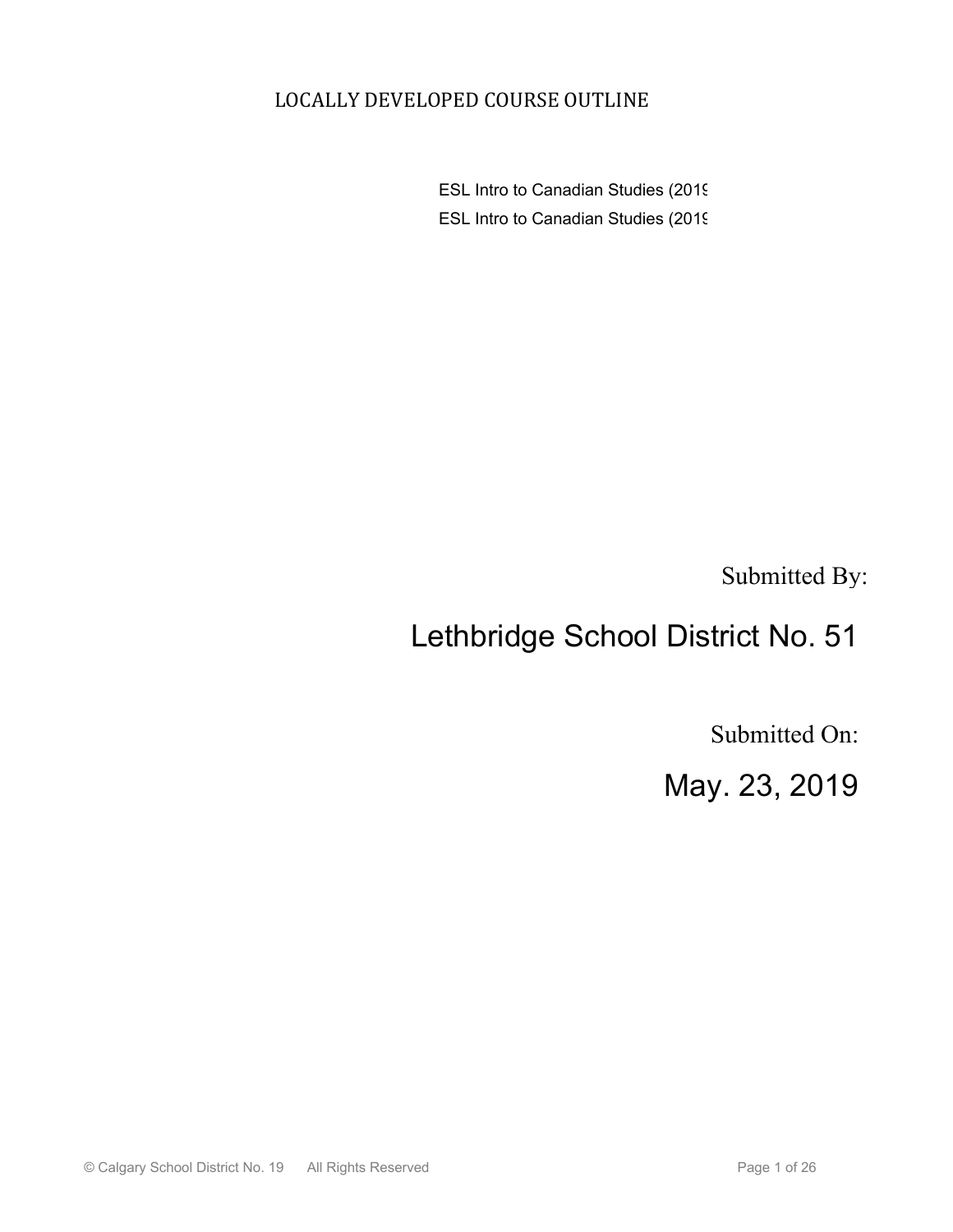# **Course Basic Information**

| Outline Number | <b>Hours</b> | <b>Start Date</b> | End Date   | Development Type | Proposal Type   | Grades<br>$\sim$ $\sim$ $\sim$ $\sim$ |
|----------------|--------------|-------------------|------------|------------------|-----------------|---------------------------------------|
| $15 - 5$       | 125.00       | 09/01/2019        | 08/31/2023 | Acquired         | Reauthorization | G10                                   |
| $25 - 5$       | 125.00       | 09/01/2019        | 08/31/2023 | Acquired         | Reauthorization | G10                                   |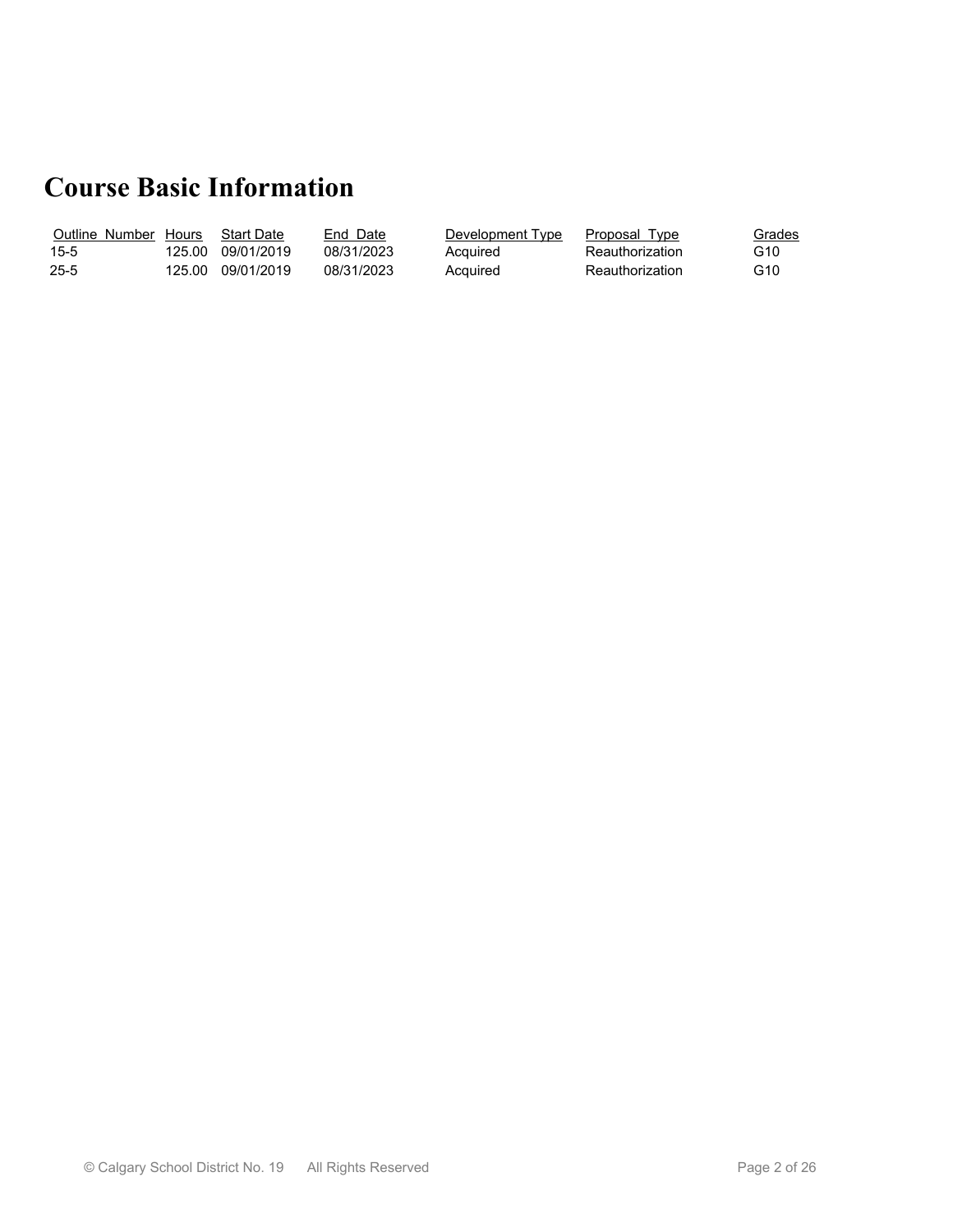#### **Course Description**

ESL Introduction to Canadian Studies 15, 25 provides English Language Learners (ELLs) with the opportunity to build communicative competence with the English language while examining the evolving nature of Canadian citizenship and identity in local, national and global contexts.

Communicative Competence

 Communicative competence is the ability to communicate successfully in any context, be it social, academic, oral, or written (Alberta Education). Communicative competence is required for success in life, work and continued learning. Canale and Swain (1980) offer a model of language proficiency that outlines the four communicative areas that contribute to communicative competence: linguistic, strategic, sociolinguistic, and discourse for each of the four language strands: listening, speaking, reading and writing.

Linguistic Competency:

 Understanding and using vocabulary, language conventions (grammar, punctuation and spelling) and syntax (sentence structure).

Strategic Competency:

 Using techniques to overcome language gaps, plan and assess the effectiveness of communication, achieve conversational fluency and modify text for audience and purpose.

Socio-Linguistic Competency:

 Having an awareness of social rules of language (e.g., formality, politeness, directness), nonverbal behaviours and cultural references (e.g., idioms, expressions, background knowledge)

Discourse: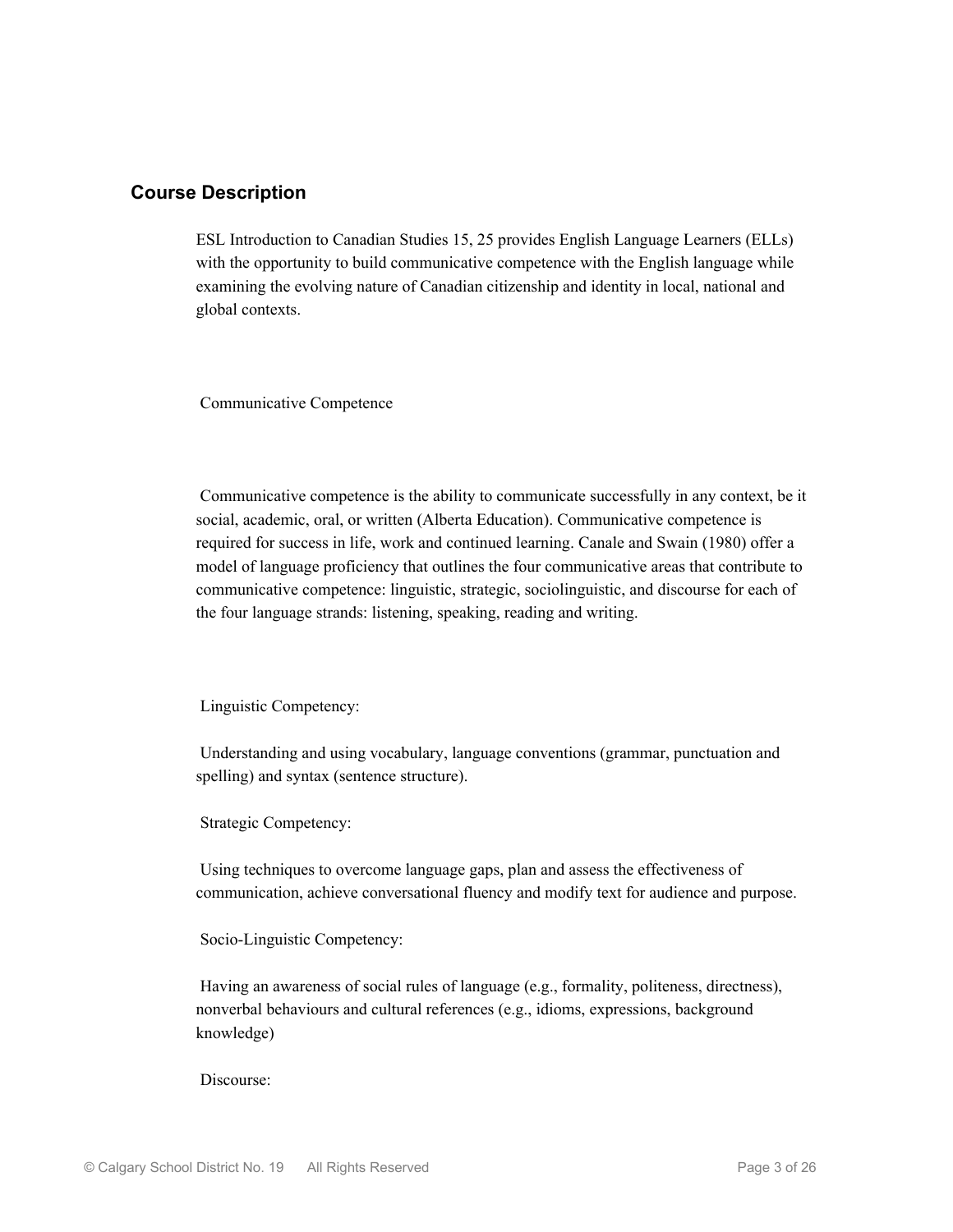Understanding how ideas are connected through patterns of organization and cohesive and transitional devices

 Additionally, each language strand has a strand-specific competency. The strand-specific competencies are as follows:

Listening: auditory discrimination

Speaking: pronunciation

Reading: fluency

Writing: editing

The English Language Development (ELD) Framework

 The English Language Development (ELD) framework (Dutro & Moran, 2003) provides a pedagogical structure to support the development of communicative competence within content area learning. Explicit language instruction based on the function (purpose) of language in the lesson or task forms the foundation of this instructional approach. Linguistic functions are often identified through the learning outcomes of the course (e.g., describe, analyze, persuade). Vocabulary (subject-specific and academic) and forms (grammar, sentence structures, and text organization) required to communicate these functions are explicitly taught and practiced in meaningful and authentic learning experiences to develop fluency in usage.

 The ELD framework is applied to intellectually engaging tasks that are situated within a broader instructional approach of personalized learning and cultural responsiveness. ELD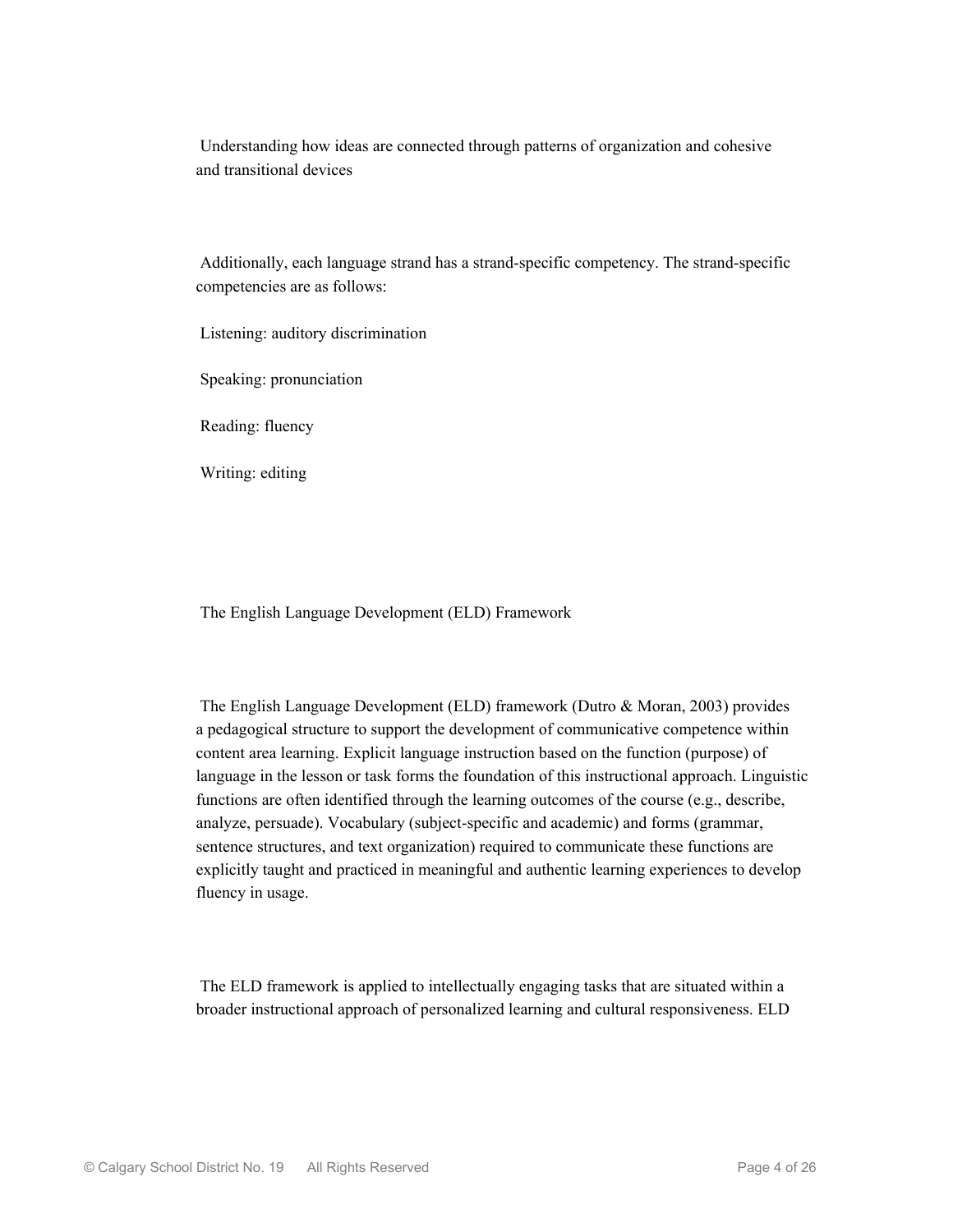is comprised of the following components:

1. Explicit language instruction

 a. Targets the communicative competencies outlined in the Alberta K-12 ESL Proficiency Benchmarks

 b. Focuses on the language function, vocabulary, and forms necessary to access the content objective/task demands and provides practice and ongoing language-specific feedback to build fluency.

 2. Frontloading challenging vocabulary and linguistic structures to render content understandable

3. Capitalizing on the teachable language learning moments.

 4. Ongoing assessment based on the Alberta K-12 Proficiency Benchmarks that informs next steps in teaching and learning.

 Note: Possible linguistic functions have been identified for the specific learning outcomes for this course.

Adjusting Scaffolds as Language Develops

 As students gain autonomy in using academic language fluently and accurately, language instruction and learner scaffolds are adjusted accordingly. For example, a beginner ELL may rely strongly on visuals, realia, and first language translation when acquiring subject-specific vocabulary, whereas an intermediate ELL may be able to understand the meaning of the word through a description of the target word that uses familiar English synonyms.

Academic Language – The Language of Success for All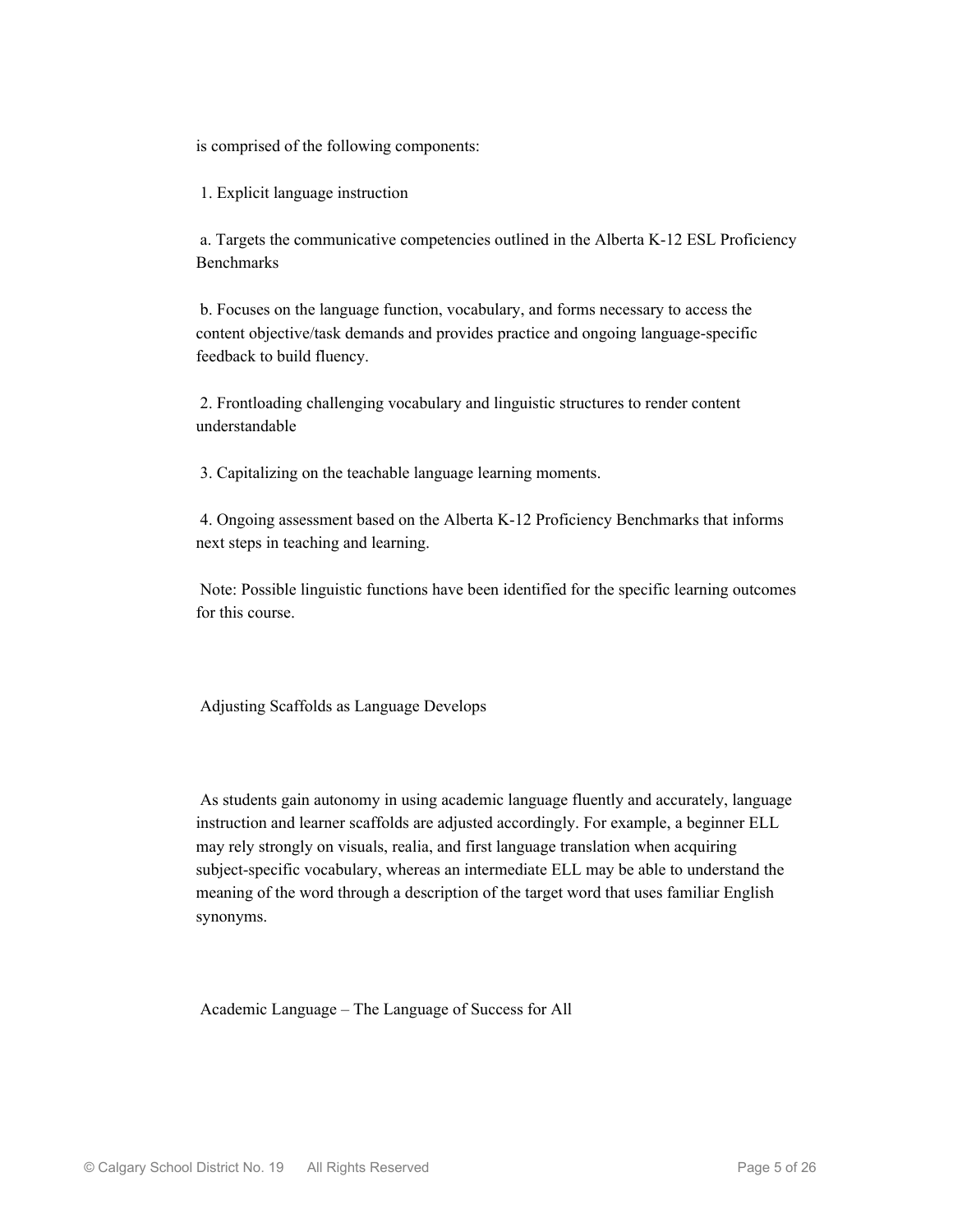Academic language is the language used to access and engage with Programs of Study. Proficiency in academic language requires students to comprehend and produce increasingly complex vocabulary, grammar, sentence structures and text organization. Students who acquire a high level of proficiency in academic language experience greater success in school and beyond. As such, explicit instruction in academic language benefits all learners, both ELLs and native English speakers.

### **Course Prerequisites**

No prerequisite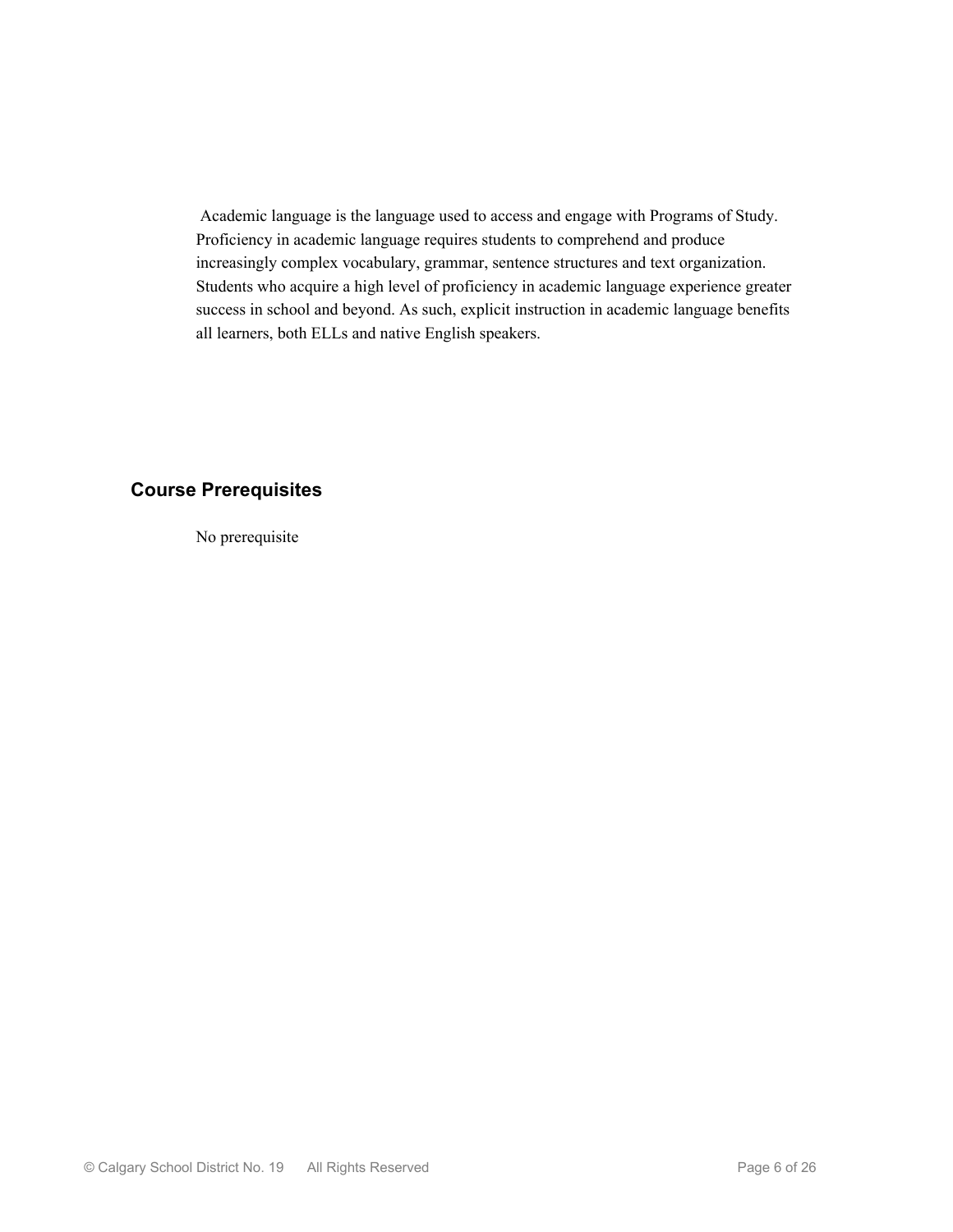## **Sequence Introduction (formerly: Philosophy)**

ESL Introduction to Canadian Studies 15, 25 develop academic English language proficiency through social studies concepts and processes focussed on the Canadian context. This goal is achieved through the implementation of the English Language Development (ELD) framework, an instructional approach to explicit language instruction within content area learning. Students will use their growing proficiency with language functions, forms and vocabulary to engage with and examine a range of academic and content-specific materials and to understand and produce a variety of texts and types of communication. Targeted language functions in this course are drawn from and connected to Alberta Social Studies Programs of Study.

 The content for Canadian Studies 15, 25 is organized around essential understandings and the following three guiding questions:

▪ How does development of receptive language skills (listening and reading) enable students to comprehend information and ideas related to course content?

▪ How does development of expressive language skills (speaking and writing) enable students to communicate information and ideas related to course content?

▪ How does a strong understanding of Canada's present and past enable students to become active and responsible citizens, engaged in the democratic process, and effect change in their communities, society, and world?

 Students engage with content from present day, moving towards an understanding of Canada's past to a vision of how they can impact their futures in Canada. The learning outcomes of these courses are sequenced to reflect the stages of language acquisition, whereby linguistic competencies progress from present to past to future. Also in alignment with language development, the social studies learning outcomes are organized from concrete to more abstract concepts.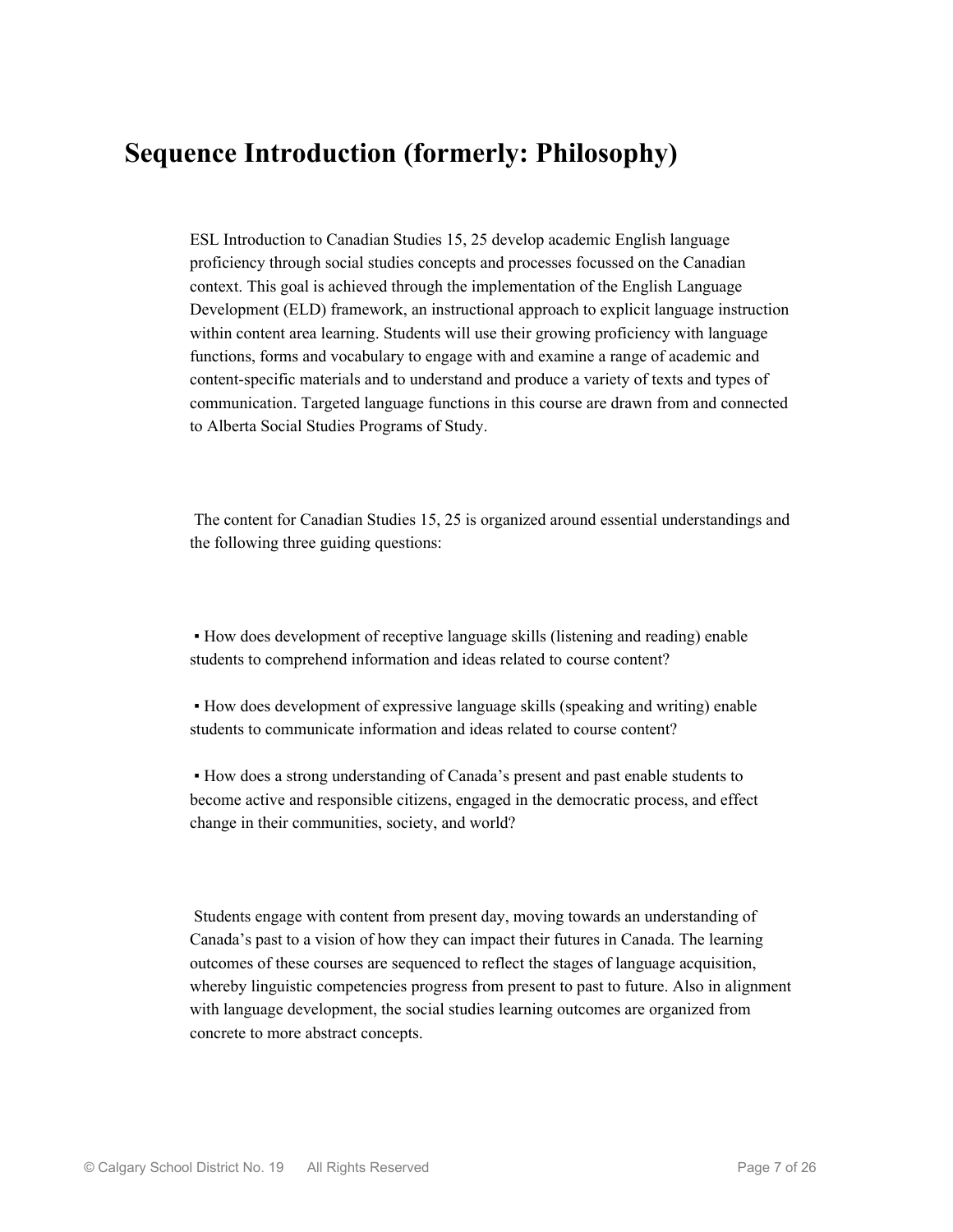## **Student Need (formerly: Rationale)**

ELLs face language-related barriers to achievement in social studies due to the extensive use of subject-specific vocabulary and the complexity of discourse, grammatical structures, vocabulary and language functions in the discipline. ELLs may also face content-related barriers due to limited background knowledge about Canada and Canadian cultural, historical, geographical, social and political concepts, values and constructs, or varying experience with social studies processes and dimensions of thinking. Canadian Studies 15, 25 have been created to bridge ELLs' gaps in language and social studies concepts related to the Canadian contexts. These courses support ELLs who are attempting to catch up to a moving target, namely, native-speakers of English whose academic language and literacy skills are increasing significantly from one grade level to the next. (Cummins, 2012)

## **Scope and Sequence (formerly: Learner Outcomes)**

Essential Understandings:

 Developing communicative competence supports students to develop a strong understanding of Canada's present and past to become active and responsible citizens, engaged in the democratic process and effect change in their communities, society and world

 NOTE: Language outcomes are derived directly from the Alberta K-12 ESL Proficiency Benchmarks, Grades 10-12. (See Alberta K-12 ESL Proficiency Benchmarks Grades 10 – 12, LP 1, 2, and 3 for illustrative examples.) Key: "Comp" means "Competency" in the charts below. Strands: L=Listening, S=Speaking, R=Reading, W=Writing.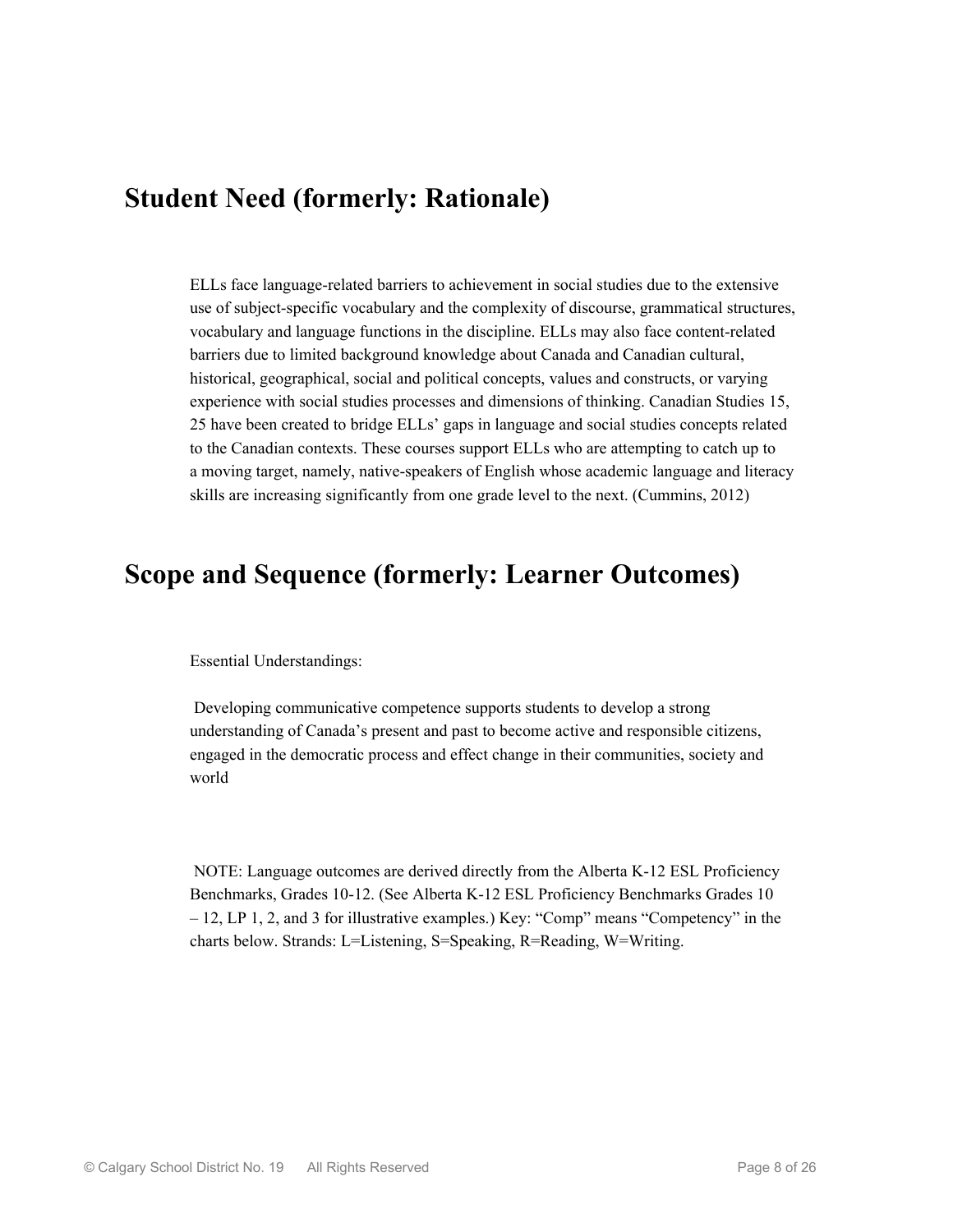# **Guiding Questions (formerly: General Outcomes)**

**1 How does development of receptive language skills of listening and reading, enable students to comprehend information and ideas related to course content?**

**2 How does development of expressive language skills of speaking and writing enable students to communicate information and ideas related to course content?**

**3 Canada's present - How does a strong understanding of Canada's present enable students to become active and responsible citizens, engaged in the democratic process, and effect change in their communities, society and world? What is Canada, the country like today? What does it mean to be a person living in Canada today? Geography what is the geography of Canada and how does it shape the lives of individuals and groups in Canada? Economics - how do individuals and groups in Canada meet their needs and wants? Society - how are the identities of individuals and groups in Canada shaped by a pluralistic society? Politics - how is Canada governed and how does government support or restrict individuals and groups in Canada?**

**4 Canada's past - What are the historical understanding that have shaped individuals and groups living in Canada? Geography - how has Canadian geography changed over time and how has these changes shaped the lives of individuals and groups in Canada? Economics - how did different groups contribute to the economic development of Canada? Society - how and why did different groups and individuals move to and within Canada; what were the social impacts of migration on different groups and individuals; what social and economic barriers did these groups and individuals face? Politics - how did different groups and regions govern themselves in Canada and how has the role and function of Canadian government changed historically?**

**5 Canada's future - what roles and responsibilities do people living in Canada have, geographically, economically, socially and politically in shaping the future of Canada so that all individuals and groups can thrive and succeed?**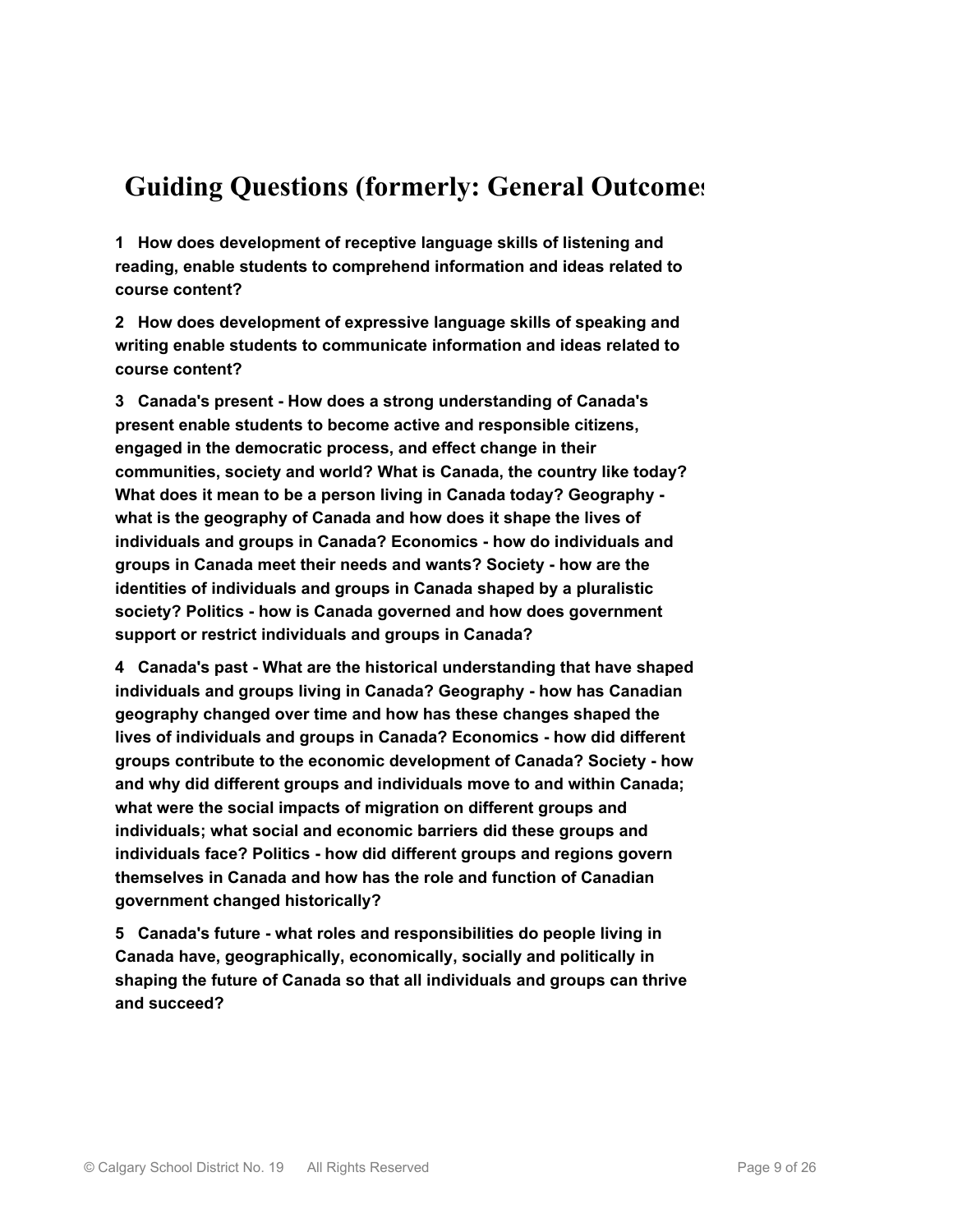## **Learning Outcomes (formerly: Specific Outcomes)**

| 1 How does development of receptive language skills of<br>listening and reading, enable students to comprehend<br>information and ideas related to course content?                                                      | $15-5$ 25-5 |
|-------------------------------------------------------------------------------------------------------------------------------------------------------------------------------------------------------------------------|-------------|
| 1.1 LP1 - Linguistic Vocabulary   L - Understand some<br>words, approximately 5000, including utility words, descriptive<br>words, subject-specific words, and academic words with visual<br>support                    | X           |
| 1.2 LP1 - Linguistic Vocabulary   R - Understand some<br>words, approximately 5000, including utility words, descriptive<br>words, and subject-specific vocabulary                                                      | X           |
| 1.3 LP2 - Linguistic Vocabulary   L - Understand more<br>words, approximately 15,000, including utility words, descriptive<br>words, subject-specific words, and academic words.                                        | X           |
| 1.4 LP2 - Linguistic Vocabulary   R - Understand more<br>words, approximately 15,000, including utility words, descriptive<br>words, and subject-specific vocabulary                                                    | Χ           |
| 1.5 LP3 - Linguistic Vocabulary   L - Understand a range of<br>words, approximately 25,000, including utility words, descriptive<br>words, subject-specific words, academic words, and words with<br>multiple meanings. | X           |
| 1.6 LP3 - Linguistic Vocabulary   R - Understand a range of<br>words, approximately 25,000, through contextual cues.                                                                                                    | X           |
| 1.7 LP1 - Linguistic Syntax   L - Understand<br>subject-verb-object sentence structure in familiar contexts.                                                                                                            | Χ           |
| 1.8 LP1 - Linguistic Syntax   R - Understand simple<br>sentences                                                                                                                                                        | Χ           |
| 1.9 LP2 - Linguistic Syntax   L - Understand compound<br>sentences in familiar contexts.                                                                                                                                | Χ           |
| 1.10 LP2 - Linguistic Syntax   R - Understand compound<br>sentences and simple detailed sentences.                                                                                                                      | X           |
| 1.11 LP3 - Linguistic Syntax   L - Understand compound<br>sentences and complex sentences in unfamiliar contexts                                                                                                        | X           |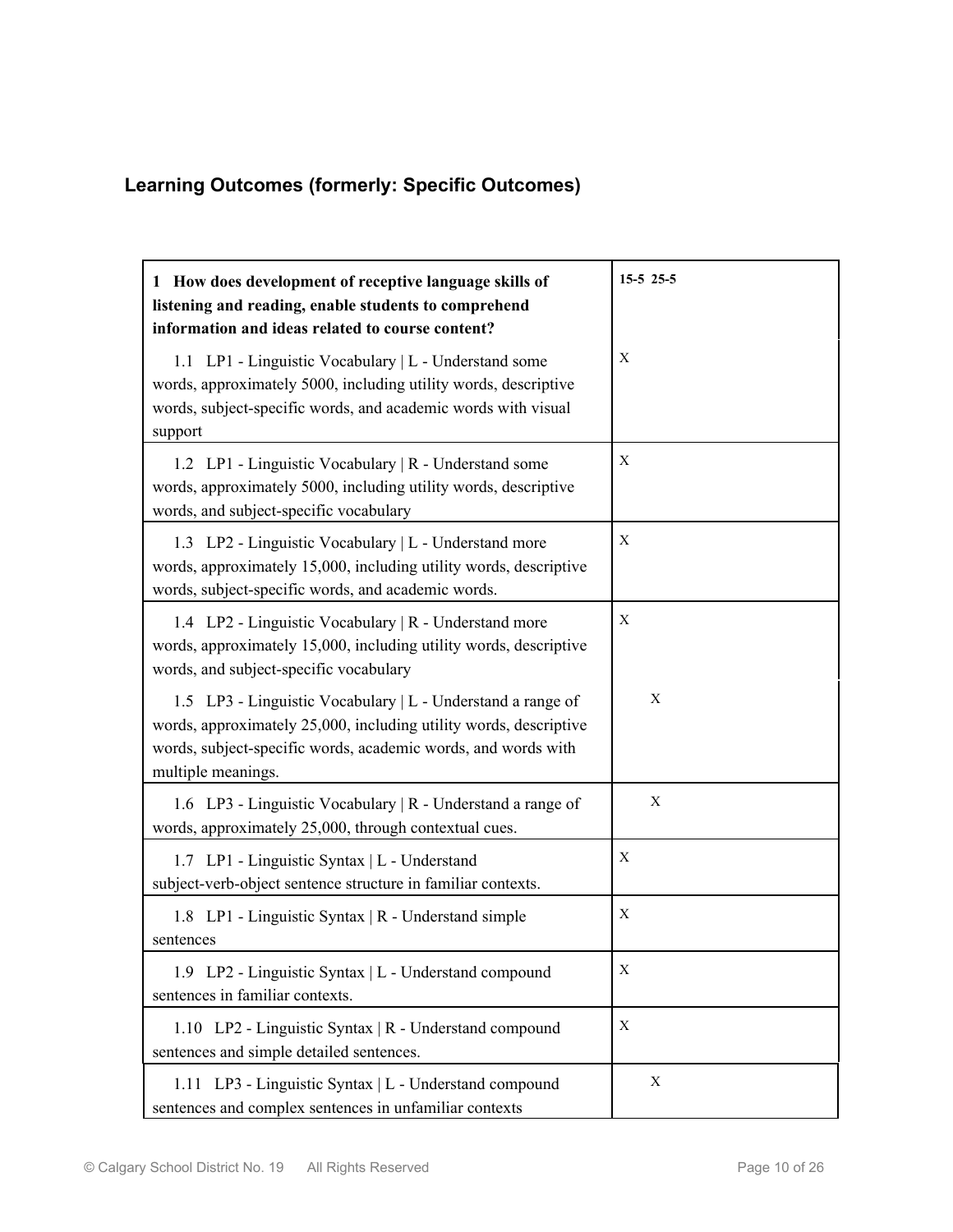| 1.12 LP3 - Linguistic Syntax   R - Understand complex<br>sentences containing subordinate clauses, relative clauses, and<br>conditional clauses.                                                        | X |
|---------------------------------------------------------------------------------------------------------------------------------------------------------------------------------------------------------|---|
| 1.13 LP1 - Strategic   L - Respond to literal questions with<br>"what," "where," "when," "who" and "how many."                                                                                          | X |
| 1.14 LP1 - Strategic   R - Decode familiar words and sight<br>words.                                                                                                                                    | X |
| 1.15 LP1 - Strategic   L - Seek clarification by using familiar<br>expressions.                                                                                                                         | X |
| 1.16 LP1 - Strategic   R - Rely on pictures, familiar phrases,<br>patterned sentences, context, shared experiences, and first<br>language and culture to comprehend simple texts on familiar<br>topics. | X |
| 1.17 LP2 - Strategic   L - Respond to open-ended<br>questions.                                                                                                                                          | Χ |
| 1.18 LP2 - Strategic   R - Decode word families, consonant<br>blends, and long- and short-vowel sounds.                                                                                                 | X |
| 1.19 LP2 - Strategic   L - Seek clarification by restating,<br>paraphrasing                                                                                                                             | Χ |
| 1.20 LP2 - Strategic   R - Use rereading, reading on,<br>contextual cues, and root-word recognition to comprehend texts<br>on familiar topics.                                                          | Χ |
| 1.21 LP3 - Strategic   L - Respond to hypothetical<br>questions.                                                                                                                                        | X |
| 1.22 LP3 - Strategic   R - Decode root words, prefixes,<br>suffixes, and vowel digraphs.                                                                                                                | X |
| 1.23 LP3 - Strategic   L - Seek clarification by asking<br>questions.                                                                                                                                   | X |
| 1.24 LP3 - Strategic   R - Use predicting, inferencing,<br>contextual cues, and/or affix analysis to understand texts on<br>unfamiliar topics.                                                          | X |
| 1.25 LP1 - Socio-Linguistic   L - Respond appropriately to<br>common social expressions in formal and informal contexts.                                                                                | Х |
| 1.26 LP1 - Socio-Linguistic   R - Understand the literal<br>meaning of simple texts on familiar topics.                                                                                                 | X |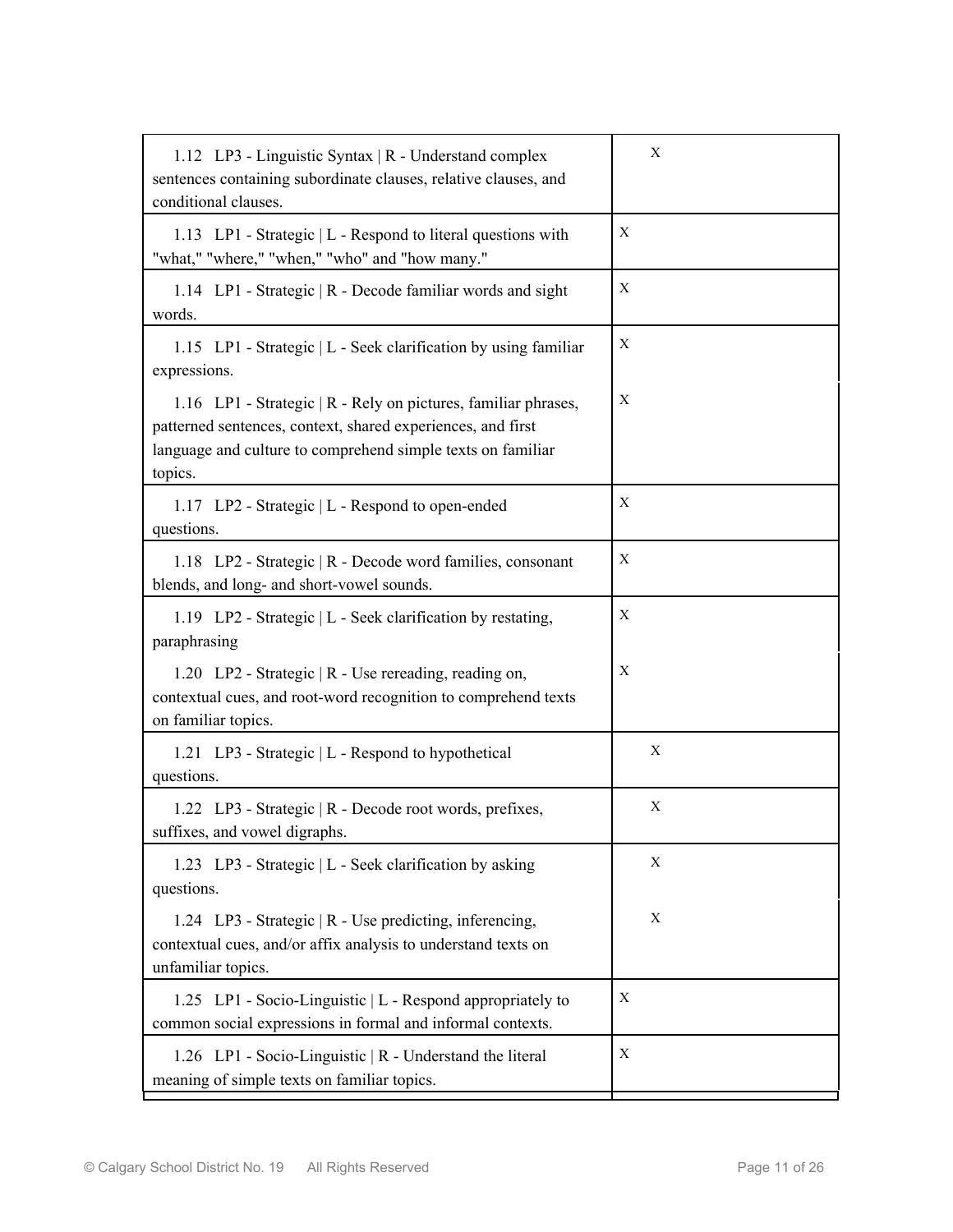| 1.27 LP2 - Socio-Linguistic   L - Respond appropriately to<br>common social expressions, intonation, idiomatic expressions in<br>formal and informal contexts.                                                                                             | X |
|------------------------------------------------------------------------------------------------------------------------------------------------------------------------------------------------------------------------------------------------------------|---|
| 1.28 LP2 - Socio-Linguistic   R - Understand common<br>social expressions and figurative language in texts on familiar<br>topics.                                                                                                                          | Χ |
| 1.29 LP3 - Socio-Linguistic   L - Respond appropriately to<br>slang, humour, common idioms, and common social expressions.<br>Recognize register, intonation in a variety of contexts.                                                                     | X |
| 1.30 LP3 - Socio-Linguistic   R - Understand explicit social<br>references, explicit cultural references, and figurative language in<br>a variety of texts.                                                                                                | X |
| 1.31 LP1 - Discourse   L - Understand familiar commands,<br>two-step instructions, the gist of discussions and presentations<br>containing phrases and simple related sentences connected with<br>"and" and "then" on familiar topics with visual support. | Χ |
| 1.32 LP1 - Discourse   R - Understand simple narratives<br>and descriptive texts containing common conjunctions.                                                                                                                                           | X |
| 1.33 LP2 - Discourse   L - Understand the gist of<br>discussions and presentations containing simple related sentences<br>connected with common conjunctions, time markers, and<br>sequence markers on familiar topics                                     | X |
| 1.34 LP2 - Discourse   R - Understand ideas in simple<br>explanations and procedural texts connected with conjunctions,<br>time markers, and sequence markers.                                                                                             | Χ |
| 1.35 LP3 - Discourse   L - Understand main ideas,<br>examples, clauses in detailed paragraphs connected with<br>common cohesive devices in academic explanations.                                                                                          | X |
| 1.36 LP3 - Discourse   R - Understand ideas in related<br>paragraphs connected with cohesive devices indicating<br>comparison and contrast; transition words.                                                                                              | X |
| 1.37 LP1 - Auditory Discrimination   L - Recognize<br>common contractions and distinguish minimal pairs in speech<br>spoken at a slower rate.                                                                                                              | Χ |
| 1.38 LP2 - Auditory Discrimination   L - Understand<br>contractions and familiar reduced speech.                                                                                                                                                           | Χ |
| 1.39 LP3 - Auditory Discrimination   L - Understand rapid<br>speech on familiar topics.                                                                                                                                                                    | X |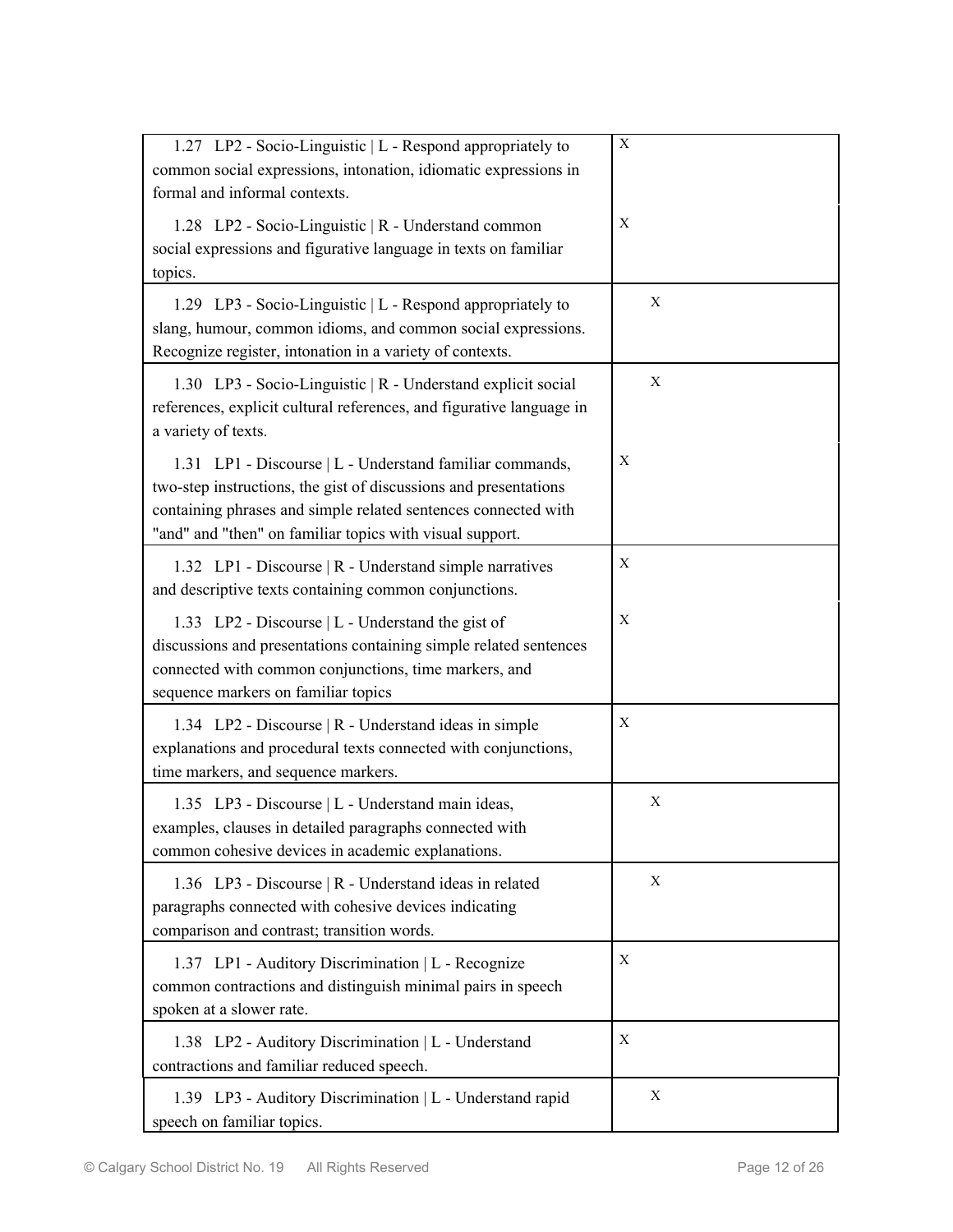| 1.40 LP1 - Fluency   R - Read word-by-word with some<br>phrasing.                                                                                                         | X |
|---------------------------------------------------------------------------------------------------------------------------------------------------------------------------|---|
| 1.41 LP2 - Fluency   R - Read with some phrasing,<br>rereading, sounding out of words, pausing to refer to visuals;<br>substitution of unknown words with familiar words. | X |
| 1.42 LP3 - Fluency $\mid$ R - Read increasingly with expression<br>and attention to common punctuation; meaningful word<br>substitutions.                                 | X |

| 2 How does development of expressive language skills of<br>speaking and writing enable students to communicate<br>information and ideas related to course content?                                                                                           | $15-5$ 25-5  |
|--------------------------------------------------------------------------------------------------------------------------------------------------------------------------------------------------------------------------------------------------------------|--------------|
| 2.1 LP1 - Linguistic Vocabulary   S - Use some words,<br>approximately 5000, including utility words, descriptive words,<br>and subject-specific words to express needs, express feelings,<br>express preferences and respond to questions.                  | X            |
| 2.2 LP1 - Linguistic Vocabulary   W - Use some words,<br>approximately 5000, including utility words, descriptive words<br>and subject-specific words.                                                                                                       | X            |
| 2.3 LP2 - Linguistic Vocabulary   S - Use more words,<br>approximately 15,000, including utility words, descriptive words,<br>subject-specific words to express ideas, ask and answers<br>questions and make statements.                                     | X            |
| 2.4 LP2 - Linguistic Vocabulary   W - Use more words,<br>approximately 15,000, including utility words, descriptive words<br>and subject-specific words.                                                                                                     | X            |
| 2.5 LP3 - Linguistic Vocabulary   S - Use a range of words,<br>approximately 25,000, including utility words, descriptive words,<br>subject-specific words, and academic words to comment, state<br>opinions, clarify and express agreement or disagreement. | $\mathbf{X}$ |
| 2.6 LP3 - Linguistic Vocabulary   W - Use a range of<br>words, approximately 25,000, including utility words, descriptive<br>words, subject-specific words and academic words.                                                                               | X            |
| 2.7 LP1 - Linguistic Grammar   S - Use common pronouns,<br>adjectives, nouns, and verbs in present tense with errors and<br>omissions.                                                                                                                       | X            |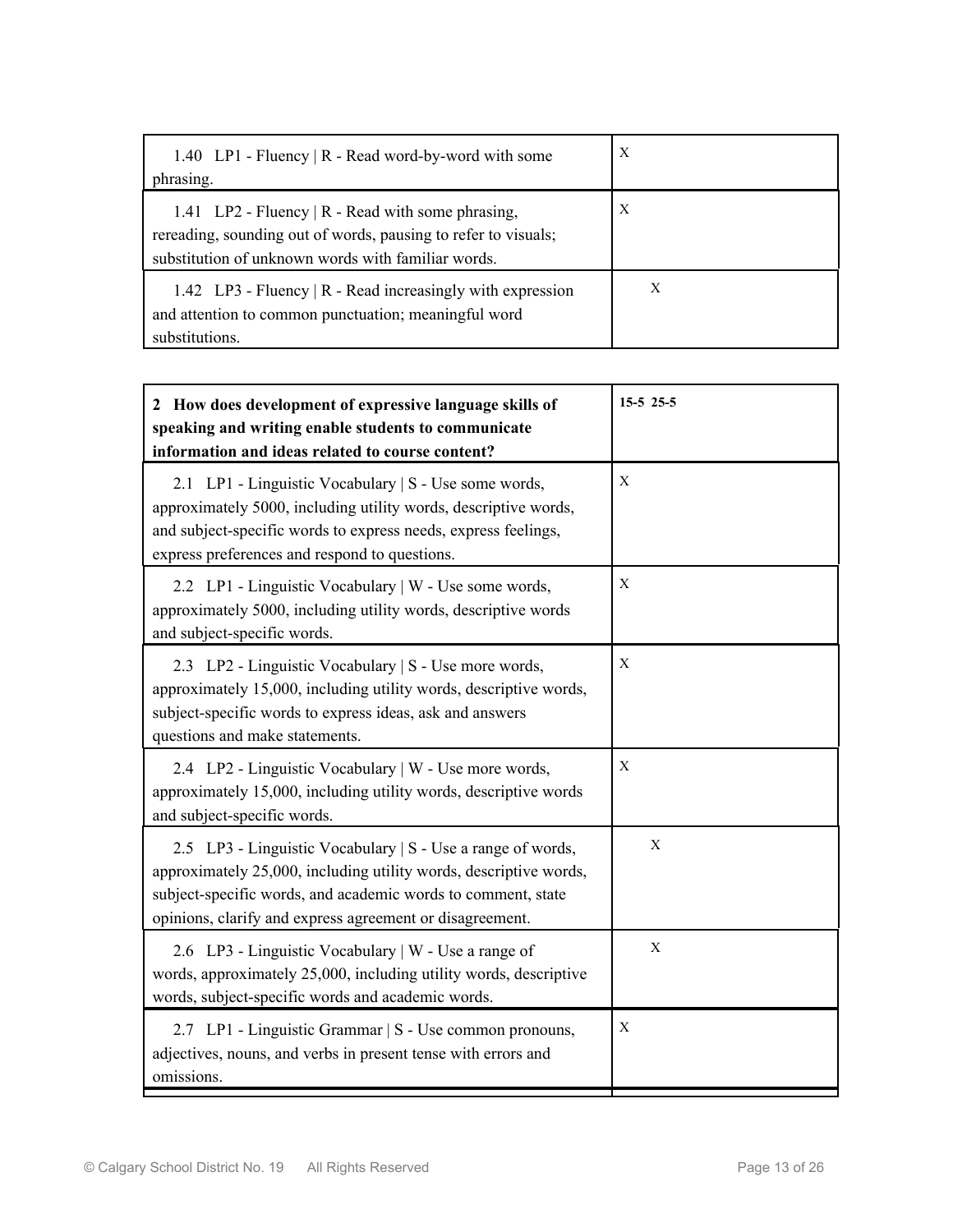| 2.8 LP1 - Linguistic Grammar   W - Use familiar nouns,<br>pronouns, adjectives, adverbs, prepositions, articles and verbs<br>with tense errors and omissions                                                                                            | X |
|---------------------------------------------------------------------------------------------------------------------------------------------------------------------------------------------------------------------------------------------------------|---|
| 2.9 LP2 - Linguistic Grammar   S - Use regular plurals,<br>possessives, prepositions, and verbs in continuous and simple<br>past tenses with agreement and tense errors                                                                                 | X |
| 2.10 LP2 - Linguistic Grammar   W - Use regular plurals,<br>possessive pronouns, prepositional phrases, regular verbs in<br>continuous and simple past tenses, and irregular verbs in<br>continuous and simple past tenses with tense and usage errors. | X |
| 2.11 LP3 - Linguistic Grammar   S - Use negatives, noun<br>phrases, adjective phrases, irregular plurals, possessives,<br>prepositions, and verbs in future continuous and irregular past<br>tenses with some usage errors.                             | X |
| 2.12 LP3 - Linguistic Grammar   W - Use negatives,<br>irregular plurals, object pronouns, prepositions, regular verbs in<br>past and future continuous tenses, and irregular verbs in past and<br>future continuous tenses with occasional errors.      | X |
| 2.13 LP1 - Linguistic Syntax   S - Follow patterned<br>sentences, phrases and subject-verb-object sentences.                                                                                                                                            | Χ |
| 2.14 LP1 - Linguistic Syntax   W - Write simple declarative<br>sentences, negative sentences and question sentences using<br>sentence frames.                                                                                                           | Χ |
| 2.15 LP2 - Linguistic Syntax   S - Use patterned and<br>predictable affirmative and negative statements, questions and<br>commands.                                                                                                                     | X |
| 2.16 LP2 - Linguistic Syntax   W - Write simple compound<br>sentences and simple detailed sentences.                                                                                                                                                    | Х |
| 2.17 LP3 - Linguistic Syntax   S - Add detail to affirmative<br>and negative statements, questions and commands.                                                                                                                                        | X |
| 2.18 LP3 - Linguistic Syntax   W - Write a variety of<br>compound sentences and complex sentences.                                                                                                                                                      | X |
| 2.19 LP1 - Strategic   S - Use known phrases, simple<br>questions and first-language translation.                                                                                                                                                       | Χ |
| 2.20 LP1 - Strategic   W - Use copying, spelling from<br>memory, words with similar sounds, sentence frames to spell<br>familiar words, write ideas, complete patterned sentences and<br>use basic punctuation.                                         | Χ |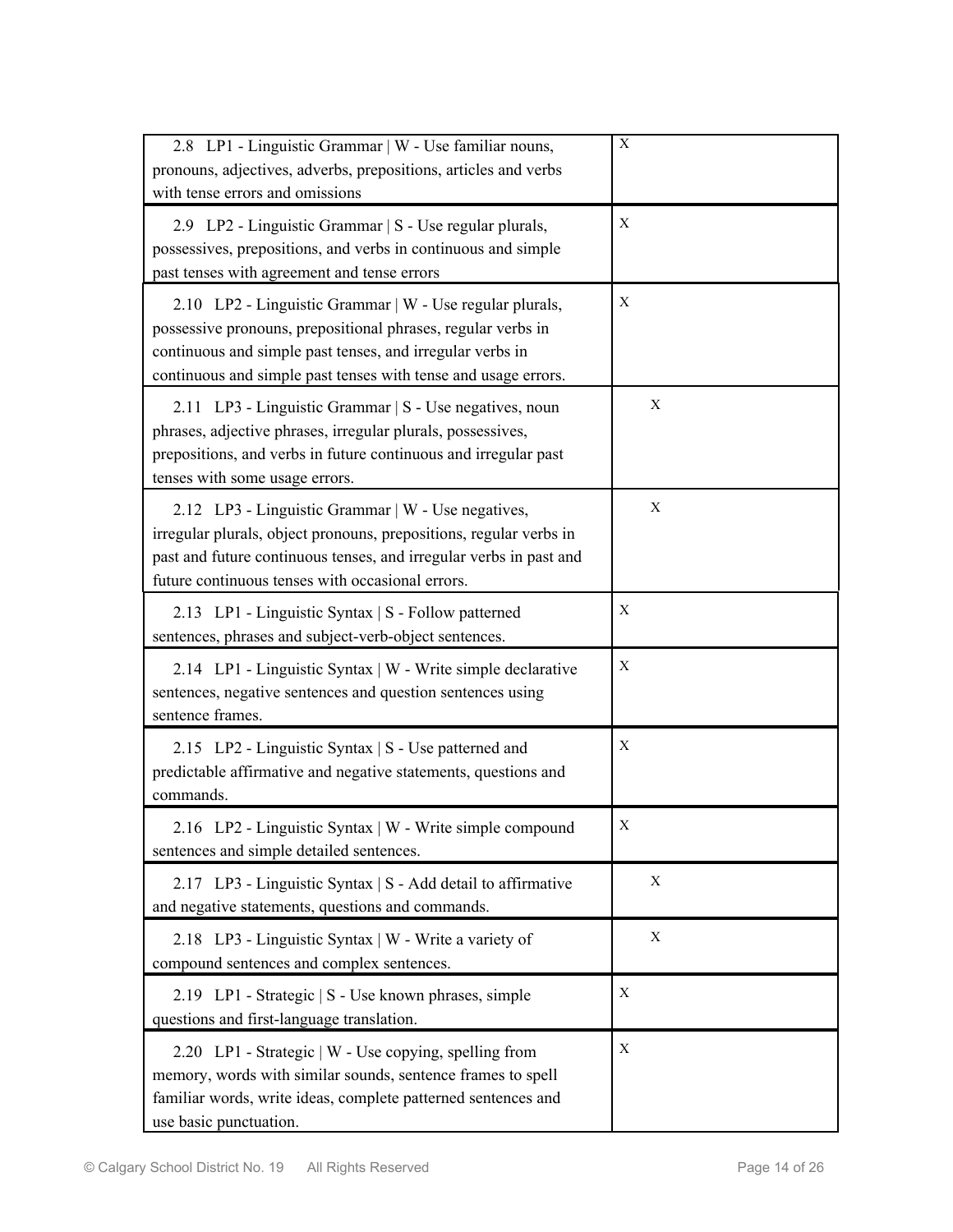| 2.21 LP2 - Strategic   S - Use message replacement,<br>everyday expressions and everyday questions.                                                                                                                                                                                                     | Χ |
|---------------------------------------------------------------------------------------------------------------------------------------------------------------------------------------------------------------------------------------------------------------------------------------------------------|---|
| 2.22 LP2 - Strategic   W - Use familiar vocabulary, known<br>phrases, common expressions, cognates, word lists, templates<br>and models, and personal dictionary to find appropriate words,<br>spell irregularly spelled words, distinguish homophones and<br>homonyms and increase use of punctuation. | X |
| 2.23 LP3 - Strategic   S - Use circumlocution and clarifying<br>questions.                                                                                                                                                                                                                              | X |
| 2.24 LP3 - Strategic   W - Use circumlocution, word<br>substitution, format samples, visual dictionary, bilingual<br>dictionary, and punctuation modelled in books to add<br>descriptions to writing, make better word choices, confirm<br>spelling and improve accuracy of punctuation.                | X |
| 2.25 LP1 - Socio-Linguistic   S - Use greetings, common<br>courtesy expressions, and familiar social expressions to<br>participate in social and classroom situations.                                                                                                                                  | Χ |
| 2.26 LP1 - Socio-Linguistic   W - Produce texts using<br>familiar words, familiar phrases, sentence frames to complete<br>forms, create graphic organizers and label diagrams.                                                                                                                          | Χ |
| 2.27 LP2 - Socio-Linguistic   S - Use common expressions,<br>slang, idioms and gestures to communicate with peers.                                                                                                                                                                                      | Χ |
| 2.28 LP2 - Socio-Linguistic   W - Produce texts for specific<br>purposes using templates, samples, story plans or graphic<br>organizers.                                                                                                                                                                | X |
| 2.29 LP3 - Socio-Linguistic   S - Use expressions, idioms,<br>and common social references in appropriate contexts.                                                                                                                                                                                     | Х |
| 2.30 LP3 - Socio-Linguistic   W - Produce expository texts<br>and narrative texts using knowledge of culturally appropriate<br>forms and styles.                                                                                                                                                        | Χ |
| 2.31 LP1 - Discourse   S - Connect familiar phrases and<br>simple sentences with "and" to express needs, feelings and<br>opinions.                                                                                                                                                                      | Χ |
| 2.32 LP1 - Discourse   W - Connect ideas in simple<br>sentences using common conjunctions, common time markers<br>and common sequence markers.                                                                                                                                                          | Χ |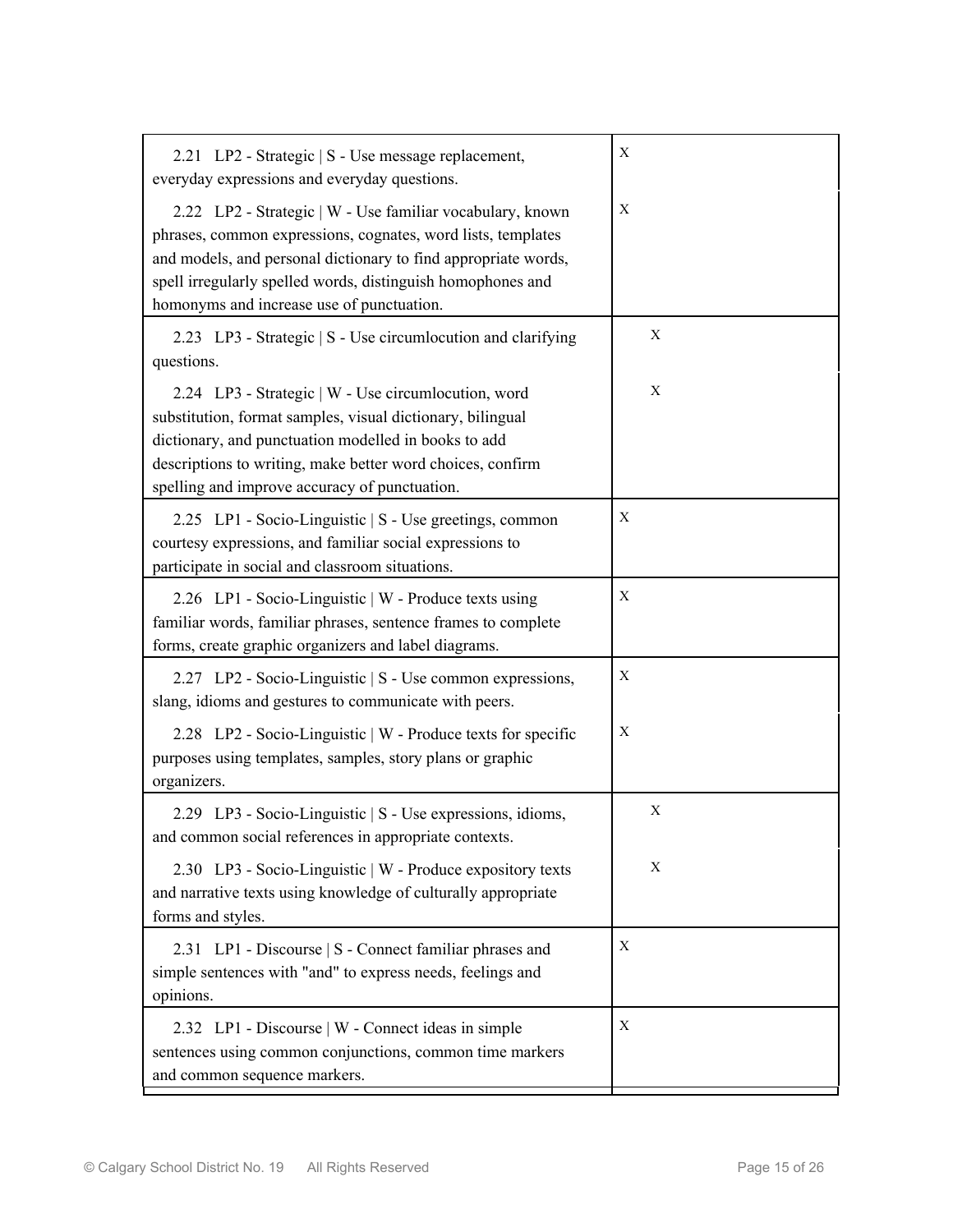| 2.33 LP2 - Discourse   S - Connect ideas using common<br>conjunctions, time markers, and sequence markers to share<br>ideas, ask questions, describe and explain.                                                                                                                                                                            | X |
|----------------------------------------------------------------------------------------------------------------------------------------------------------------------------------------------------------------------------------------------------------------------------------------------------------------------------------------------|---|
| 2.34 LP2 - Discourse   W - Connect ideas in a basic<br>paragraph using common conjunctions, time markers and<br>sequence markers.                                                                                                                                                                                                            | X |
| 2.35 LP3 - Discourse   S - Connect ideas using<br>conjunctions and prepositional phrases to elaborate, describe,<br>sequence and explain.                                                                                                                                                                                                    | X |
| 2.36 LP3 - Discourse   W - Connect ideas in a<br>three-paragraph narrative and a three-paragraph descriptive<br>composition using transition words and subordinate conjunctions.                                                                                                                                                             | X |
| 2.37 LP1 - Pronunciation   S - Approximate English rhythm<br>and intonation in familiar and rehearsed activities, although<br>pronunciation errors may interfere with meaning.                                                                                                                                                               | Χ |
| 2.38 LP2 - Pronunciation   S - Demonstrate comprehensible<br>pronunciation and appropriate intonation in familiar and<br>rehearsed activities, although pronunciation errors may still occur.                                                                                                                                                | X |
| 2.39 LP3 - Pronunciation   S - Demonstrate comprehensible<br>pronunciation and appropriate intonation in unfamiliar and<br>unrehearsed activities, with occasional errors.                                                                                                                                                                   | X |
| 2.40 LP1 - Editing   W - Edit sentences for capitalization of<br>names and words at the beginning of sentences, periods and<br>regular spelling of familiar words.                                                                                                                                                                           | X |
| 2.41 LP2 - Editing   W - Edit and revise paragraphs for<br>regular spelling, end punctuation, commas in lists and addition of<br>detail.                                                                                                                                                                                                     | X |
| 2.42 LP3 - Editing   W - Edit and revise expository and<br>narrative texts for capitalization of proper nouns, apostrophes,<br>quotation marks, hyphens, dashes and commas, regular and<br>irregular spelling, spelling of homophones and homonyms, and<br>subject-verb agreement appropriate word choice addition of<br>supporting details. | X |

D

٦

т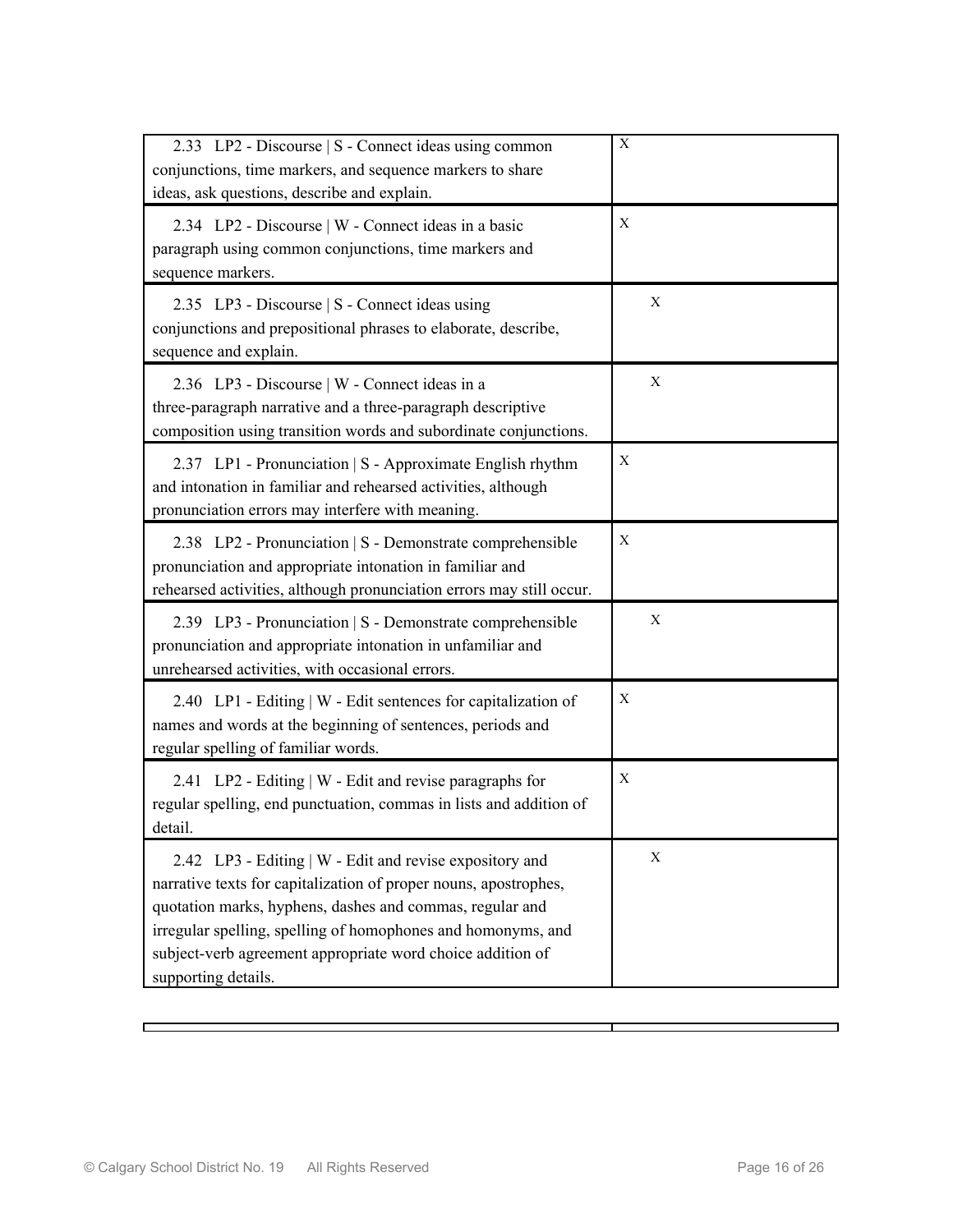| 3 Canada's present - How does a strong understanding of<br>Canada's present enable students to become active and<br>responsible citizens, engaged in the democratic process,<br>and effect change in their communities, society and world?<br>What is Canada, the country like today? What does it<br>mean to be a person living in Canada today? Geography -<br>what is the geography of Canada and how does it shape the<br>lives of individuals and groups in Canada? Economics -<br>how do individuals and groups in Canada meet their needs<br>and wants? Society - how are the identities of individuals<br>and groups in Canada shaped by a pluralistic society?<br>Politics - how is Canada governed and how does<br>government support or restrict individuals and groups in<br>Canada? | $15-5$ 25-5 |
|--------------------------------------------------------------------------------------------------------------------------------------------------------------------------------------------------------------------------------------------------------------------------------------------------------------------------------------------------------------------------------------------------------------------------------------------------------------------------------------------------------------------------------------------------------------------------------------------------------------------------------------------------------------------------------------------------------------------------------------------------------------------------------------------------|-------------|
| 3.1 Geography - identify and use geographical conventions,<br>such as globes and atlases as representations; countries in<br>relation to Canada; map legends, symbols and scale; longitude,<br>latitude and time zones; climate regions; and political vs. physical<br>maps to explain and represent global phenomena. Possible<br>linguistic functions: summarize and inform.                                                                                                                                                                                                                                                                                                                                                                                                                   | Χ<br>X      |
| 3.2 Geography - identify, label, and interpret a variety of<br>physical, geographical, and political maps pertaining to Canada.<br>Possible linguistic functions: summarize and inform, analyze.                                                                                                                                                                                                                                                                                                                                                                                                                                                                                                                                                                                                 | X<br>X      |
| 3.3 Geography - create, interpret, and analyze a variety of<br>thematic maps to analyze economic and political issues. Possible<br>linguistic functions: analyze, synthesize, evaluate.                                                                                                                                                                                                                                                                                                                                                                                                                                                                                                                                                                                                          | X           |
| 3.4 Geography - identify then compare and contrast<br>Canada's population density, distribution, and<br>movement/migration. Possible linguistic functions: summarize and<br>inform, compare and contrast.                                                                                                                                                                                                                                                                                                                                                                                                                                                                                                                                                                                        | X           |
| 3.5 Geography - identify and explain how physical<br>geography influences human activities such as population density,<br>employment opportunities, and climate effects and shape identity.<br>Possible linguistic functions: summarize and inform, analyze,<br>justify and persuade, synthesize and evaluate.                                                                                                                                                                                                                                                                                                                                                                                                                                                                                   | Χ           |
| 3.6 Geography - identify common ways that individuals<br>show care and concern for the environment including recycling<br>and energy conservation. Possible linguistic functions: summarize<br>and inform; evaluate, cause and effect.                                                                                                                                                                                                                                                                                                                                                                                                                                                                                                                                                           | Χ           |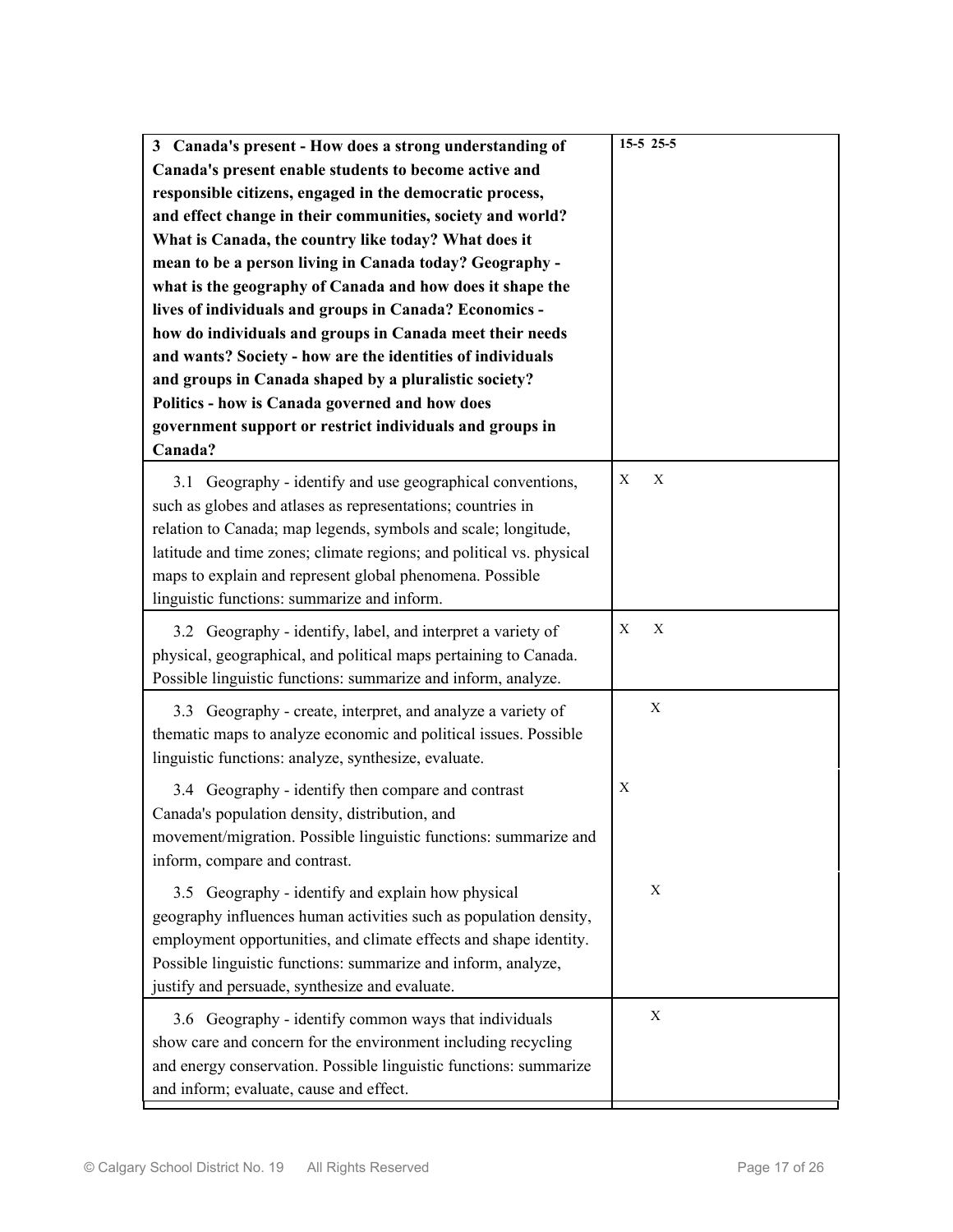| 3.7 Geography - describe the relationship between<br>Canada's economy and quality of life in the diverse regions.<br>Possible linguistic functions: summarize and inform, compare and<br>contrast, cause and effect.                                                                 | Χ      |
|--------------------------------------------------------------------------------------------------------------------------------------------------------------------------------------------------------------------------------------------------------------------------------------|--------|
| 3.8 Geography - analyze how people in various communities<br>depend on, adapt to, and change the environment in which they<br>live and work. Possible linguistic functions: summarize and<br>inform, analyze, synthesize, evaluate.                                                  | Χ      |
| 3.9 Geography - evaluate the impact of Canada's<br>geographical boundaries/physical regions and political boundaries<br>including provinces, territories, and First Nations on shaping<br>identity. Possible linguistic functions: analyze, synthesize, evaluate                     | X<br>X |
| 3.10 Economics - identify the economic foundations of<br>Canada including natural resources and manufacturing. Possible<br>linguistic functions: summarize and inform.                                                                                                               | X      |
| 3.11 Economics - describe the relationship between<br>Canada's economy and quality of life in the diverse regions.<br>Possible linguistic functions: summarize and inform, compare and<br>contrast, cause and effect.                                                                | X      |
| 3.12 Economics - identify and evaluate the relationship<br>between Canada and its trading partners including trade<br>agreements. Possible linguistic functions: summarize and inform,<br>analyze, synthesize, evaluate.                                                             | X      |
| 3.13 Society - Identify traditions, pastimes, attractions, and<br>symbols of Canadian identity including flag, anthem, observances,<br>and holidays. Possible linguistic functions: summarize and inform,<br>compare and contrast, analyze.                                          | X      |
| 3.14 Society - identify the diversity such as languages,<br>cultures, ethno-cultural identity, age, physical and intellectual<br>ability, gender, and sexual orientation represented in the school,<br>community and Canada. Possible linguistic functions: summarize<br>and inform. | Χ      |
| 3.15 Society - analyze the impact of pluralism,<br>multiculturalism and immigration on individuals and groups in<br>Canada. Possible linguistic functions: analyze, synthesize,<br>evaluate.                                                                                         | Χ      |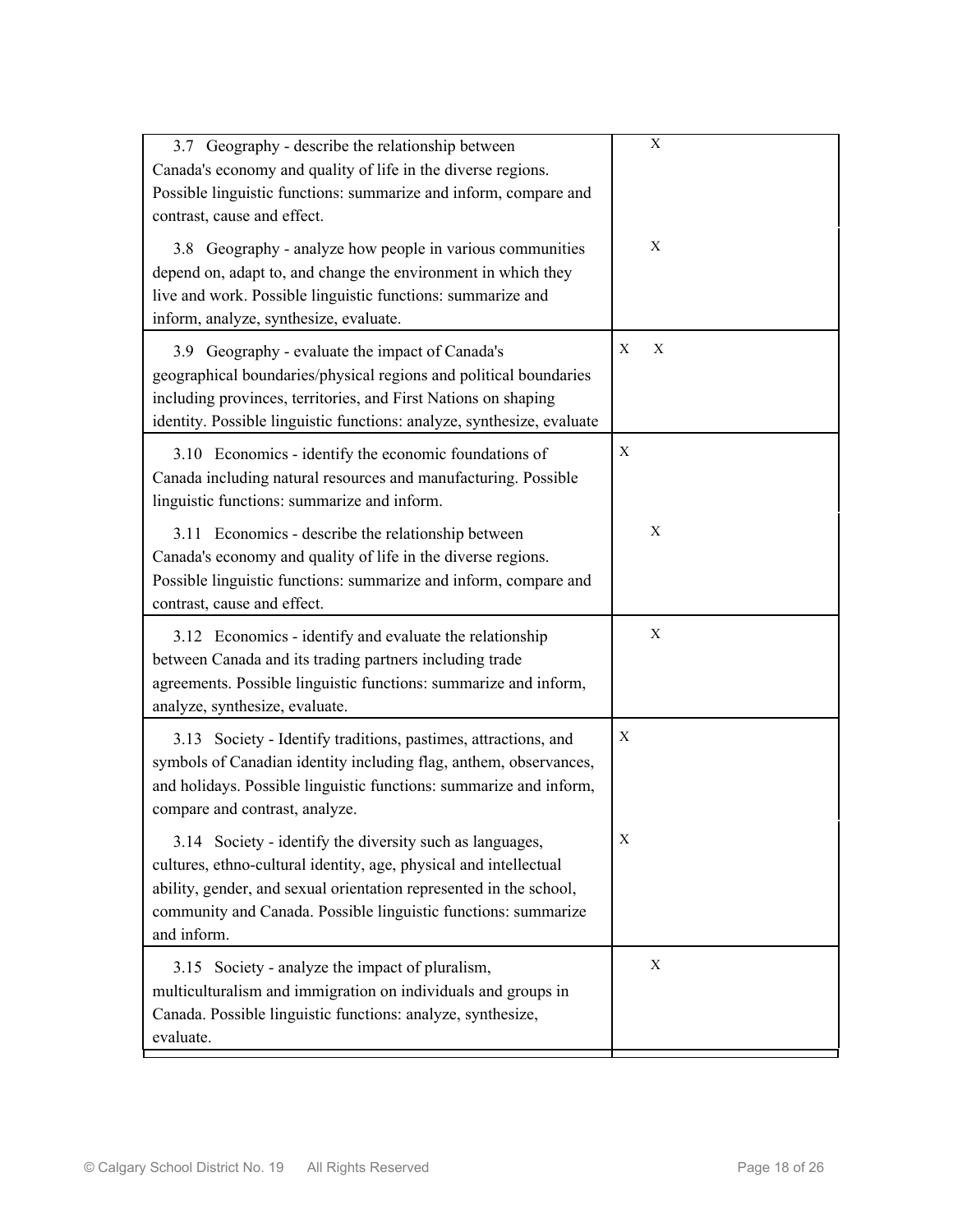| 3.16 Society - compare and contrast the similarities and<br>differences among Canadians living in different provinces and<br>territories and/or in other countries. Possible linguistic functions:<br>summarize and inform, compare and contrast.                                                                                        | X | $\mathbf{X}$              |
|------------------------------------------------------------------------------------------------------------------------------------------------------------------------------------------------------------------------------------------------------------------------------------------------------------------------------------------|---|---------------------------|
| 3.17 Politics - describe the structure of the federal<br>government, including municipal, provincial, and federal levels;<br>executive, legislative and judicial branches; parliamentary<br>systems. Possible linguistic functions: summarize and inform;<br>compare and contrast, classify.                                             | X | X                         |
| 3.18 Politics - describe the function, <i>i.e.</i> , roles and<br>responsibilities, of the three levels of government, such as<br>education, health care, the legal system, Rights and<br>Responsibilities, policy decisions, taxes and laws. Possible<br>linguistic functions: summarize and inform; compare and contrast,<br>classify. | X | X                         |
| 3.19 Politics - explain the significance of important<br>constitutional documents such as the BNA Act, Constitution,<br>Charter of Rights and Freedoms, Constitution. Possible linguistic<br>functions: summarize and inform, analyze, evaluate.                                                                                         |   | X                         |
| 3.20 Politics - describe the rights, privileges, and<br>responsibilities of Canadian citizenship. Possible linguistic<br>functions: summarize and inform.                                                                                                                                                                                | X | X                         |
| 3.21 Politics - identify and interpret concepts and practices<br>of democracy and responsible citizenship such as elections,<br>government processes. Possible linguistic functions: summarize<br>and inform; analyze, synthesize, evaluate.                                                                                             | X | $\boldsymbol{\mathrm{X}}$ |

т

 $\Box$ 

٦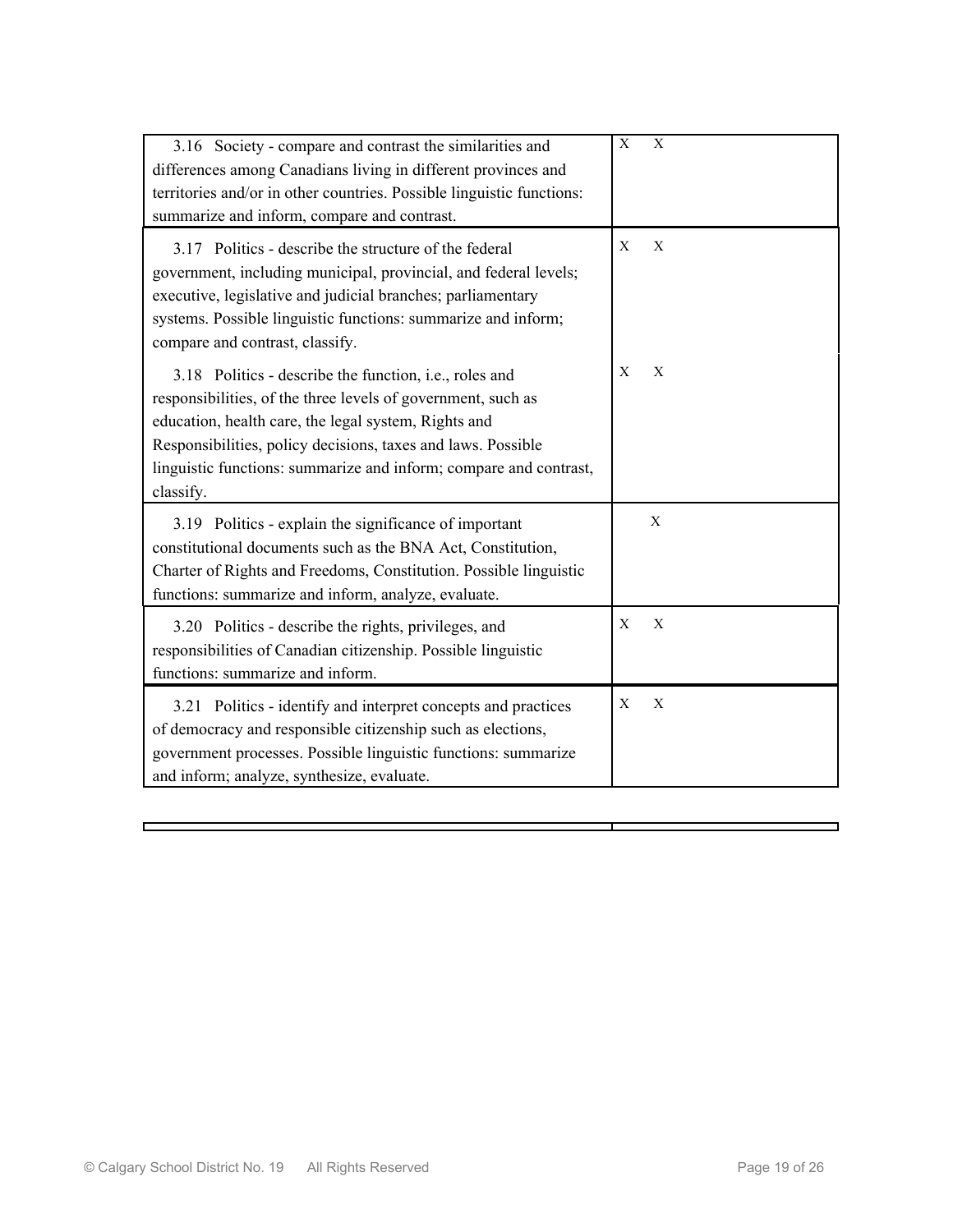| 4 Canada's past - What are the historical understanding<br>that have shaped individuals and groups living in Canada?<br>Geography - how has Canadian geography changed over<br>time and how has these changes shaped the lives of<br>individuals and groups in Canada? Economics - how did<br>different groups contribute to the economic development of<br>Canada? Society - how and why did different groups and<br>individuals move to and within Canada; what were the<br>social impacts of migration on different groups and<br>individuals; what social and economic barriers did these<br>groups and individuals face? Politics - how did different<br>groups and regions govern themselves in Canada and how<br>has the role and function of Canadian government changed<br>historically? | $15-5$ 25-5 |
|---------------------------------------------------------------------------------------------------------------------------------------------------------------------------------------------------------------------------------------------------------------------------------------------------------------------------------------------------------------------------------------------------------------------------------------------------------------------------------------------------------------------------------------------------------------------------------------------------------------------------------------------------------------------------------------------------------------------------------------------------------------------------------------------------|-------------|
| 4.1 Geography - identify and explain changes to the political<br>boundaries of Canada over time, such as from pre-First<br>Contact's "Turtle Island", to Upper/Lower Canada, to<br>Confederation, to present day. Possible linguistic functions:<br>summarize and inform, sequence and order, synthesize, evaluate.                                                                                                                                                                                                                                                                                                                                                                                                                                                                               | X           |
| 4.2 Geography - identify and explain key events in Canada's<br>history that changed the geographical boundaries of Canada,<br>including Confederation, CPR and creation of territories.<br>Possible linguistic functions: summarize and inform, sequence and<br>order, synthesize, evaluate.                                                                                                                                                                                                                                                                                                                                                                                                                                                                                                      | X           |
| 4.3 Geography - analyze the relationship between the<br>changes to Canada's political boundaries and the movement of<br>peoples such as the impact of expansion, immigration, migration,<br>economic development, displacement, Treaties, and reservations<br>on various individuals and groups. Possible linguistic functions:<br>compare and contrast, analyze, synthesize, evaluate, cause and<br>effect.                                                                                                                                                                                                                                                                                                                                                                                      | X           |
| 4.4 Economics - identify and explore reasons for the<br>exploration and settlement of Canada. Possible linguistic<br>functions: summarize and inform, sequence and order, analyze.                                                                                                                                                                                                                                                                                                                                                                                                                                                                                                                                                                                                                | Χ<br>X      |
| 4.5 Economics - analyze key events in Canada's history that<br>changed Canada's economy, such as Treaties, Canadian Pacific<br>Railway and immigration. Possible linguistic functions: summarize<br>and inform, sequence and order, synthesize, analyze, evaluate.                                                                                                                                                                                                                                                                                                                                                                                                                                                                                                                                | X           |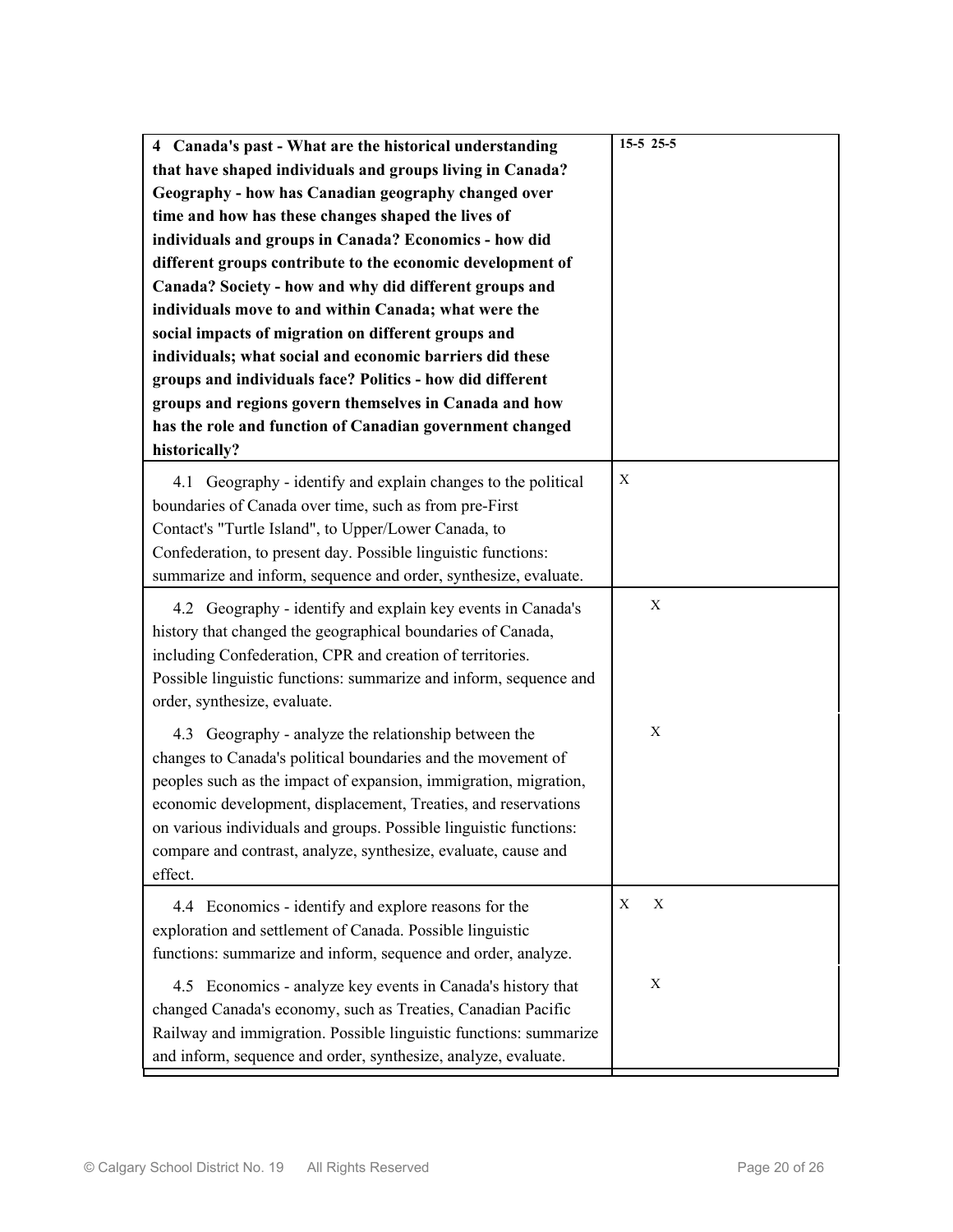| 4.6 Society - describe the historical way of life of Indigenous<br>peoples prior to settlement, such as how they lived, governed<br>themselves and organized society. Possible linguistic functions:<br>summarize and inform, compare and contrast.                                                                                                                                                                                             | $\mathbf X$ |
|-------------------------------------------------------------------------------------------------------------------------------------------------------------------------------------------------------------------------------------------------------------------------------------------------------------------------------------------------------------------------------------------------------------------------------------------------|-------------|
| 4.7 Society - identify and explain key events in Canada's<br>history that changed social aspects of Canada and affected<br>Canadian identity, such as settlement, British/French influences<br>and conflicts, confederation, expansion of provinces and<br>territories, world wars, residential schools, immigration and<br>internment camps. Possible linguistic functions: summarize and<br>inform, sequence and order, synthesize, evaluate. | X           |
| 4.8 Society - analyze the presence and influence of diverse<br>groups on Canada's culture and identity such as First Nations,<br>Francophones, immigrant groups, bilingualism and<br>multiculturalism. Possible linguistic functions: analyze, evaluate,<br>cause and effect.                                                                                                                                                                   | X           |
| 4.9 Politics - identify and explain key events in Canada's<br>history that changed the way different groups and regions<br>governed themselves, such as Colonial structures/breakdowns of<br>Canada, Post Confederation and geographical growth of<br>Canada. Possible linguistic functions: summarize and inform,<br>sequence and order, synthesize, evaluate.                                                                                 | X           |
| 4.10 Politics - analyze the experiences of diverse groups and<br>individuals in Canada and the policies that have developed as a<br>result, such as Reconciliation/TRC and apology to internment<br>camp groups.                                                                                                                                                                                                                                | X           |

| 5 Canada's future - what roles and responsibilities do<br>people living in Canada have, geographically,<br>economically, socially and politically in shaping the future<br>of Canada so that all individuals and groups can thrive and<br>succeed?                                                                                                                   | $15-5$ 25-5 |
|----------------------------------------------------------------------------------------------------------------------------------------------------------------------------------------------------------------------------------------------------------------------------------------------------------------------------------------------------------------------|-------------|
| 5.1 Geography - hypothesize on the impacts of potential<br>changes to Canada's current political boundaries to individuals<br>and groups living in Canada such as Quebec Separatism,<br>Western Alienation, Arctic Ocean dispute and globalism.<br>Possible linguistic functions: analyze, infer / predict / hypothesize,<br>synthesize, evaluate, cause and effect. | X           |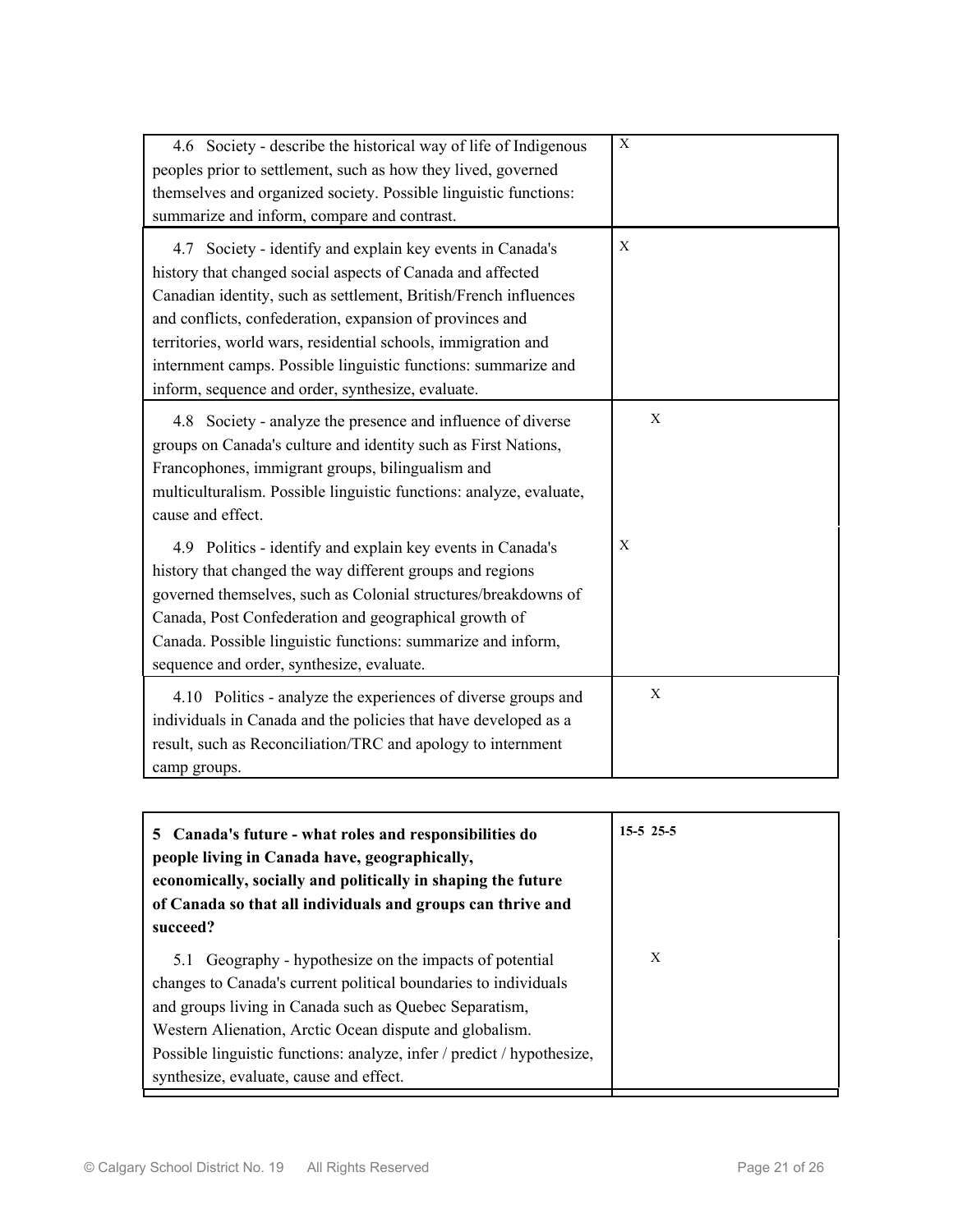| 5.2 Economics - hypothesize on the impacts of a green<br>economy, such as solar power and wind versus a<br>fossil-fuel-reliant economy on individuals and groups living in<br>Canada. Possible linguistic functions: analyze, infer / predict /<br>hypothesize, synthesize, evaluate, cause and effect.                                                                                                                                                                                    | X |
|--------------------------------------------------------------------------------------------------------------------------------------------------------------------------------------------------------------------------------------------------------------------------------------------------------------------------------------------------------------------------------------------------------------------------------------------------------------------------------------------|---|
| 5.3 Society - hypothesize on the impacts of Canada's<br>ever-changing pluralistic society on identity and quality of life for<br>individuals and groups living in Canada. Possible linguistic<br>functions: analyze, infer / predict / hypothesize, synthesize,<br>evaluate, cause and effect.                                                                                                                                                                                             | X |
| 5.4 Politics - hypothesize on the impact of possible changes<br>to the current Government structures and functions of Canada<br>including the Queen as Head of State, party systems, voting<br>systems, Rights and Responsibilities, Official Bilingualism,<br>language laws, legal system, Quebec Separatism, Western<br>Alienation, Reconciliation and immigration. Possible linguistic<br>functions: analyze, infer / predict / hypothesize, synthesize,<br>evaluate, cause and effect. | X |

# **Facilities or Equipment**

## **Facility**

No required facilities.

Facilities:

## **Equipment**

No required equipment specified.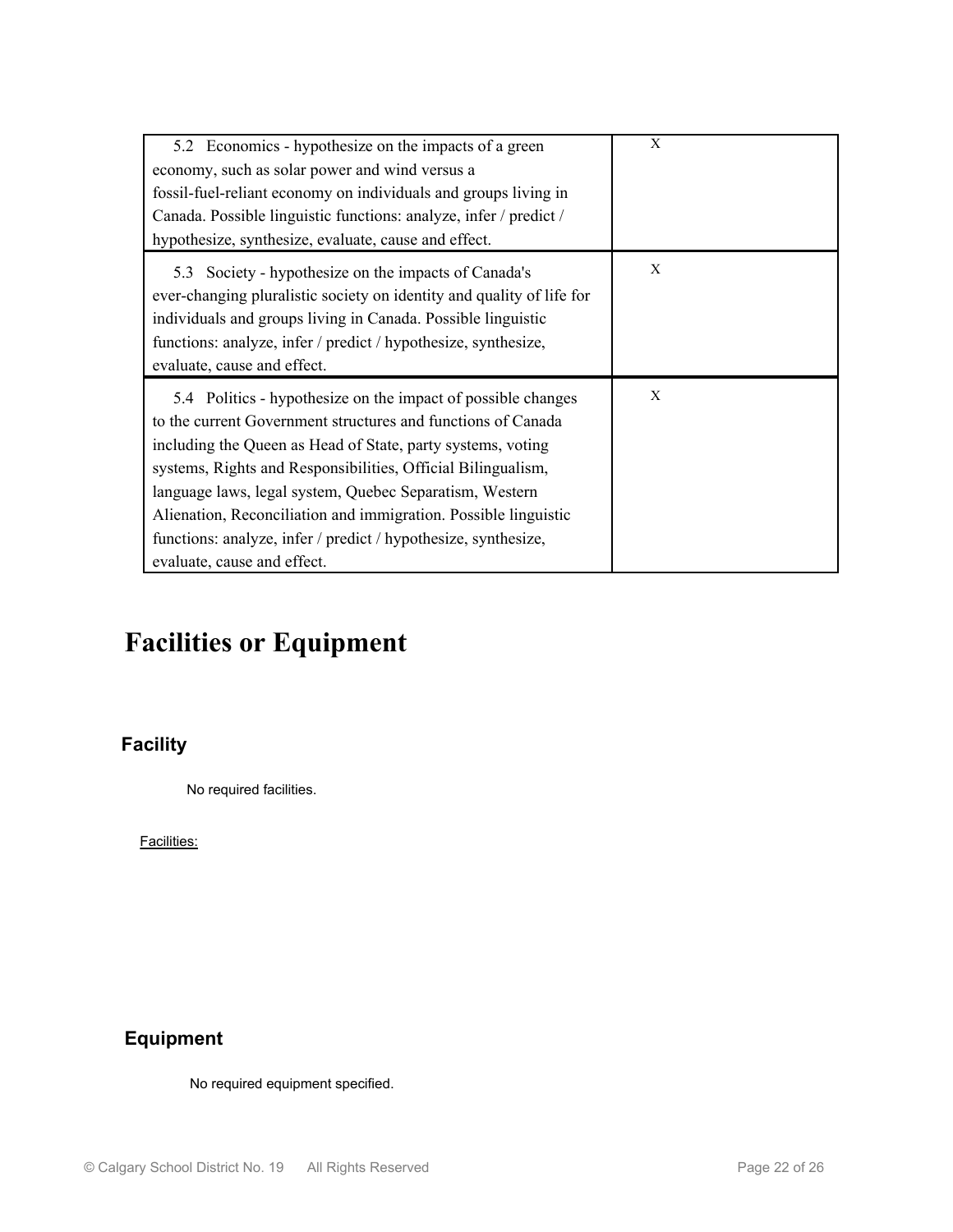# **Learning and Teaching Resources**

No required resources.

### **Sensitive or Controversial Content**

No sensitive or controversial content.

**Issue Management Strategy**

**Health and Safety**

No directly related health and safety risks.

**Risk Management Strategy**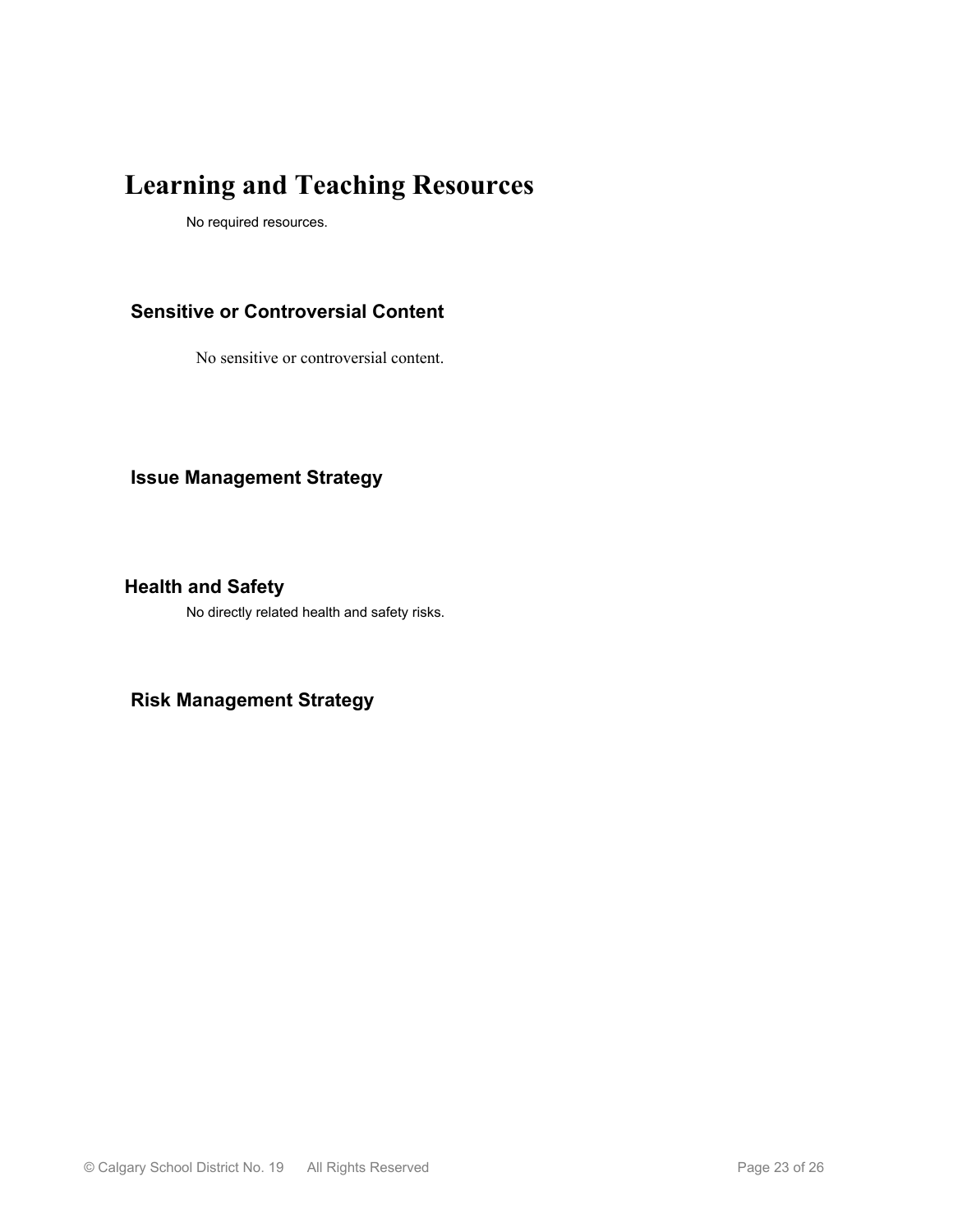### **Statement of Overlap with Existing Programs**

Provincial Courses with Overlap and/or Similarity

• Social Studies 10-3

Identified Overlap/Similarity

 The learning outcomes overlap with some of the topics in Social Studies 10-3 related to Canadian geography, government and identity.

Reasoning as to Why LDC Is Necessary

 The language skills and social studies conceptual understandings acquired in ESL Introduction to Canadian Studies 15, 25 bridge the gap for ELLs and form the foundation for success in future social studies courses. Once language and conceptual bases have been established through these courses, students will be able to enter into Alberta Education Social Studies programming. Students will continue to require differentiated instruction focused on academic language development in future social studies courses.

Locally Developed Courses with Overlap and/or Similarity

• ESL Introduction to Science 15, 25.

Identified Overlap/Similarity

 The language learning outcomes overlap with ESL Introduction to Science 15, 25 because the language objectives are based on the Alberta K-12 ESL Proficiency Benchmarks, which apply to both courses.

Reasoning as to Why LDC Is Necessary

 The language skills and social studies conceptual understandings acquired in ESL Introduction to Canadian Studies 15, 25 bridge the gap for ELLs and form the foundation for success in future social studies courses. Once language and conceptual bases have been established through these courses, students will be able to enter into Alberta Education Social Studies programming. Students will continue to require differentiated instruction focused on academic language development in future social studies courses.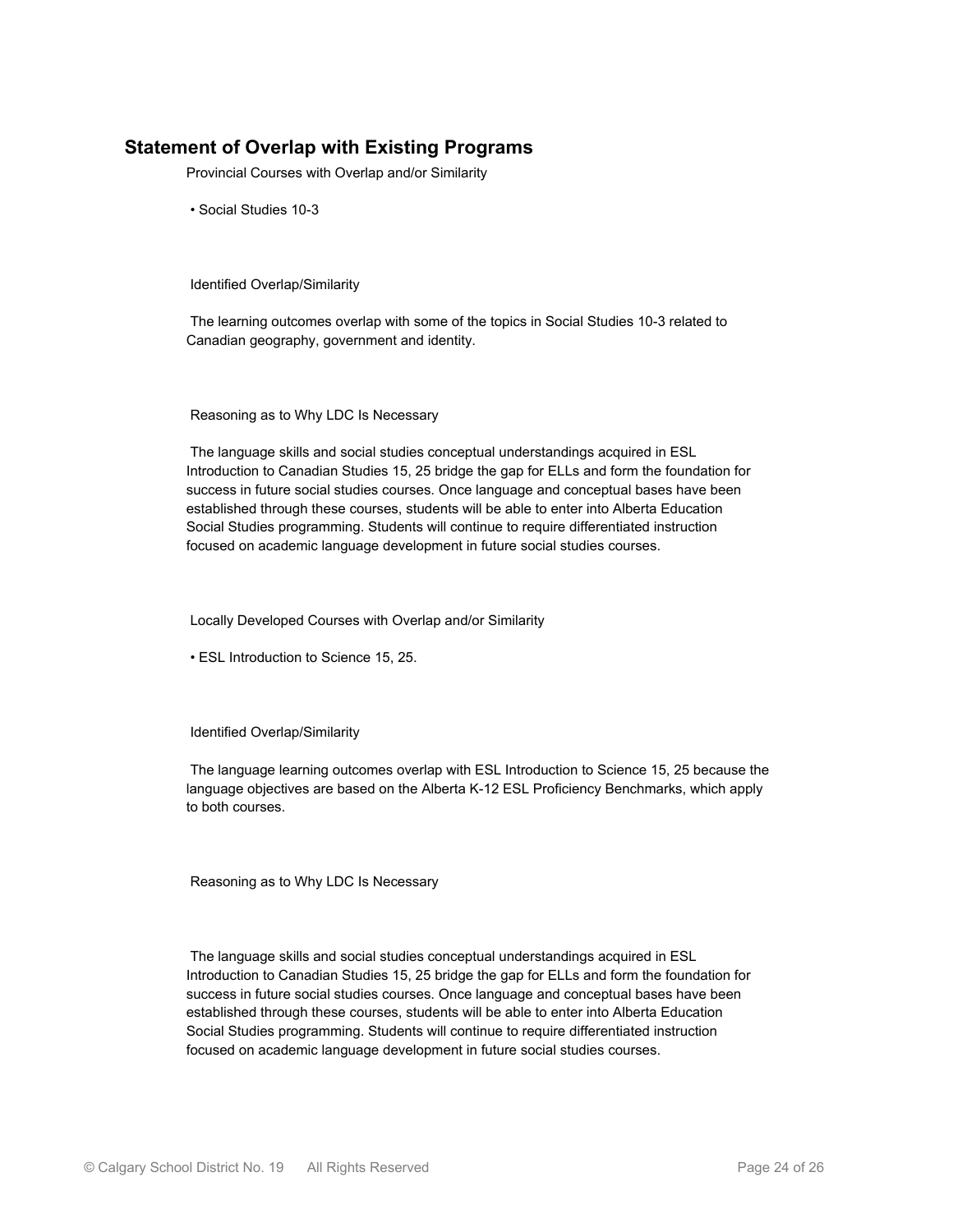# **Student Assessment**

Ongoing language assessment in relation to the Alberta K-12 ESL Proficiency Benchmarks informs teaching and learning throughout this course.

### **Course Approval Implementation and Evaluation**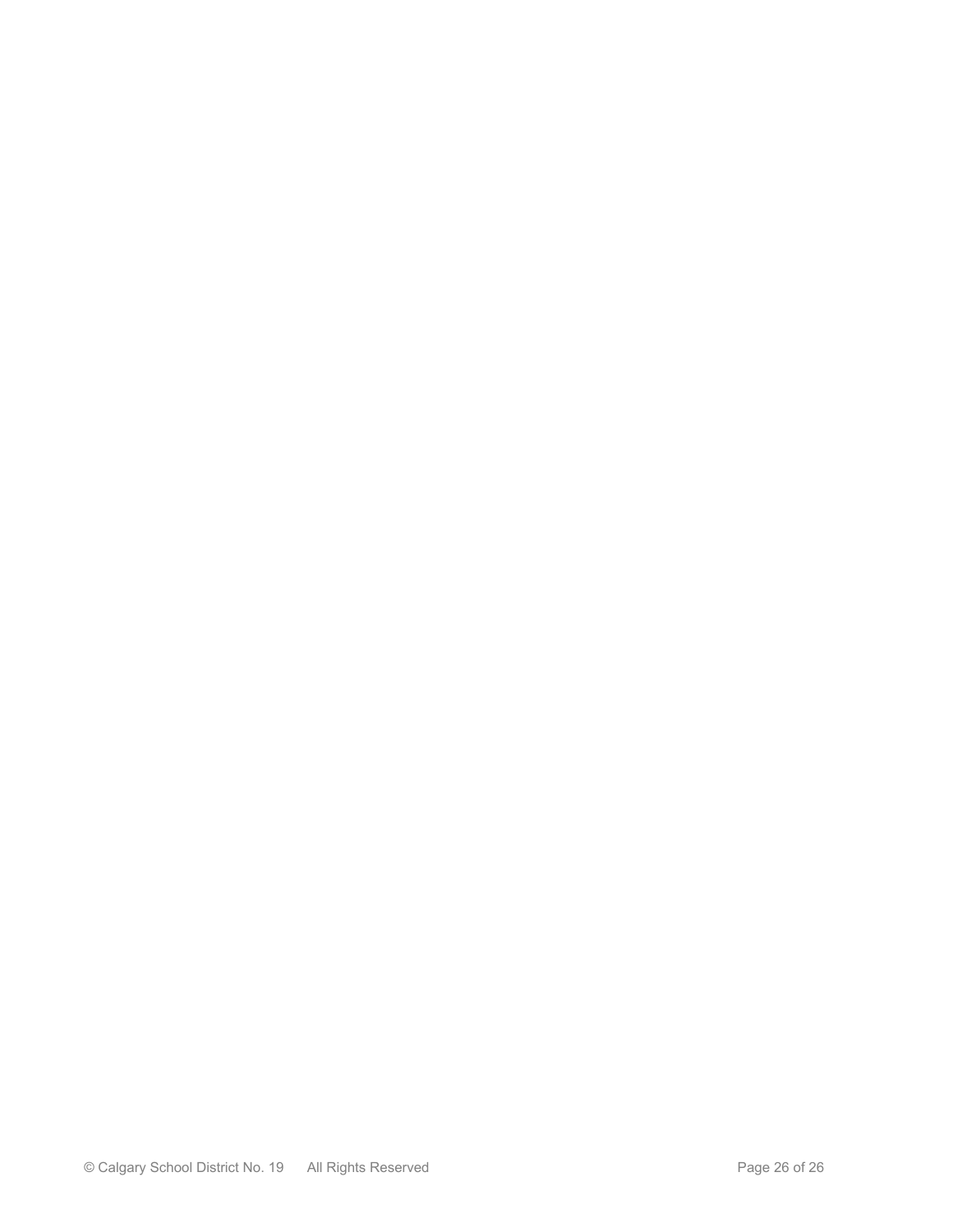## LOCALLY DEVELOPED COURSE OUTLINE

ESL Introduction to Science (2019)1

Submitted By:

# Lethbridge School District No. 51

Submitted On:

May. 23, 2019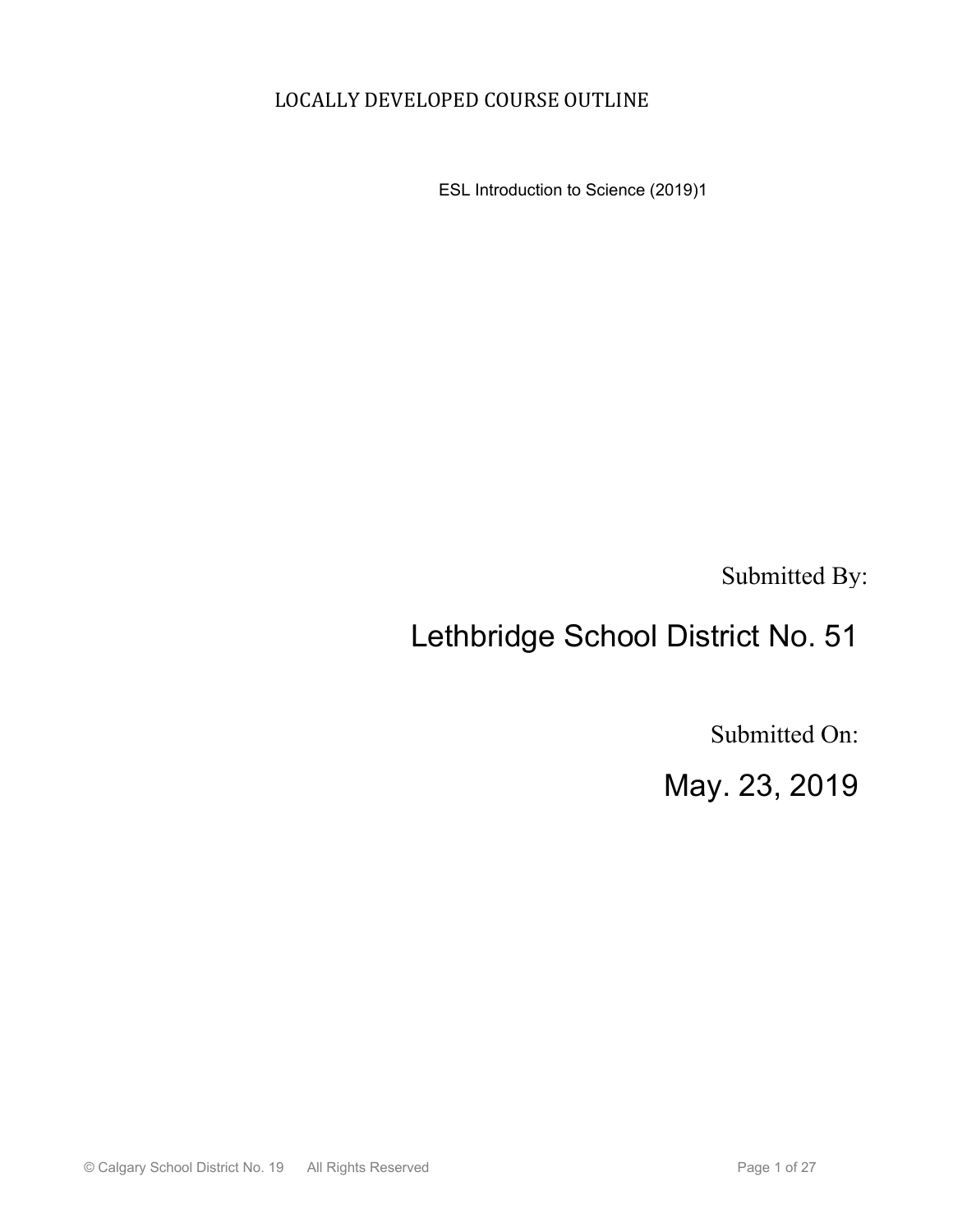# **Course Basic Information**

| Outline Number |        | Hours Start Date | Date<br>End | Development Type | Proposal<br>I vpe | iradesد |
|----------------|--------|------------------|-------------|------------------|-------------------|---------|
| $15-5$         | 125.00 | 09/01/2019       | 08/31/2023  | Acauired         | Reauthorization   | G10     |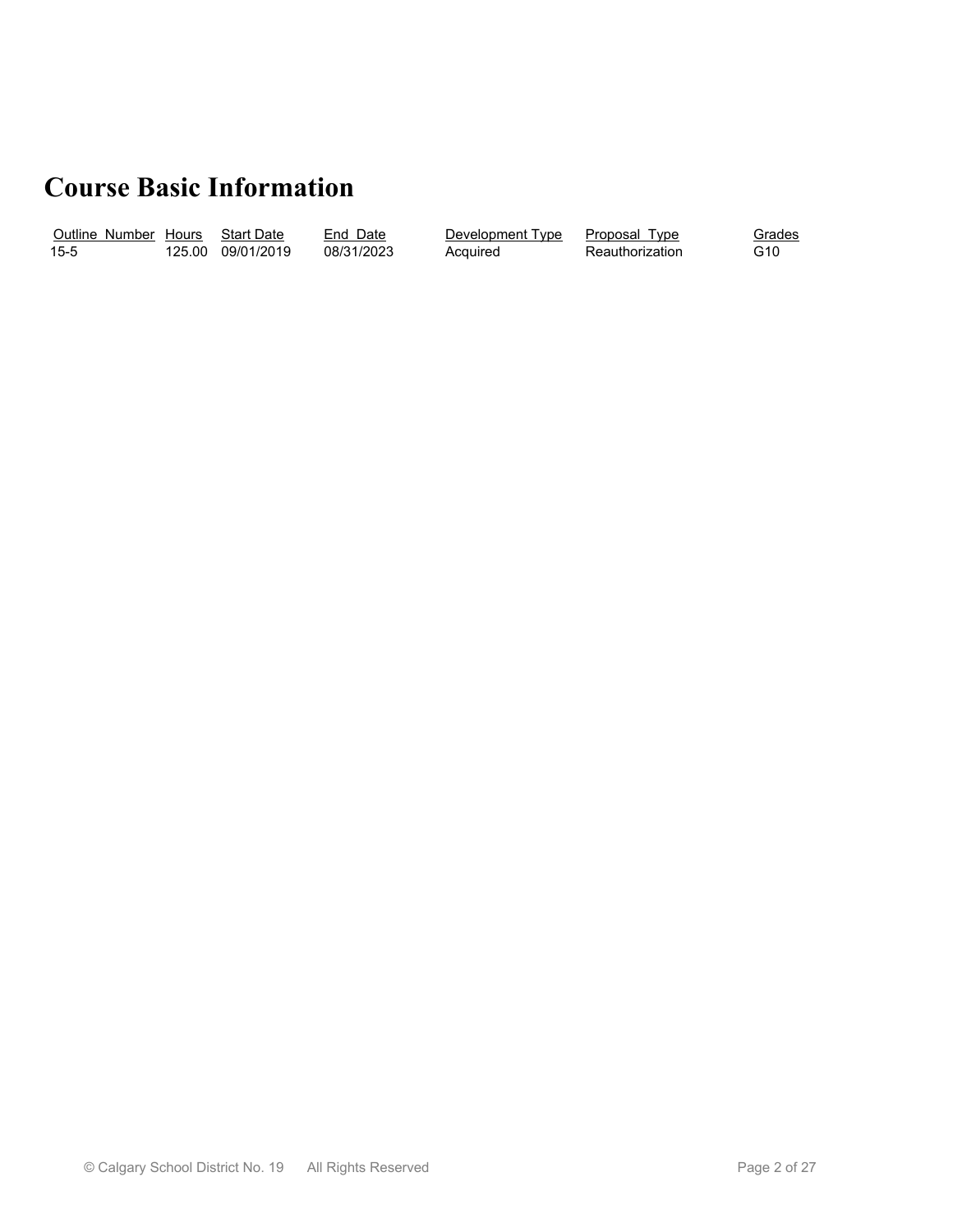#### **Course Description**

The primary goal of ESL Introduction to Science 15, 25 is to provide English Language Learners (ELLs) with the opportunity to build communicative competence with the English language while attaining the scientific awareness needed to function as contributing members of society.

Communicative Competence

 Communicative Competence is the ability to communicate successfully in any context, be it social, academic, oral, or written (Alberta Education). Communicative competence is required for success in life, work, and continued learning. Canale and Swain (1980) offer a model of language proficiency that outlines the four communicative areas that contribute to communicative competence: linguistic, strategic, sociolinguistic and discourse for each of the four language strands: listening, speaking, reading and writing.

 Please note that the following descriptions and examples are not exhaustive. Visit LearnAlberta for a more detailed explanation and examples of communicative competence.

Linguistic Competency:

 Understanding and using vocabulary, language conventions (grammar, punctuation, spelling) and syntax (sentence structure).

Strategic Competency:

 Using techniques to overcome language gaps, plan and assess the effectiveness of communication, achieve conversational fluency and modify text for audience and purpose.

Socio-Linguistic Competency:

 Having an awareness of social rules of language (e.g., formality, politeness, directness), nonverbal behaviours and cultural references (e.g., idioms, expressions, background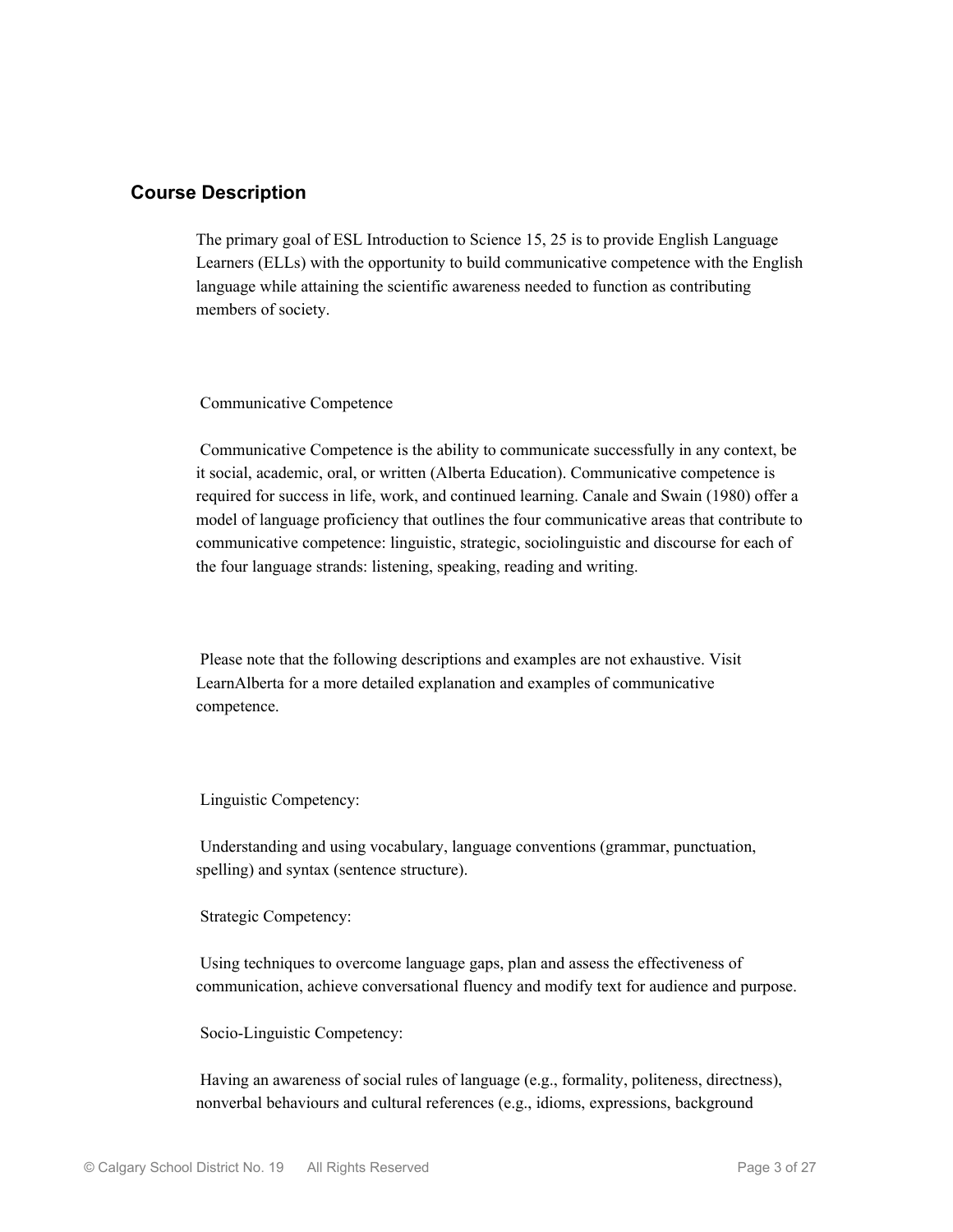knowledge)

Discourse:

 Understanding how ideas are connected through patterns of organization and cohesive and transitional devices

 Additionally, each language strand has a strand-specific competency. The strand-specific competencies are as follows:

Listening: auditory discrimination

Speaking: pronunciation

Reading: fluency

Writing: editing

The English Language Development Framework

 Dutro & Moran's English Language Development (ELD) framework (2003) provides a pedagogical structure to support the development of communicative competence within content area learning. Explicit language instruction based on the function (or purpose) of language in the lesson or task forms the foundation of this instructional approach. Linguistic functions are often identified through the learning outcomes of the course (e.g., describe, analyze, persuade). Vocabulary (subject-specific and academic) and forms (grammar, sentence structures, and text organization) required to communicate these functions are explicitly taught and practiced in meaningful and authentic learning experiences to develop fluency in usage.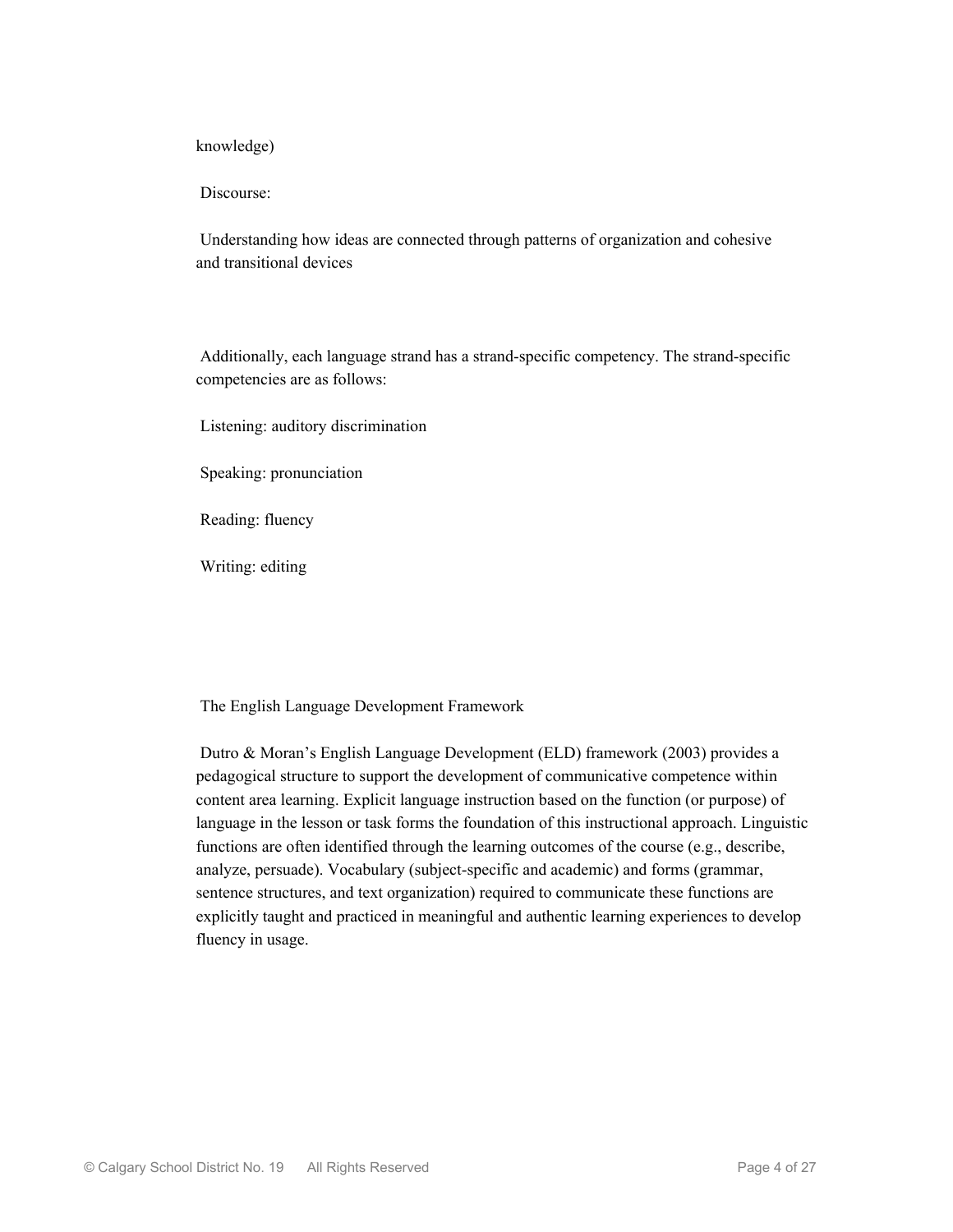The ELD framework is applied to intellectually engaging tasks that are situated within a broader instructional approach of personalized learning and cultural responsiveness. ELD is comprised of the following components:

1. Explicit language instruction

 $\Box$  targets the communicative competencies outlined in the Alberta K-12 ESL Proficiency Benchmarks

 $\Box$  focuses on the language function, vocabulary and forms necessary to access the content objective/task demands and provides practice and ongoing language-specific feedback to build fluency.

 2. Frontloading challenging vocabulary and linguistic structures to render content understandable

3. Capitalizing on the teachable language learning moments.

 4. Ongoing assessment based on the Alberta K-12 Proficiency Benchmarks that informs next steps in teaching and learning.

 Note: Possible linguistic functions have been identified for the specific learning outcomes for this course.

Adjusting Scaffolds as Language Develops

 As students gain autonomy in using academic language fluently and accurately, language instruction and learner scaffolds are adjusted accordingly. For example, a beginner ELL may rely strongly on visuals, realia, and first language translation when acquiring subject-specific vocabulary, whereas an intermediate ELL may be able to understand the meaning of the word through a description of the target word that uses familiar English synonyms.

Academic Language – The Language of Success for All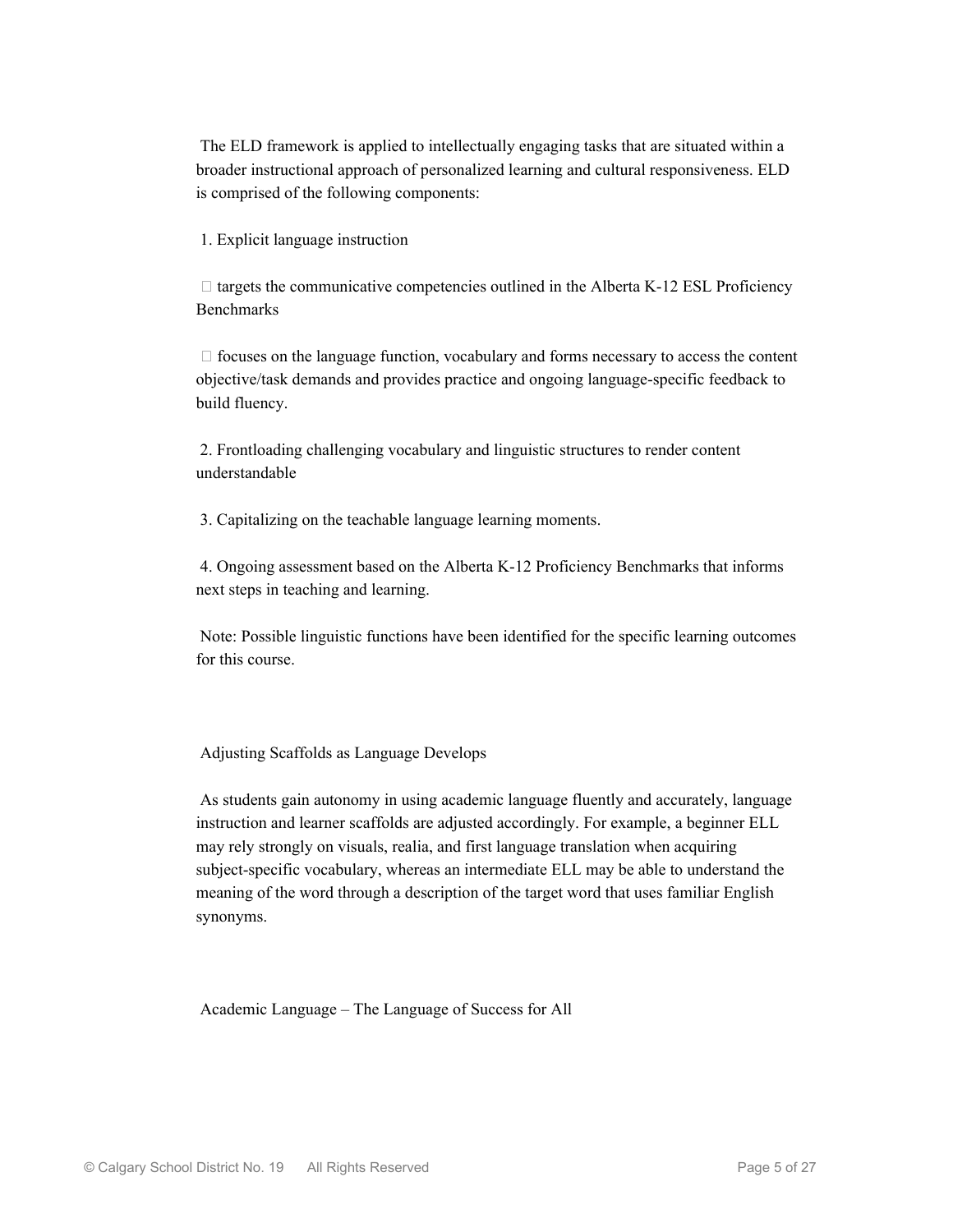Academic language is the language used to access and engage with Programs of Study. Proficiency in academic language requires students to comprehend and produce increasingly complex vocabulary, grammar, sentence structures and text organization. Students who acquire a high level of proficiency in academic language experience greater success in school and beyond. As such, explicit instruction in academic language benefits all learners, both ELLs and native English speakers.

 This course requires the use of a high school science lab and high school science equipment. As with all Science courses, teachers should refer to Health and Safety in the Science Classroom: Kindergarten to Grade 12 (2019) from Alberta Education to inform their practice regarding the health and safety of themselves and their students.

#### **Course Prerequisites**

No prerequisite.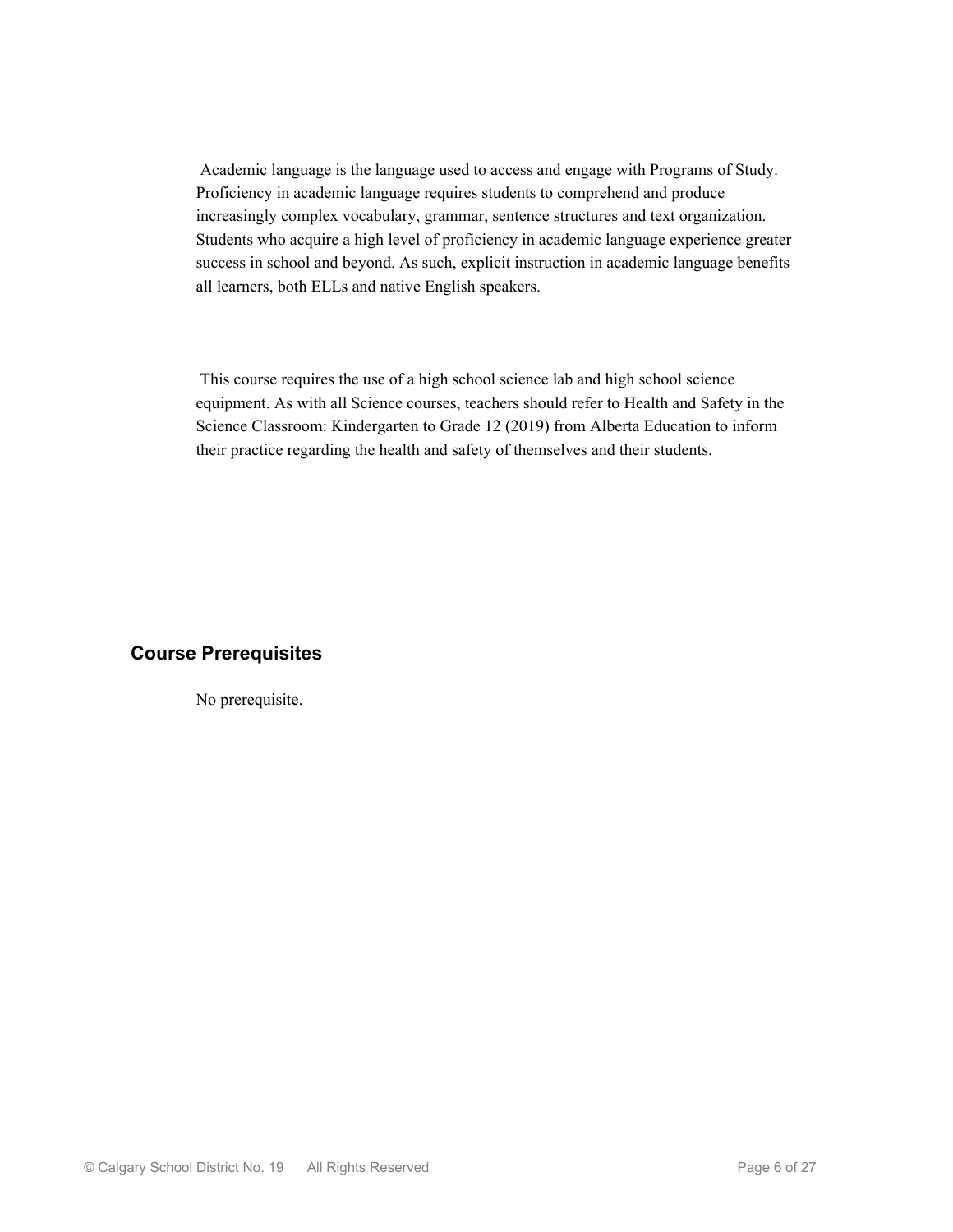## **Sequence Introduction (formerly: Philosophy)**

ESL Introduction to Science 15, 25 develop students' academic English language proficiency through scientific concepts and processes. This goal is achieved through the implementation of the English Language Development (ELD) framework, an instructional approach to explicit language instruction within content area learning. Students will use their growing proficiency with language functions, forms, and vocabulary to explore and develop a range of scientific concepts and skills. Targeted language functions in this course are drawn from and connected to Alberta Science Program of Study.

 The content for Science 15, 25 is organized around essential understandings and the following guiding questions:

 $\Box$  Receptive Language: How does development of receptive language skills (listening and reading) enable students to comprehend information and ideas related to course content?

 $\Box$  Expressive Language: How does development of expressive language skills (speaking and writing) enable students to communicate information and ideas related to course content?

 $\Box$  Scientific Inquiry: What are the characteristics of scientific understanding?

 $\Box$  Life Science: What are the characteristics of living things? How do living things adapt to changes over time?

 $\Box$  Chemistry: What is matter? How does matter react when combined?

 $\Box$  Physical Science: How does energy affect the movement of objects?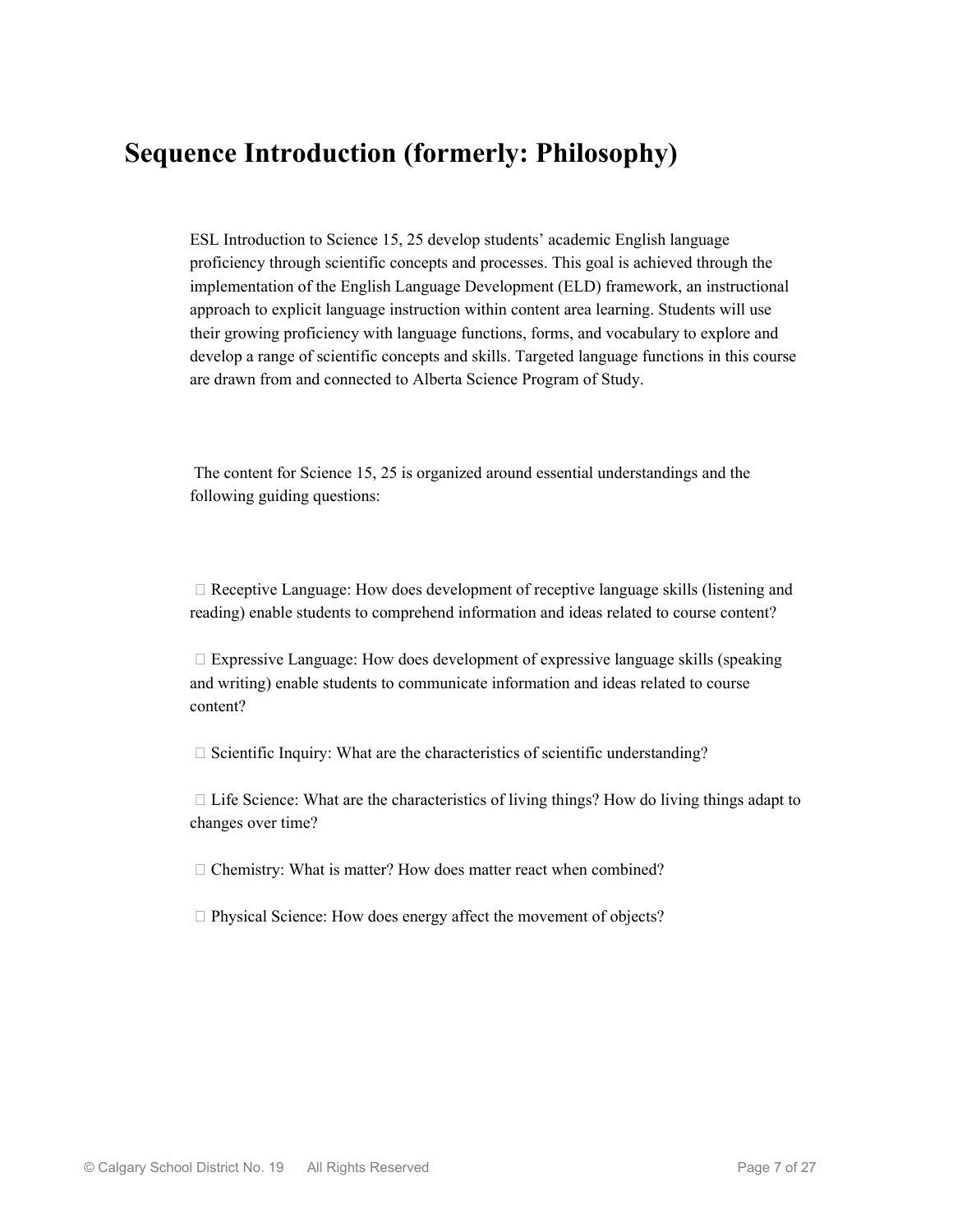## **Student Need (formerly: Rationale)**

ELLs face language-related barriers to achievement in science due to the extensive use of subject-specific vocabulary, the complexity of discourse (e.g., text structures), grammatical structures (e.g., nominalization) and language functions in the discipline. ELLs may also face content-related barriers due to limited background knowledge in science and the scientific method. These courses support ELLs who are attempting to catch up to a moving target, namely, native-speakers of English whose academic language and literacy skills are increasing significantly from one grade level to the next.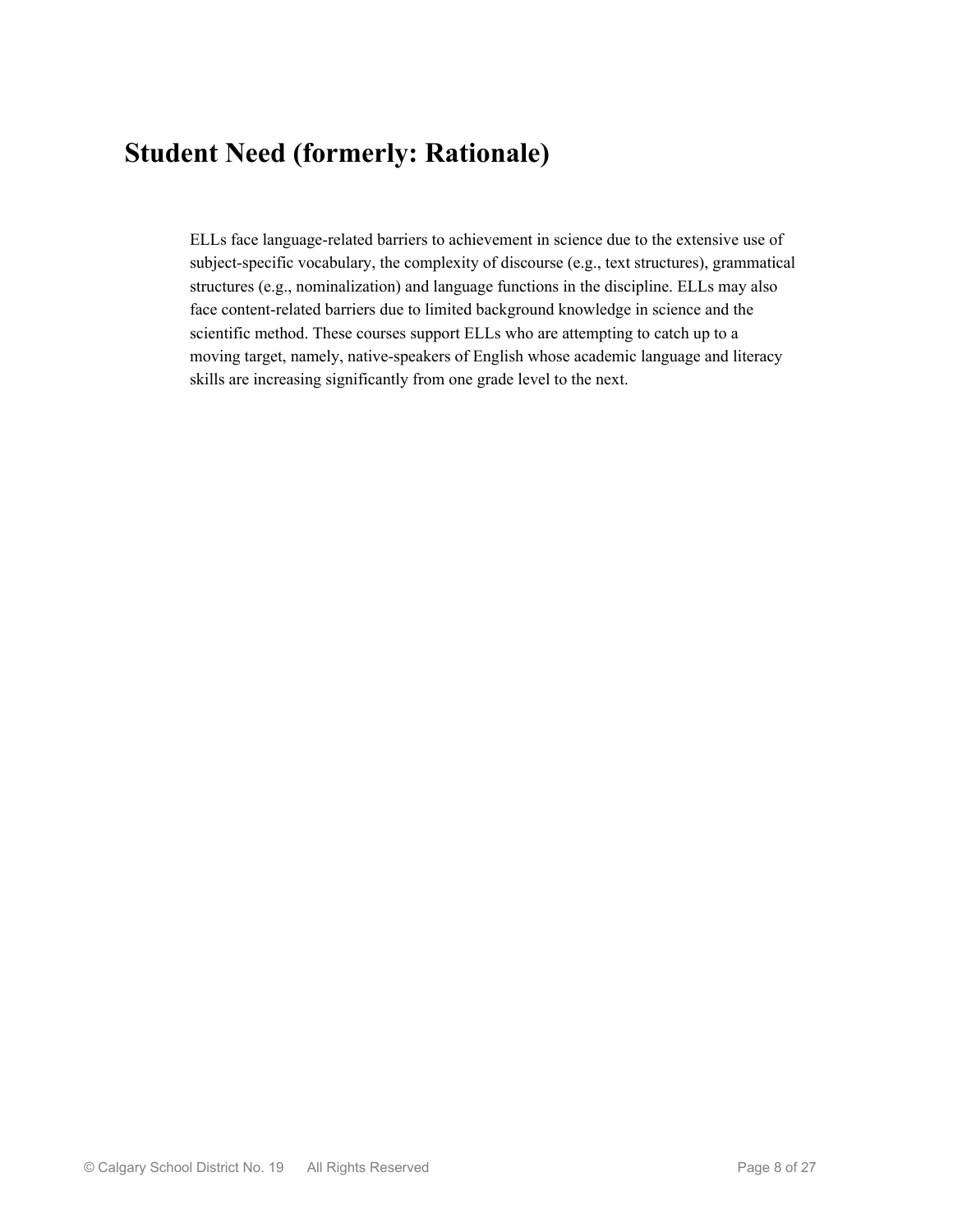## **Scope and Sequence (formerly: Learner Outcomes)**

Developing communicative competence supports students to grow their science-related knowledge, skills, attitudes, and literacy thereby enabling students to make informed decisions, solve problems and critically address science-related societal, economic, ethical and environmental issues.

 The content for ESL Introduction to Science 15, 25 is organized around essential understandings and the following guiding questions:

 $\Box$  Receptive Language: How does development of receptive language skills (listening and reading) enable students to comprehend information and ideas related to course content?

 $\Box$  Expressive Language: How does development of expressive language skills (speaking and writing) enable students to communicate information and ideas related to course content?

 $\Box$  Scientific Inquiry: What are the characteristics of scientific understanding?

 $\Box$  Life Science: What are the characteristics of living things? How do living things adapt to changes over time?

 $\Box$  Chemistry: What is matter? How does matter react when combined?

 $\Box$  Physical Science: How does energy affect the movement of objects?

 NOTE: Language outcomes are derived directly from the Alberta K-12 ESL Proficiency Benchmarks, Grades 10-12. (See Alberta K-12 ESL Proficiency Benchmarks Grades 10 – 12, LP 1, 2, and 3 for illustrative examples.)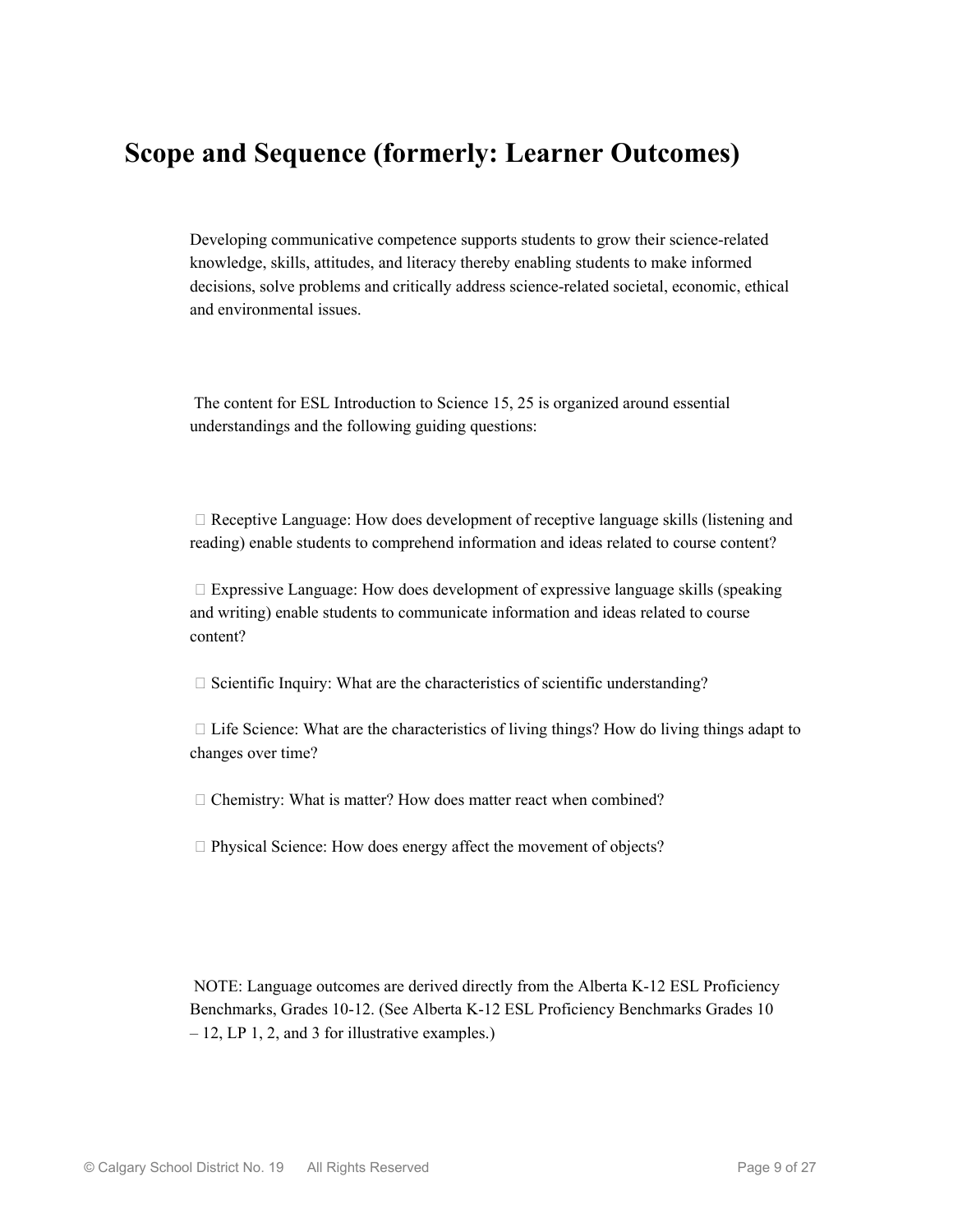Key: "Comp" means "Competency" in the charts below. Strands: L=Listening, S=Speaking, R=Reading, W=Writing.

# **Guiding Questions (formerly: General Outcomes)**

**1 Receptive Language: How does development of receptive language skills (listening and reading) enable students to comprehend information and ideas related to course content?**

**2 Expressive Language: How does development of expressive language skills (speaking and writing) enable students to communicate information and ideas related to course content?**

**3 Scientific Inquiry: What are the characteristics of scientific understanding?**

**4 Life Science: What are the characteristics of living things? How do living things adapt to changes over time?**

**5 Chemistry: What is matter? How does matter react when combined?**

**6 Physical Science: How does energy affect the movement of objects?**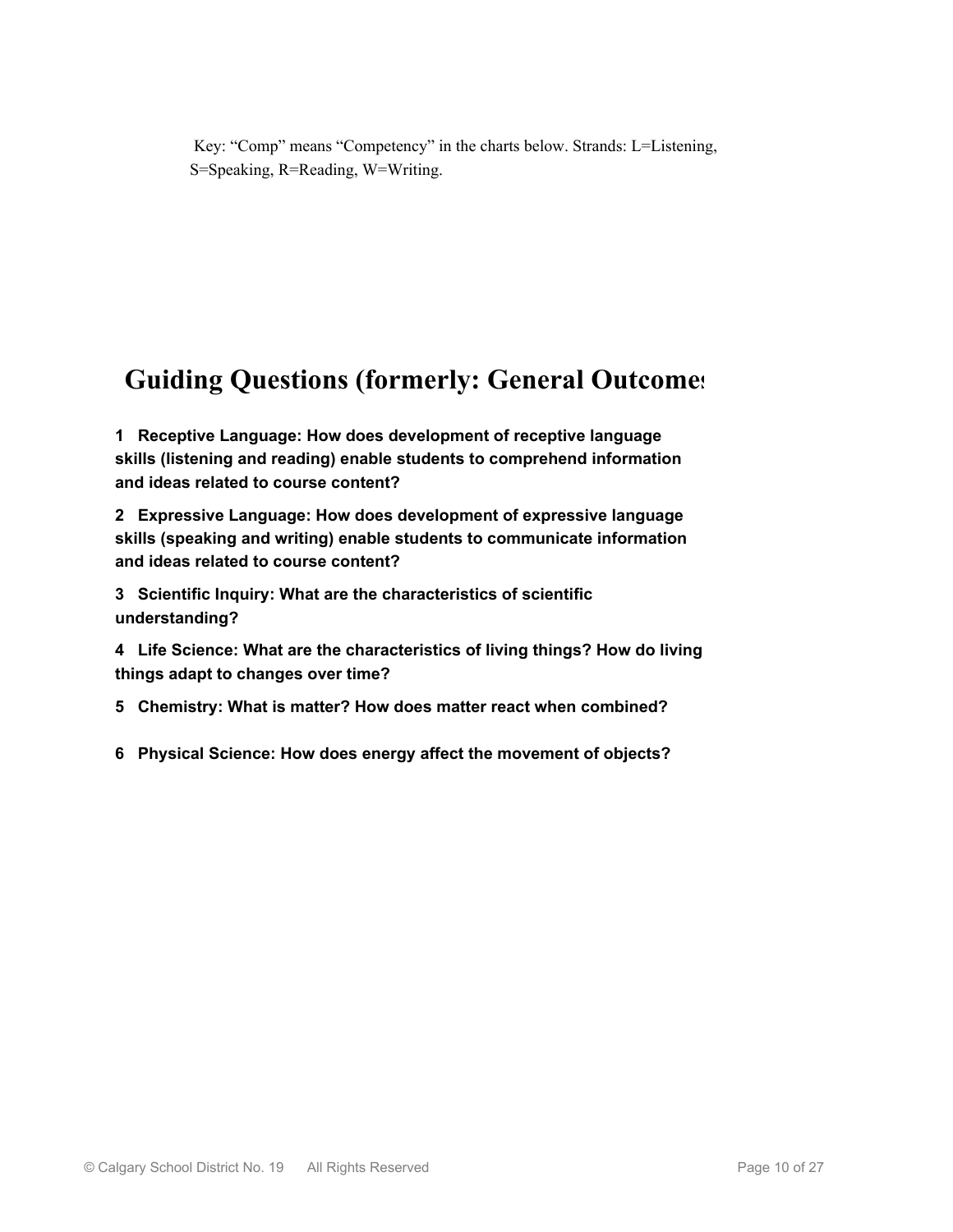## **Learning Outcomes (formerly: Specific Outcomes)**

| 1 Receptive Language: How does development of<br>receptive language skills (listening and reading) enable<br>students to comprehend information and ideas related to<br>course content?                                | $15-5$ |
|------------------------------------------------------------------------------------------------------------------------------------------------------------------------------------------------------------------------|--------|
| 1.1 LP1 - Linguistic Vocabulary   L - Understand some<br>words, approximately 5000, including utility words, descriptive<br>words, subject-specific words and academic words with visual<br>support.                   | Χ      |
| 1.2 LP1 - Linguistic Vocabulary   R - Understand some<br>words, approximately 5000, including utility words, descriptive<br>words and subject-specific vocabulary.                                                     | X      |
| 1.3 LP2 - Linguistic Vocabulary   L - Understand more<br>words, approximately 15,000, including utility words, descriptive<br>words, subject-specific words and academic words.                                        | X      |
| 1.4 LP2 - Linguistic Vocabulary   R - Understand more<br>words, approximately 15,000, including utility words, descriptive<br>words and subject-specific vocabulary.                                                   | X      |
| 1.5 LP3 - Linguistic Vocabulary   L - Understand a range of<br>words, approximately 25,000, including utility words, descriptive<br>words, subject-specific words, academic words and words with<br>multiple meanings. |        |
| 1.6 LP3 - Linguistic Vocabulary   R - Understand a range of<br>words, approximately 25,000, through contextual cues.                                                                                                   |        |
| 1.7 LP1 - Linguistic Syntax   L - Understand<br>subject-verb-object sentence structure in familiar contexts.                                                                                                           | X      |
| 1.8 LP1 - Linguistic Syntax   R - Understand simple<br>sentences.                                                                                                                                                      | X      |
| 1.9 LP2 - Linguistic Syntax   L - Understand compound<br>sentences in familiar contexts.                                                                                                                               | X      |
| 1.10 LP2 - Linguistic Syntax   R - Understand compound<br>sentences and simple detailed sentences.                                                                                                                     | X      |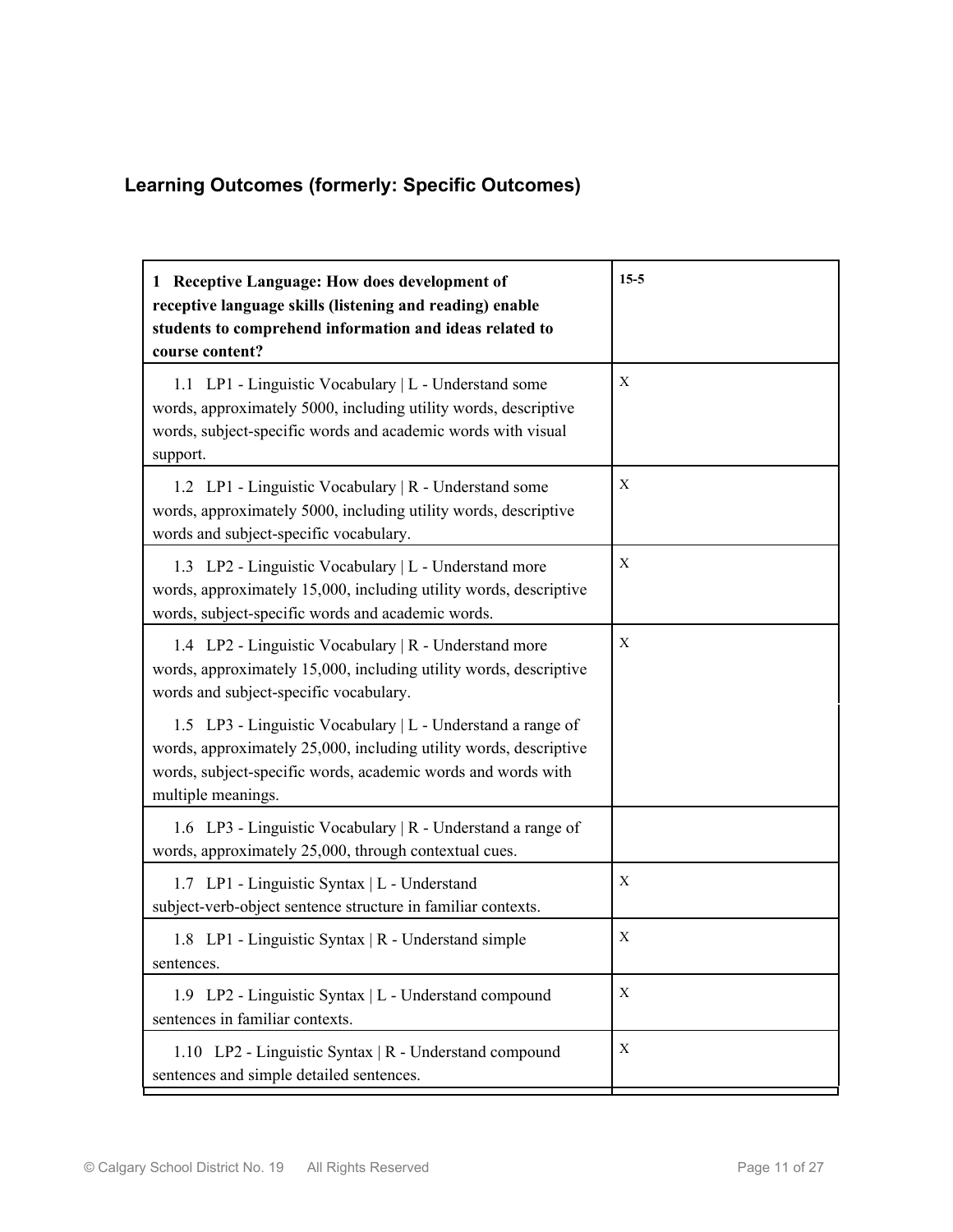| 1.11 LP3 - Linguistic Syntax   L - Understand compound<br>sentences and complex sentences in unfamiliar contexts                                                                                       |   |
|--------------------------------------------------------------------------------------------------------------------------------------------------------------------------------------------------------|---|
| 1.12 LP3 - Linguistic Syntax   R - Understand complex<br>sentences containing subordinate clauses, relative clauses and<br>conditional clauses.                                                        |   |
| 1.13 LP1 - Strategic   L - Respond to literal questions with<br>"what," "where," "when," "who" and "how many."                                                                                         | X |
| 1.14 LP1 - Strategic   R - Decode familiar words and sight<br>words.                                                                                                                                   | X |
| 1.15 LP1 - Strategic   L - Seek clarification by using familiar<br>expressions.                                                                                                                        | X |
| 1.16 LP1 - Strategic   R - Rely on pictures, familiar phrases,<br>patterned sentences, context, shared experiences and first<br>language and culture to comprehend simple texts on familiar<br>topics. | X |
| 1.17 LP2 - Strategic   L - Respond to open-ended<br>questions.                                                                                                                                         | X |
| 1.18 LP2 - Strategic   R - Decode word families, consonant<br>blends and long- and short-vowel sounds.                                                                                                 | X |
| 1.19 LP2 - Strategic   L - Seek clarification by restating,<br>paraphrasing.                                                                                                                           | X |
| 1.20 LP2 - Strategic   R - Use rereading, reading on,<br>contextual cues and root-word recognition to comprehend texts<br>on familiar topics.                                                          | X |
| 1.21 LP3 - Strategic   L - Respond to hypothetical<br>questions.                                                                                                                                       |   |
| 1.22 LP3 - Strategic   R - Decode root words, prefixes,<br>suffixes and vowel digraphs.                                                                                                                |   |
| 1.23 LP3 - Strategic   L - Seek clarification by asking<br>questions.                                                                                                                                  |   |
| 1.24 LP3 - Strategic   R - Use predicting, inferencing,<br>contextual cues, and/or affix analysis to understand texts on<br>unfamiliar topics.                                                         |   |
| 1.25 LP1 - Socio-Linguistic   L - Respond appropriately to<br>common social expressions in formal and informal contexts.                                                                               | X |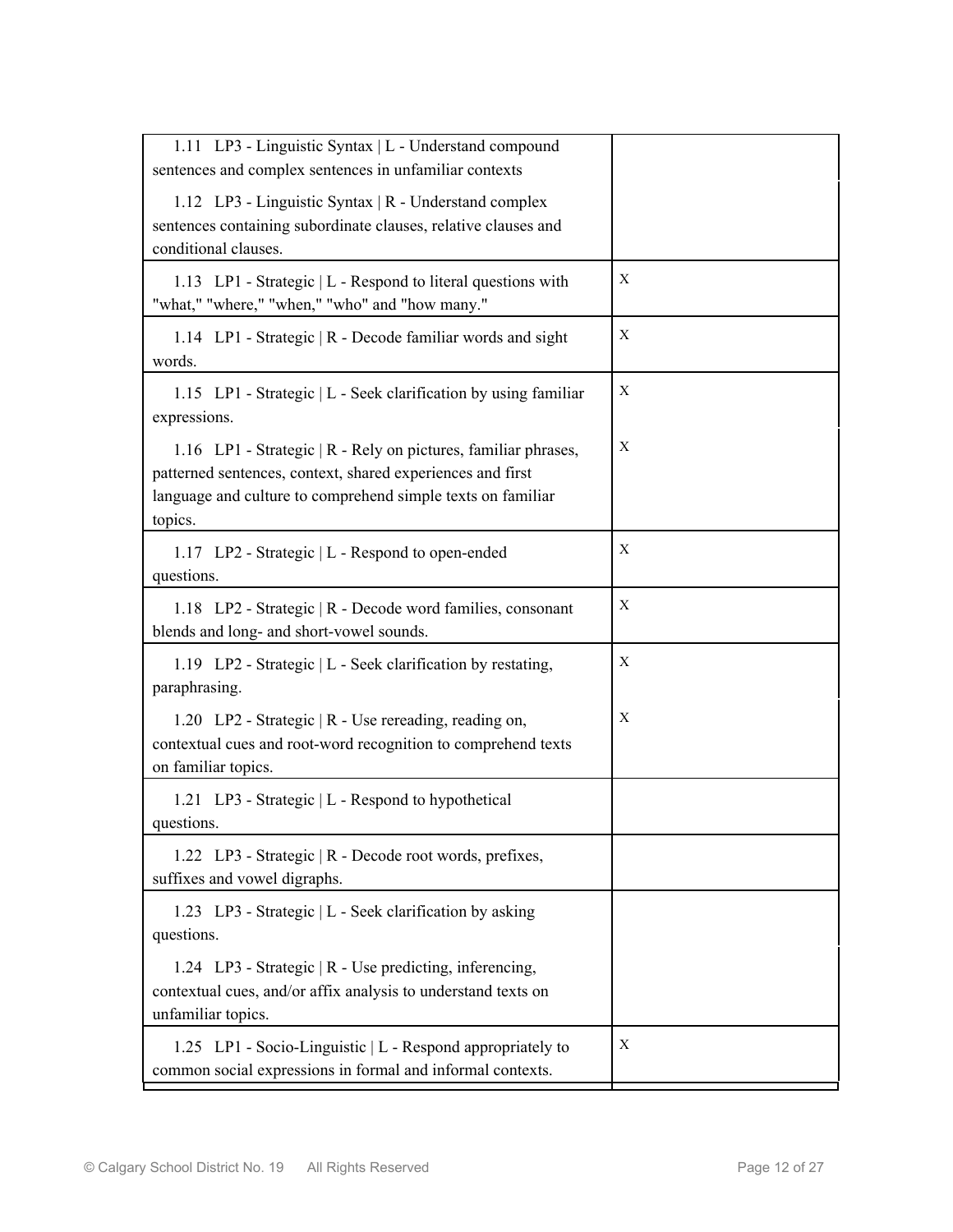| 1.26 LP1 - Socio-Linguistic   R - Understand the literal<br>meaning of simple texts on familiar topics.                                                                                                                                                    | X           |
|------------------------------------------------------------------------------------------------------------------------------------------------------------------------------------------------------------------------------------------------------------|-------------|
| 1.27 LP2 - Socio-Linguistic   L - Respond appropriately to<br>common social expressions, intonation, idiomatic expressions in<br>formal and informal contexts.                                                                                             | $\mathbf X$ |
| 1.28 LP2 - Socio-Linguistic   R - Understand common<br>social expressions and figurative language in texts on familiar<br>topics.                                                                                                                          | X           |
| 1.29 LP3 - Socio-Linguistic   L - Respond appropriately to<br>slang, humour, common idioms and common social expressions.<br>Recognize register, intonation in a variety of contexts.                                                                      |             |
| 1.30 LP3 - Socio-Linguistic   R - Understand explicit social<br>references, explicit cultural references and figurative language in a<br>variety of texts.                                                                                                 |             |
| 1.31 LP1 - Discourse   L - Understand familiar commands,<br>two-step instructions, the gist of discussions and presentations<br>containing phrases and simple related sentences connected with<br>"and" and "then" on familiar topics with visual support. | X           |
| 1.32 LP1 - Discourse   R - Understand simple narratives<br>and descriptive texts containing common conjunctions.                                                                                                                                           | X           |
| 1.33 LP2 - Discourse   L - Understand the gist of<br>discussions and presentations containing simple related sentences<br>connected with common conjunctions, time markers, and<br>sequence markers on familiar topics.                                    | X           |
| 1.34 LP2 - Discourse   R - Understand ideas in simple<br>explanations and procedural texts connected with conjunctions,<br>time markers and sequence markers.                                                                                              | X           |
| 1.35 LP3 - Discourse   L - Understand main ideas,<br>examples, clauses in detailed paragraphs connected with<br>common cohesive devices in academic explanations.                                                                                          |             |
| 1.36 LP3 - Discourse   R - Understand ideas in related<br>paragraphs connected with cohesive devices indicating<br>comparison and contrast; transition words.                                                                                              |             |
| 1.37 LP1 - Auditory Discrimination   L - Recognize<br>common contractions and distinguish minimal pairs in speech<br>spoken at a slower rate.                                                                                                              | Χ           |
| 1.38 LP2 - Auditory Discrimination   L - Understand<br>contractions and familiar reduced speech.                                                                                                                                                           | X           |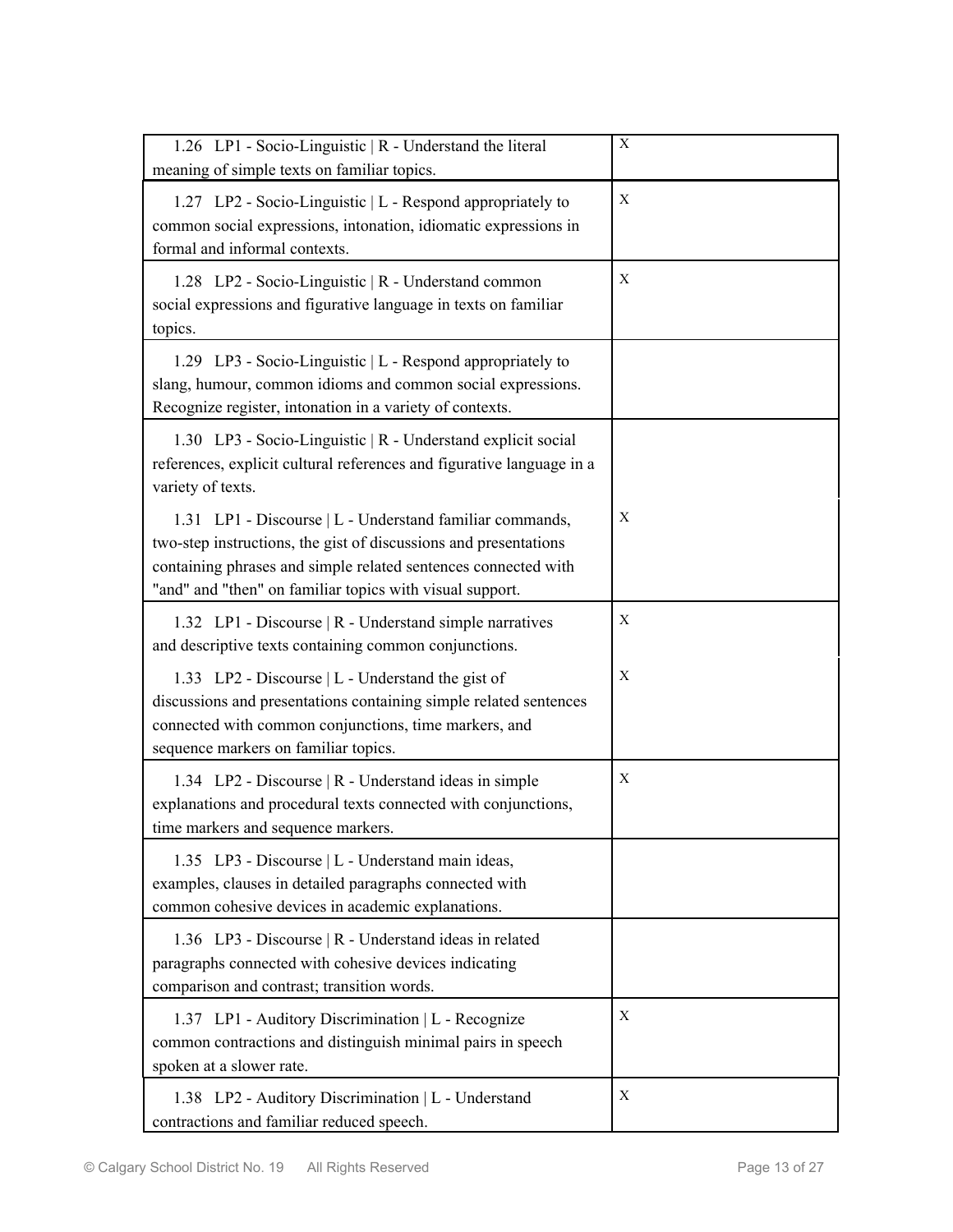| 1.39 LP3 - Auditory Discrimination   L - Understand rapid<br>speech on familiar topics.                                                                                         |   |
|---------------------------------------------------------------------------------------------------------------------------------------------------------------------------------|---|
| 1.40 LP1 - Fluency   R - Read word-by-word with some<br>phrasing.                                                                                                               | X |
| 1.41 LP2 - Fluency $\vert$ R - Read with some phrasing,<br>rereading, sounding out of words, pausing to refer to visuals;<br>substitution of unknown words with familiar words. | X |
| 1.42 LP3 - Fluency $\vert$ R - Read increasingly with expression<br>and attention to common punctuation; meaningful word<br>substitutions.                                      |   |

| 2 Expressive Language: How does development of<br>expressive language skills (speaking and writing) enable<br>students to communicate information and ideas related to<br>course content?                                                                    | $15-5$ |
|--------------------------------------------------------------------------------------------------------------------------------------------------------------------------------------------------------------------------------------------------------------|--------|
| 2.1 LP1 - Linguistic Vocabulary   S - Use some words,<br>approximately 5000, including utility words, descriptive words,<br>and subject-specific words to express needs, express feelings,<br>express preferences and respond to questions.                  | X      |
| 2.2 LP1 - Linguistic Vocabulary   W - Use some words,<br>approximately 5000, including utility words, descriptive words<br>and subject-specific words.                                                                                                       | X      |
| 2.3 LP2 - Linguistic Vocabulary   S - Use more words,<br>approximately 15,000, including utility words, descriptive words,<br>subject-specific words to express ideas, ask and answers<br>questions and make statements.                                     | X      |
| 2.4 LP2 - Linguistic Vocabulary   W - Use more words,<br>approximately 15,000, including utility words, descriptive words<br>and subject-specific words.                                                                                                     | X      |
| 2.5 LP3 - Linguistic Vocabulary   S - Use a range of words,<br>approximately 25,000, including utility words, descriptive words,<br>subject-specific words, and academic words to comment, state<br>opinions, clarify and express agreement or disagreement. |        |
| 2.6 LP3 - Linguistic Vocabulary   W - Use a range of<br>words, approximately 25,000, including utility words, descriptive<br>words, subject-specific words and academic words.                                                                               |        |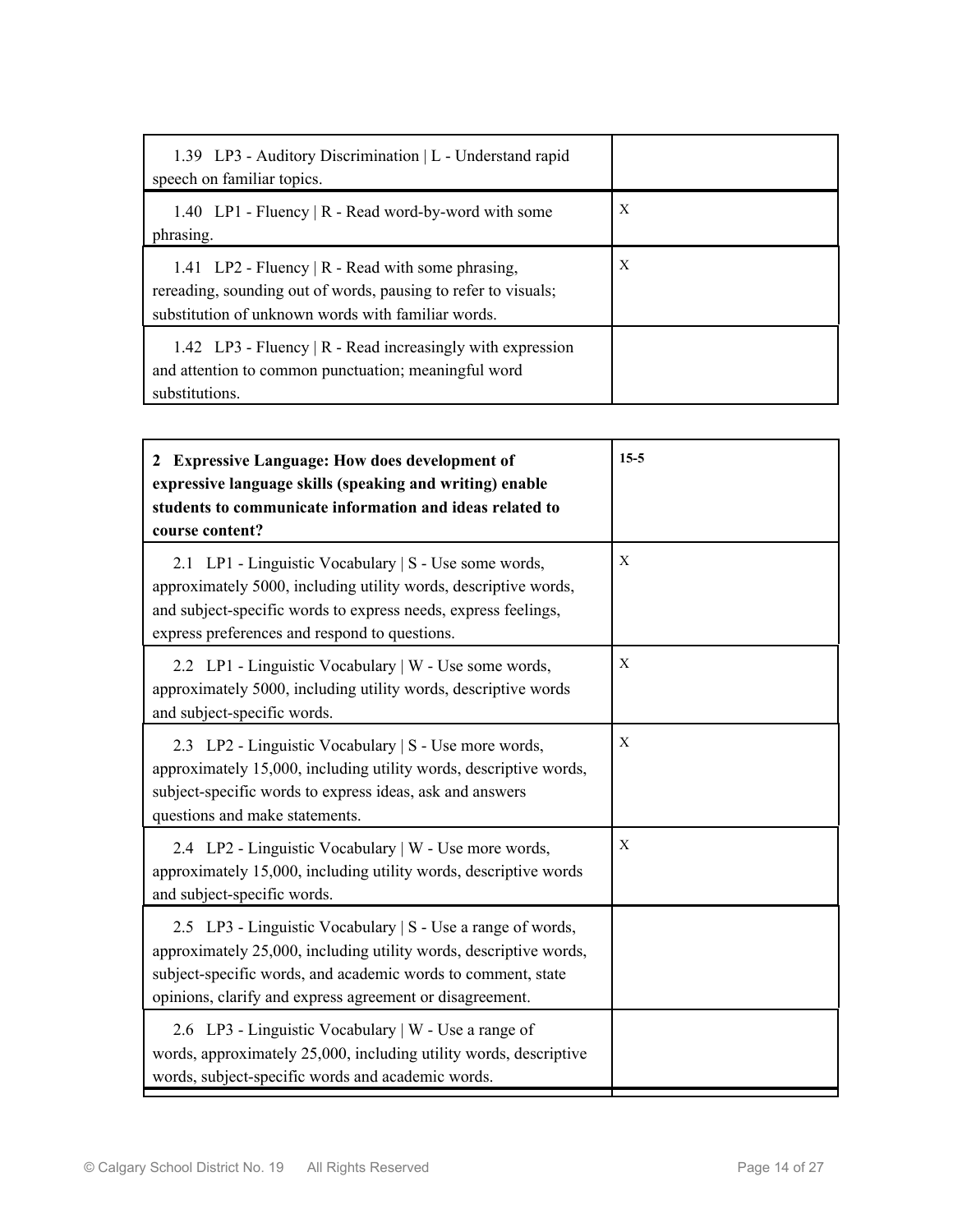| 2.7 LP1 - Linguistic Grammar   S - Use common pronouns,<br>adjectives, nouns, and verbs in present tense with errors and<br>omissions.                                                                                                              | $\mathbf X$ |
|-----------------------------------------------------------------------------------------------------------------------------------------------------------------------------------------------------------------------------------------------------|-------------|
| 2.8 LP1 - Linguistic Grammar   W - Use familiar nouns,<br>pronouns, adjectives, adverbs, prepositions, articles and verbs<br>with tense errors and omissions.                                                                                       | X           |
| 2.9 LP2 - Linguistic Grammar   S - Use regular plurals,<br>possessives, prepositions, verbs in continuous and simple past<br>tenses with agreement and tense errors.                                                                                | X           |
| 2.10 LP2 - Linguistic Grammar   W - Use regular plurals,<br>possessive pronouns, prepositional phrases, regular verbs in<br>continuous and simple past tenses, irregular verbs in continuous<br>and simple past tenses with tense and usage errors. | X           |
| 2.11 LP3 - Linguistic Grammar   S - Use negatives, noun<br>phrases, adjective phrases, irregular plurals, possessives,<br>prepositions, verbs in future continuous and irregular past tenses<br>with some usage errors.                             |             |
| 2.12 LP3 - Linguistic Grammar   W - Use negatives,<br>irregular plurals, object pronouns, prepositions, regular verbs in<br>past and future continuous tenses, and irregular verbs in past and<br>future continuous tenses with occasional errors.  |             |
| 2.13 LP1 - Linguistic Syntax   S - Follow patterned<br>sentences, phrases, and subject-verb-object sentences.                                                                                                                                       | Χ           |
| 2.14 LP1 - Linguistic Syntax   W - Write simple declarative<br>sentences, negative sentences and question sentences using<br>sentence frames.                                                                                                       | X           |
| 2.15 LP2 - Linguistic Syntax   S - Use patterned and<br>predictable affirmative and negative statements, questions and<br>commands.                                                                                                                 | Х           |
| 2.16 LP2 - Linguistic Syntax   W - Write simple compound<br>sentences and simple detailed sentences.                                                                                                                                                | Χ           |
| 2.17 LP3 - Linguistic Syntax   S - Add detail to affirmative<br>and negative statements, questions and commands.                                                                                                                                    |             |
| 2.18 LP3 - Linguistic Syntax   W - Write a variety of<br>compound sentences and complex sentences.                                                                                                                                                  |             |
| 2.19 LP1 - Strategic   S - Use known phrases, simple<br>questions and first-language translation.                                                                                                                                                   | Χ           |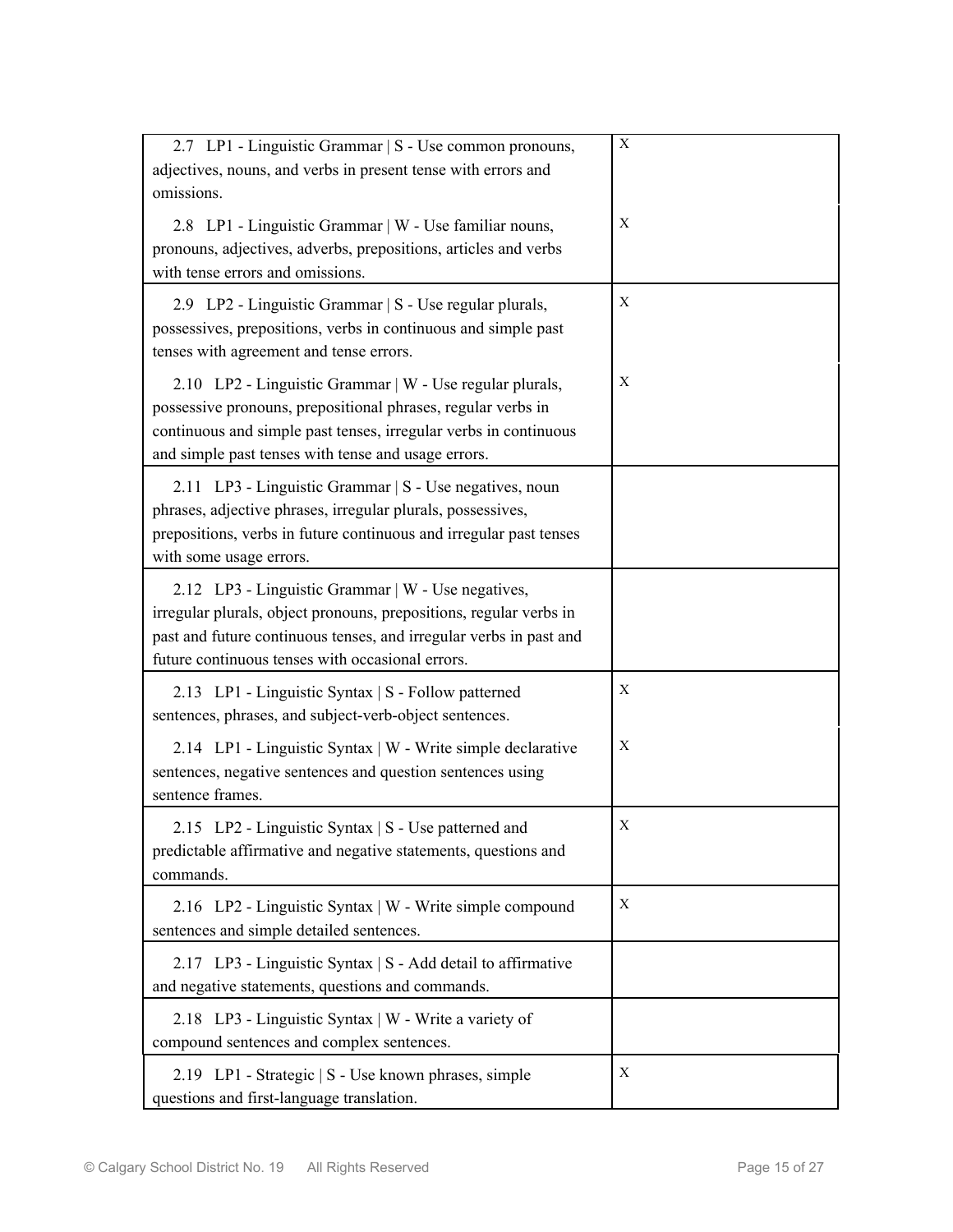| 2.20 LP1 - Strategic   W - Use copying, spelling from<br>memory, words with similar sounds, sentence frames to spell<br>familiar words, write ideas, complete patterned sentences and<br>use basic punctuation.                                                                                     | Χ |
|-----------------------------------------------------------------------------------------------------------------------------------------------------------------------------------------------------------------------------------------------------------------------------------------------------|---|
| 2.21 LP2 - Strategic   S - Use message replacement,<br>everyday expressions and everyday questions.                                                                                                                                                                                                 | Х |
| 2.22 LP2 - Strategic   W - Use familiar vocabulary, known<br>phrases, common expressions, cognates, word lists, templates<br>and models, personal dictionary to find appropriate words, spell<br>irregularly spelled words, distinguish homophones and homonyms<br>and increase use of punctuation. | X |
| 2.23 LP3 - Strategic   S - Use circumlocution and clarifying<br>questions.                                                                                                                                                                                                                          |   |
| 2.24 LP3 - Strategic   W - Use circumlocution, word<br>substitution, format samples, visual dictionary, bilingual<br>dictionary, and punctuation modelled in books to add<br>descriptions to writing, make better word choices, confirm<br>spelling and improve accuracy of punctuation.            |   |
| 2.25 LP1 - Socio-Linguistic   S - Use greetings, common<br>courtesy expressions, familiar social expressions to participate in<br>social and classroom situations.                                                                                                                                  | X |
| 2.26 LP1 - Socio-Linguistic   W - Produce texts using<br>familiar words, familiar phrases, sentence frames to complete<br>forms, create graphic organizers and label diagrams.                                                                                                                      | X |
| 2.27 LP2 - Socio-Linguistic   S - Use common expressions,<br>slang, idioms and gestures to communicate with peers.                                                                                                                                                                                  |   |
| 2.28 LP2 - Socio-Linguistic   W - Produce texts for specific<br>purposes using templates, samples, story plans or graphic<br>organizers.                                                                                                                                                            |   |
| 2.29 LP3 - Socio-Linguistic   S - Use expressions, idioms,<br>and common social references in appropriate contexts.                                                                                                                                                                                 |   |
| 2.30 LP3 - Socio-Linguistic   W - Produce expository texts<br>and narrative texts using knowledge of culturally appropriate<br>forms and styles.                                                                                                                                                    |   |
| 2.31 LP1 - Discourse   S - Connect familiar phrases and<br>simple sentences with "and" to express needs, feelings, and<br>opinions.                                                                                                                                                                 | Х |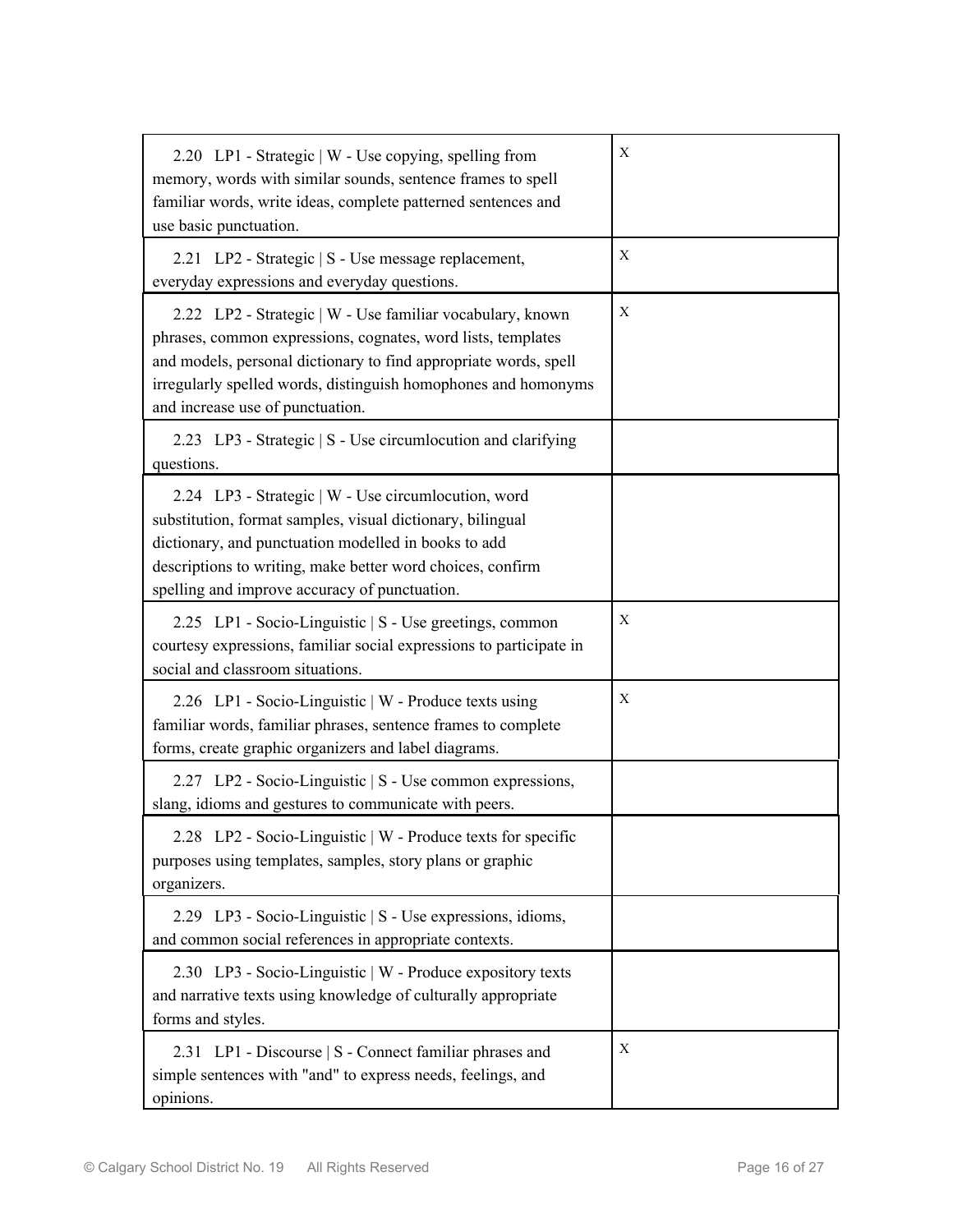| 2.32 LP1 - Discourse   W - Connect ideas in simple<br>sentences using common conjunctions, common time markers<br>and common sequence markers.                                                                                                                                                                                              | X |
|---------------------------------------------------------------------------------------------------------------------------------------------------------------------------------------------------------------------------------------------------------------------------------------------------------------------------------------------|---|
| 2.33 LP2 - Discourse   S - Connect ideas using common<br>conjunctions, time markers, and sequence markers to share<br>ideas, ask questions, describe and explain.                                                                                                                                                                           | X |
| 2.34 LP2 - Discourse   W - Connect ideas in a basic<br>paragraph using common conjunctions, time markers and<br>sequence markers.                                                                                                                                                                                                           | X |
| 2.35 LP3 - Discourse   S - Connect ideas using<br>conjunctions and prepositional phrases to elaborate, describe,<br>sequence and explain.                                                                                                                                                                                                   |   |
| 2.36 LP3 - Discourse   W - Connect ideas in a<br>three-paragraph narrative and a three-paragraph descriptive<br>composition using transition words and subordinate conjunctions.                                                                                                                                                            |   |
| 2.37 LP1 - Pronunciation   S - Approximate English rhythm<br>and intonation in familiar and rehearsed activities, although<br>pronunciation errors may interfere with meaning.                                                                                                                                                              | X |
| 2.38 LP2 - Pronunciation   S - Demonstrate comprehensible<br>pronunciation and appropriate intonation in familiar and<br>rehearsed activities, although pronunciation errors may still occur.                                                                                                                                               | X |
| 2.39 LP3 - Pronunciation   S - Demonstrate comprehensible<br>pronunciation and appropriate intonation in unfamiliar and<br>unrehearsed activities, with occasional errors.                                                                                                                                                                  |   |
| 2.40 LP1 - Editing   W - Edit sentences for capitalization of<br>names and words at the beginning of sentences, periods and<br>regular spelling of familiar words.                                                                                                                                                                          | X |
| 2.41 LP2 - Editing   W - Edit and revise paragraphs for<br>regular spelling, end punctuation, commas in lists and addition of<br>detail.                                                                                                                                                                                                    | X |
| 2.42 LP3 - Editing   W - Edit and revise expository and<br>narrative texts for capitalization of proper nouns, apostrophes,<br>quotation marks, hyphens, dashes and commas, regular and<br>irregular spelling, spelling of homophones and homonyms and<br>subject-verb agreement appropriate word choice addition of<br>supporting details. |   |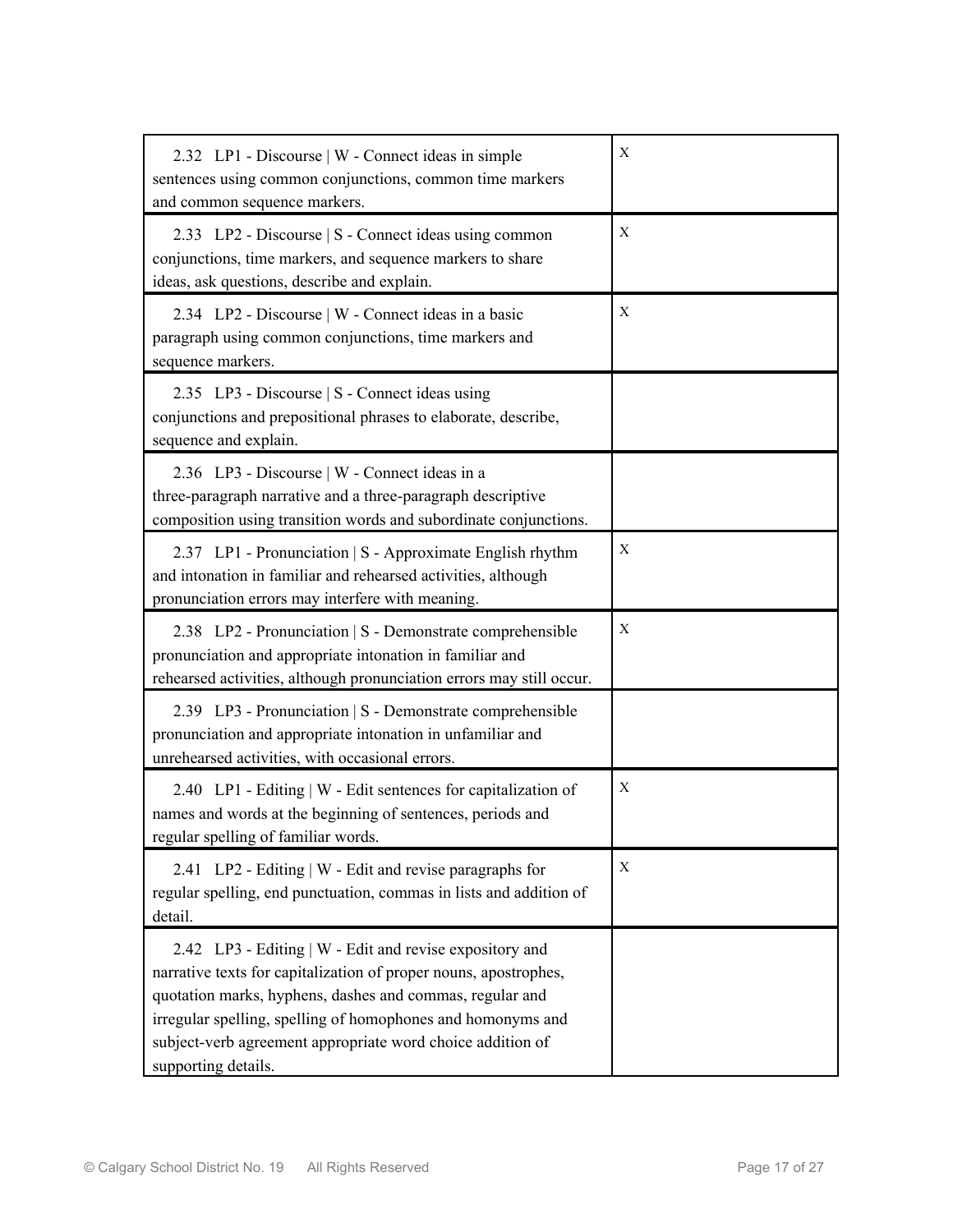| 3 Scientific Inquiry: What are the characteristics of<br>scientific understanding?                                                                                                                                        | $15-5$ |
|---------------------------------------------------------------------------------------------------------------------------------------------------------------------------------------------------------------------------|--------|
| 3.1 Engage in collaborative scientific inquiry to explain and<br>apply scientific concepts. Possible linguistic functions: summarize<br>and inform, justify and explain.                                                  | X      |
| 3.2 Identify and demonstrate science safety rules including<br>Workplace Hazardous Materials Information System WHMIS<br>for school laboratories. Possible linguistic functions: summarize<br>and inform.                 | X      |
| 3.3 Ask questions. Possible linguistic functions: inquiry/seek<br>information.                                                                                                                                            | Х      |
| 3.4 Formulate a hypothesis. Possible linguistic functions:<br>hypothesize.                                                                                                                                                | X      |
| 3.5 Identify controlled, manipulated and responding<br>variables. Possible linguistic functions: seek information,<br>summarize and inform, compare and contrast, classify.                                               | X      |
| 3.6 Design an experiment and determine controlled,<br>manipulated and responding variables. Possible linguistic<br>functions: inquiry/seek information, analyze.                                                          |        |
| 3.7 Investigate and test scientific principles and their<br>applications, using models or appropriate tools, for example a<br>microscope. Possible linguistic functions: inquiry, evaluate.                               | X      |
| 3.8 Gather, organize and present experimental data,<br>graphically, if applicable. Possible linguistic functions: seek<br>information, summarize and inform.                                                              | X      |
| 3.9 Analyze and assess experimental data and evaluate<br>model design when appropriate. Possible linguistic functions:<br>analyze, synthesize, evaluate.                                                                  | X      |
| 3.10 Draw conclusions based on experimental data and<br>explain how evidence gathered support or refutes the initial<br>hypothesis. Possible linguistic functions: summarize, synthesize,<br>justify and persuade, infer. | X      |
| 3.11 Reflect on scientific method and pose further questions.<br>Possible linguistic functions: inquire, evaluate.                                                                                                        | Χ      |
| 3.12 Identify and debate multiple-perspectives on scientific<br>issues using evidence. Possible linguistic functions: seek<br>information, justify and persuade.                                                          |        |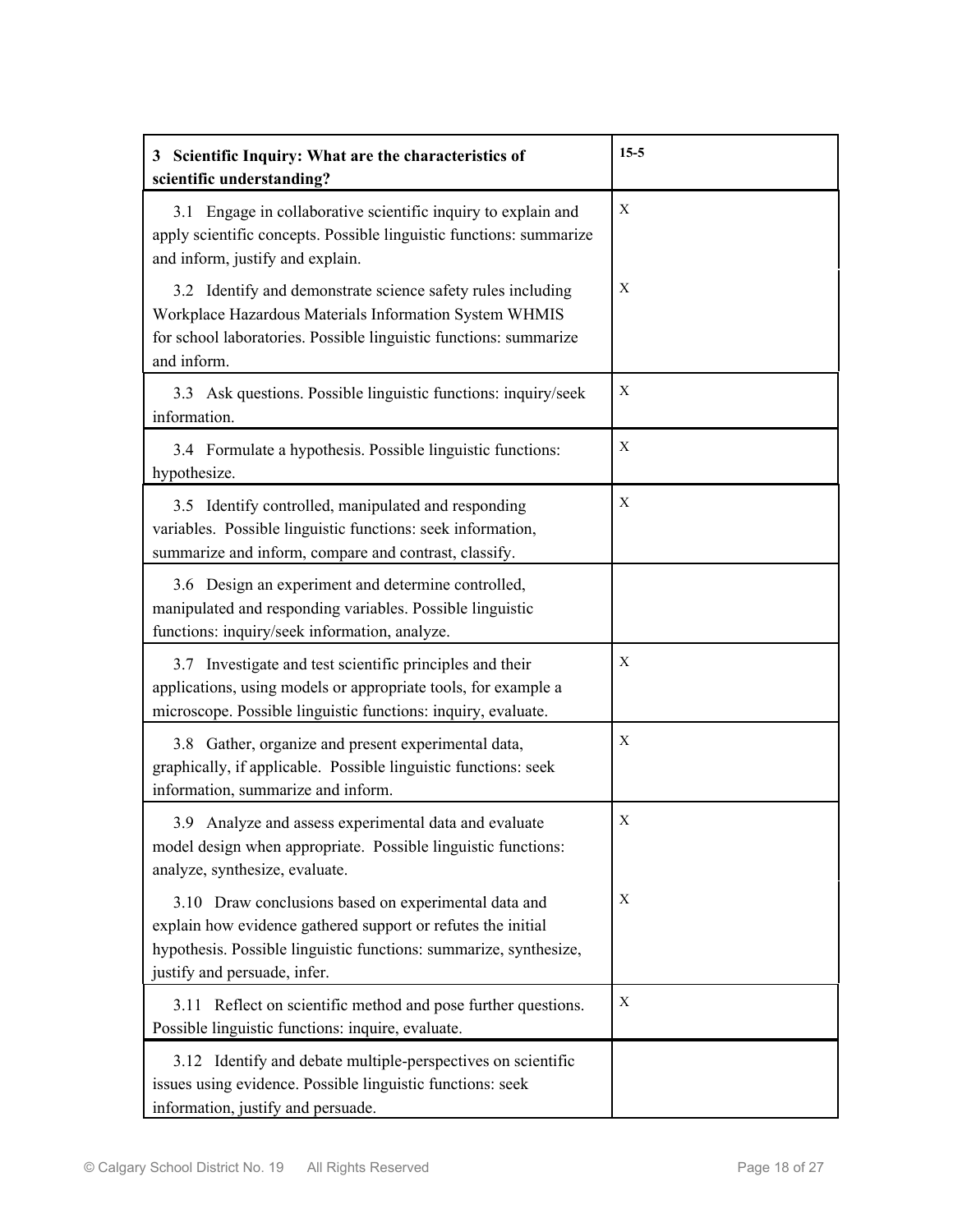| 4 Life Science: What are the characteristics of living<br>things? How do living things adapt to changes over time?                                                                                                                                 | $15-5$ |
|----------------------------------------------------------------------------------------------------------------------------------------------------------------------------------------------------------------------------------------------------|--------|
| 4.1 Describe the characteristics of living things. Possible<br>linguistic functions: inform, classify.                                                                                                                                             | X      |
| 4.2 Describe the basic structure and function of systems in<br>animals, including human nervous, circulatory, respiratory,<br>digestive systems. Possible linguistic functions: inform, compare<br>and contrast, classify.                         | X      |
| 4.3 Describe lifestyle factors that contribute to good health.<br>Possible linguistic functions: inform, compare and contrast.                                                                                                                     | X      |
| 4.4 Classify common plants and animals. Possible linguistic<br>functions: summarize and inform, classify.                                                                                                                                          | X      |
| 4.5 Investigate and describe the history of the cell theory.<br>Possible linguistic functions: inquiry and seek information,<br>sequence / order, summarize and inform.                                                                            | X      |
| 4.6 Using a diagram, identify and describe the function of<br>cell organelles. Possible linguistic functions: summarize and<br>inform.                                                                                                             |        |
| 4.7 Compare and contrast plant and animal cells. Possible<br>linguistic functions: compare and contrast.                                                                                                                                           |        |
| 4.8 Using the appropriate tool, apply laboratory skills to<br>observe and record scientific observations (microscope, hand<br>lens). Possible linguistic functions: summarize and inform.                                                          | X      |
| 4.9 Using a microscope, identify visible cell organelles.<br>Possible linguistic functions: summarize and inform, classify.                                                                                                                        |        |
| 4.10 Compare and contrast passive transport, including<br>osmosis and diffusion, and active transport, including carrier and<br>channel proteins, in relation to semi-permeable membranes.<br>Possible linguistic functions: compare and contrast. |        |
| 4.11 Identify and describe the interactions of organisms,<br>including humans, in an ecosystem, including food web, habitat<br>characteristics, needs, adaptations. Possible linguistic functions:<br>summarize and inform.                        | X      |
| 4.12 Explain seasonal change and animal and human<br>adaptations to seasonal change. Possible linguistic functions:<br>inform, compare and contrast, cause and effect.                                                                             | X      |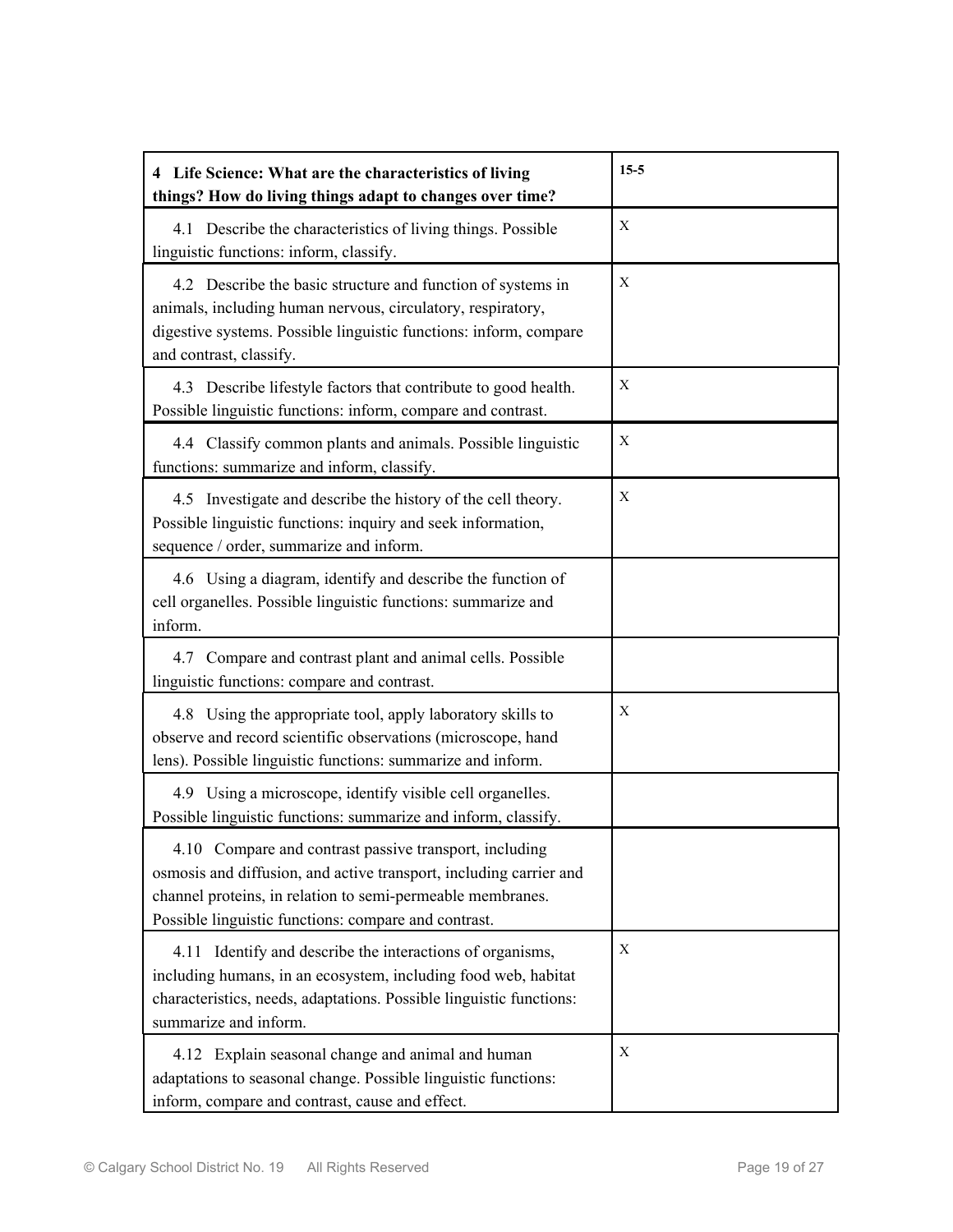| 4.13 Investigate and interpret diversity within species and        |  |
|--------------------------------------------------------------------|--|
| among species with a focus on adaptations. Possible linguistic     |  |
| functions: inquiry, classify, analyze, synthesize, evaluate, cause |  |
| and effect.                                                        |  |

| 5 Chemistry: What is matter? How does matter react<br>when combined?                                                                                                                                                                                                                     | $15-5$ |
|------------------------------------------------------------------------------------------------------------------------------------------------------------------------------------------------------------------------------------------------------------------------------------------|--------|
| 5.1 Investigate and describe the history of the particle model<br>of matter. Possible linguistic functions: inquire, inform.                                                                                                                                                             | X      |
| 5.2 Investigate and describe the properties of states of<br>matter, including water, methanol, ethanol as solids, liquids and<br>gases and associated changes of state. Possible linguistic<br>functions: inquire, inform.                                                               | X      |
| 5.3 Describe the heating curve of water. Possible linguistic<br>functions: seek info and inform.                                                                                                                                                                                         |        |
| 5.4 Estimate and accurately measure, such as volume, mass,<br>density, pH, temperature using the appropriate tool, including<br>beakers, graduated cylinders, scales, litmus paper, thermometers.<br>Possible linguistic functions: inform, predict.                                     | X      |
| 5.5 Explain concepts related to heat and heat transfer,<br>including temperature scales Celsius and Kelvin, conduction,<br>convection, radiation. Possible linguistic functions: inform,<br>compare and contrast.                                                                        | X      |
| 5.6 Explain physical and chemical properties in everyday<br>materials. Possible linguistic functions: inform, compare and<br>contrast.                                                                                                                                                   | X      |
| 5.7 Investigate and describe subatomic particles, including<br>electrons, protons, neutrons. Possible linguistic functions: seek<br>information, inform, compare and contrast.                                                                                                           | X      |
| 5.8 Examine and evaluate patterns in the first 18 elements of<br>the periodic table including nomenclature, atomic symbol, atomic<br>mass, atomic number, ionic charge, chemical properties of<br>groups and families. Possible linguistic functions: summarize and<br>inform, classify. | X      |
| 5.9 Investigate nomenclature of elements and compounds<br>and apply to classification of pure substances or mixtures.<br>Possible linguistic functions: classify, analyze.                                                                                                               | X      |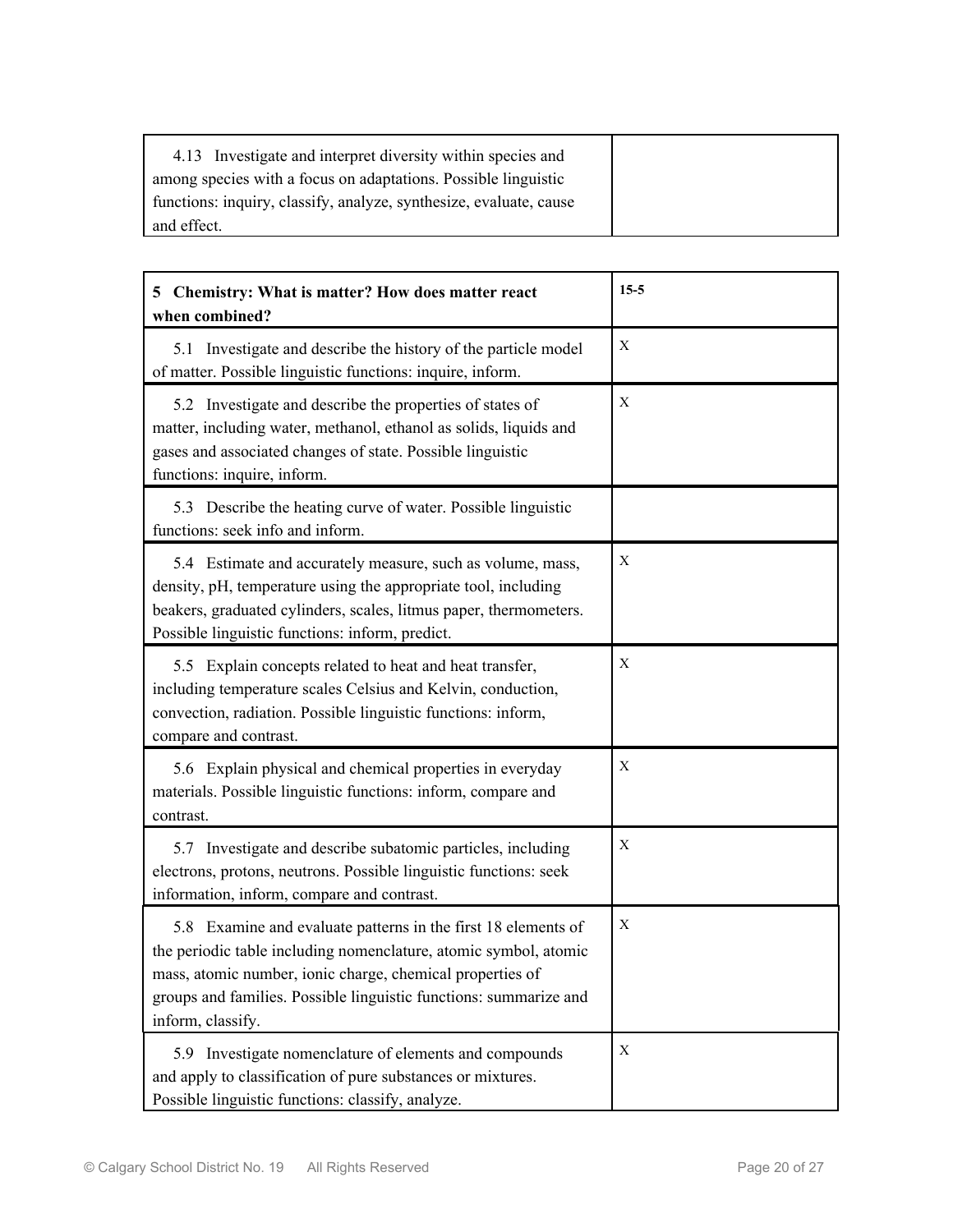| 5.10 Investigate chemical nomenclature of compounds, both<br>molecular and ionic. Possible linguistic functions: inform, compare<br>and contrast, classify, analyze.                                                                       |   |
|--------------------------------------------------------------------------------------------------------------------------------------------------------------------------------------------------------------------------------------------|---|
| 5.11 Investigate and describe the properties of acids and<br>bases. Possible linguistic functions: inquire and seek info, inform,<br>compare and contrast.                                                                                 |   |
| 5.12 Investigate and describe chemical reactions to identify<br>reactants and products in chemical or physical changes. Possible<br>linguistic functions: inquire and seek information, inform, compare<br>and contrast, cause and effect. |   |
| 5.13 Investigate different types of chemical reactions, such<br>as acid, base, endothermic, exothermic. Possible linguistic<br>functions: inquire, inform, classify.                                                                       |   |
| 5.14 Represent chemical reactions with word equations and<br>chemical formulas. Possible linguistic functions: sequence/order,<br>problem solve.                                                                                           |   |
| 5.15 Balance chemical reactions. Possible linguistic<br>functions: sequence/order, problem solve.                                                                                                                                          |   |
| 5.16 Using the appropriate tool, apply laboratory skills to<br>observe and record scientific observations, including beakers,<br>graduated cylinders, spot plates. Possible linguistic functions:<br>summarize and inform.                 | X |

| <b>Physical Science: How does energy affect the</b><br>6<br>movement of objects?                                                                                                                                                 | $15-5$                    |
|----------------------------------------------------------------------------------------------------------------------------------------------------------------------------------------------------------------------------------|---------------------------|
| 6.1 Use appropriate scientific, SI, notation. Possible<br>linguistic functions: classify, analyze.                                                                                                                               | X                         |
| 6.2 Identify, describe and interpret examples of mechanical,<br>chemical, thermal, electrical and light energy. Possible linguistic<br>functions: inform, classify, compare and contrast, analyze.                               | $\boldsymbol{\mathrm{X}}$ |
| 6.3 Describe the use, production and impact of common<br>sources of renewable and non-renewable energy. Possible<br>linguistic functions: summarize and inform, compare and contrast,<br>analyze and evaluate, cause and effect. | X                         |
| 6.4 Investigate and explain kinetic and potential energy.<br>Possible linguistic functions: inquire and seek information,<br>summarize and inform.                                                                               | $\boldsymbol{\mathrm{X}}$ |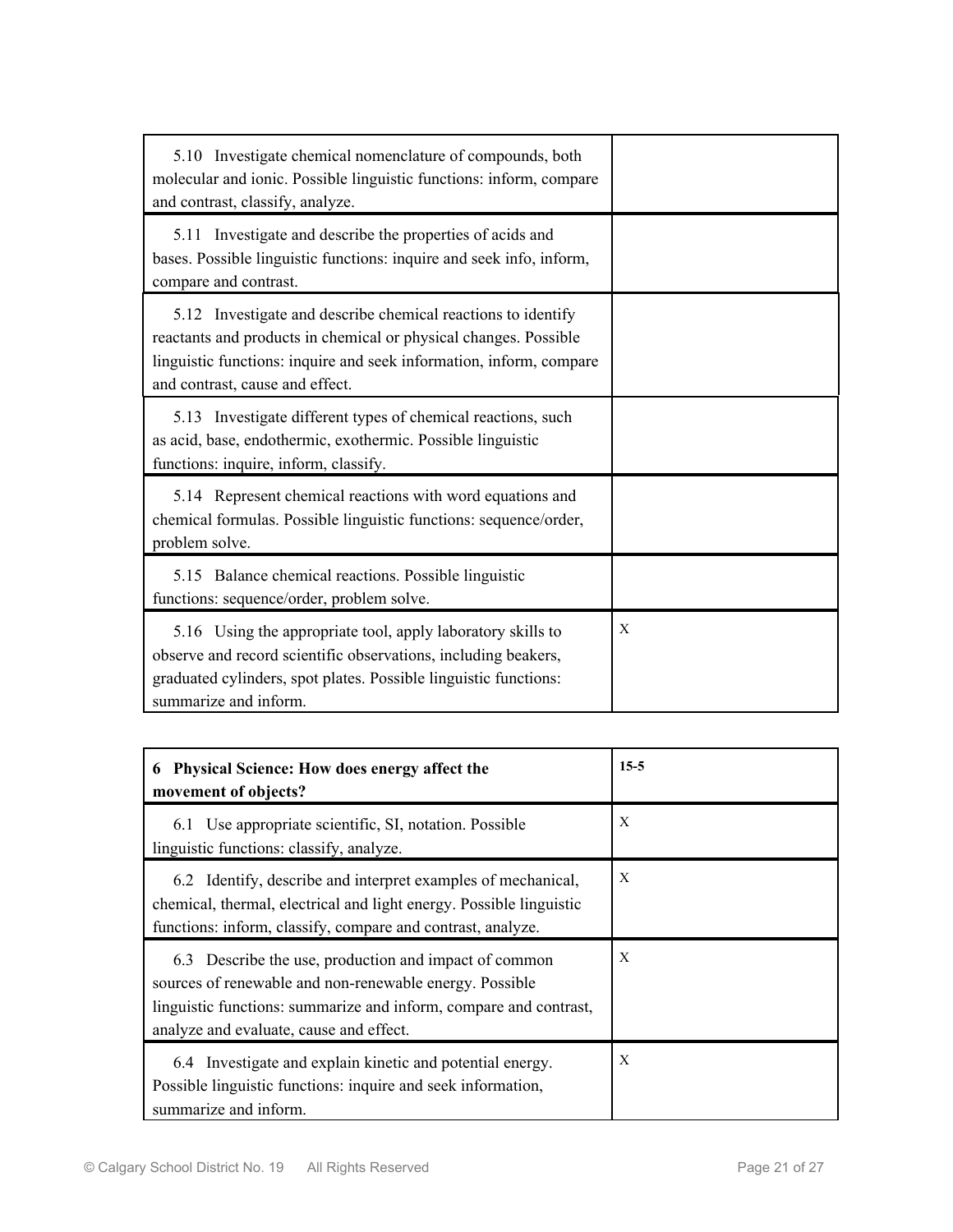| 6.5 Investigate and explain the electromagnetic radiation<br>spectrum. Possible linguistic functions: inquire and seek<br>information, summarize and inform.                                     | X |
|--------------------------------------------------------------------------------------------------------------------------------------------------------------------------------------------------|---|
| 6.6 Investigate and describe evidence of energy transfer and<br>transformation. Possible linguistic functions: inquire and seek<br>information, summarize and inform, compare and contrast.      |   |
| 6.7 Evaluate the efficiency of energy conversions. Possible<br>linguistic functions: analyze, evaluate.                                                                                          |   |
| 6.8 Explain common movement and forces, including<br>friction, magnetism, structural stresses, gravity. Possible linguistic<br>functions: inform, compare and contrast.                          |   |
| 6.9 Compile and display evidence and information in a<br>variety of formats, such as diagrams, flow charts, tables, graphs,<br>scatterplots. Possible linguistic functions: analyze, synthesize. | X |
| Interpret patterns and trends in data. Possible linguistic<br>6.10<br>functions: analyze, infer.                                                                                                 | X |

# **Facilities or Equipment**

## **Facility**

Access to high school science laboratory space is required for this course.

Facilities:

## **Equipment**

Access to high school science laboratory equipment is required for this course.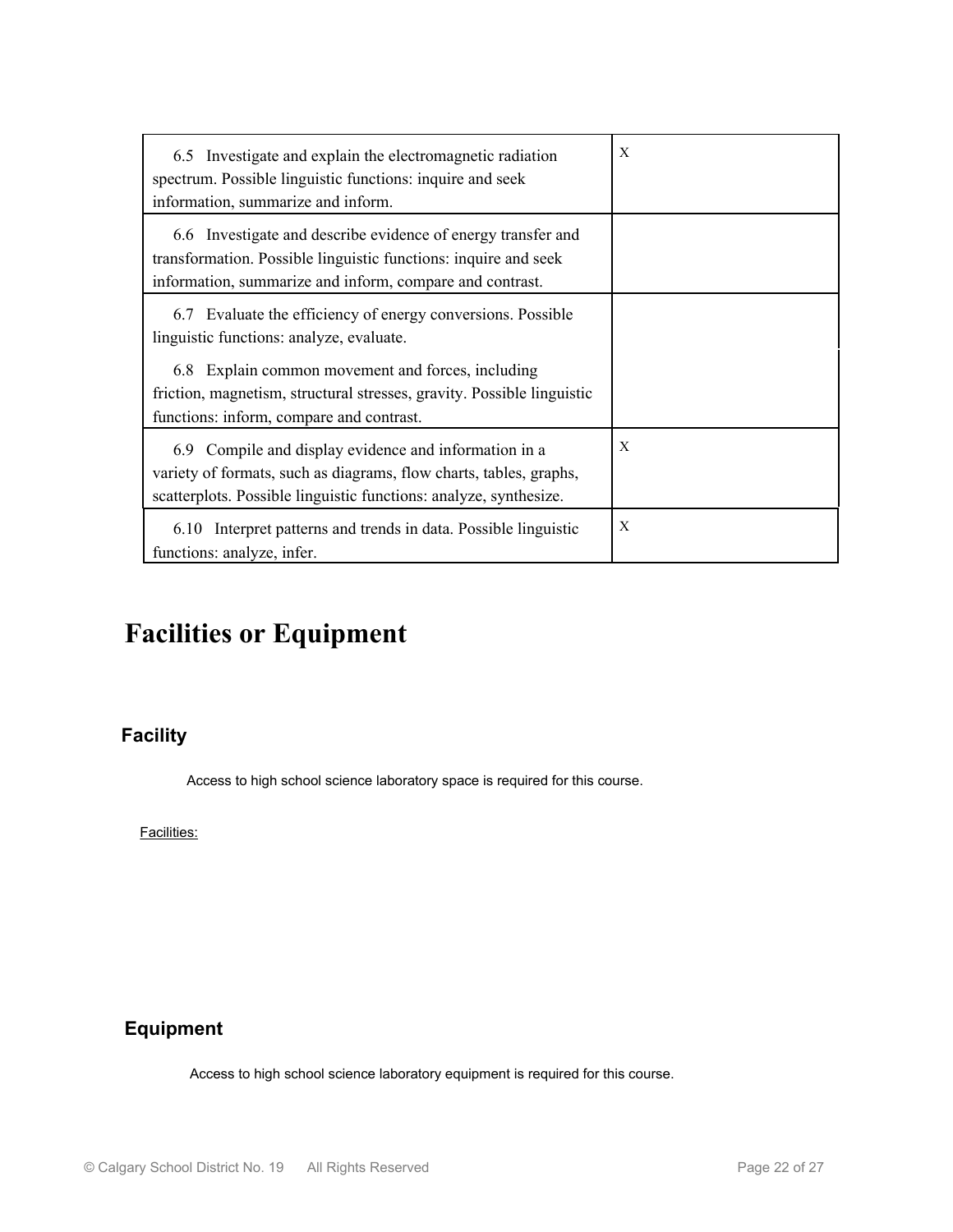# **Learning and Teaching Resources**

No required resources

### **Sensitive or Controversial Content**

No sensitive or controversial content.

**Issue Management Strategy**

#### **Health and Safety**

As with all Science courses, teachers should refer to Health and Safety in the Science Classroom: Kindergarten to Grade 12 (2019) from Alberta Education to inform their practice regarding the health and safety of themselves and their students

**Risk Management Strategy**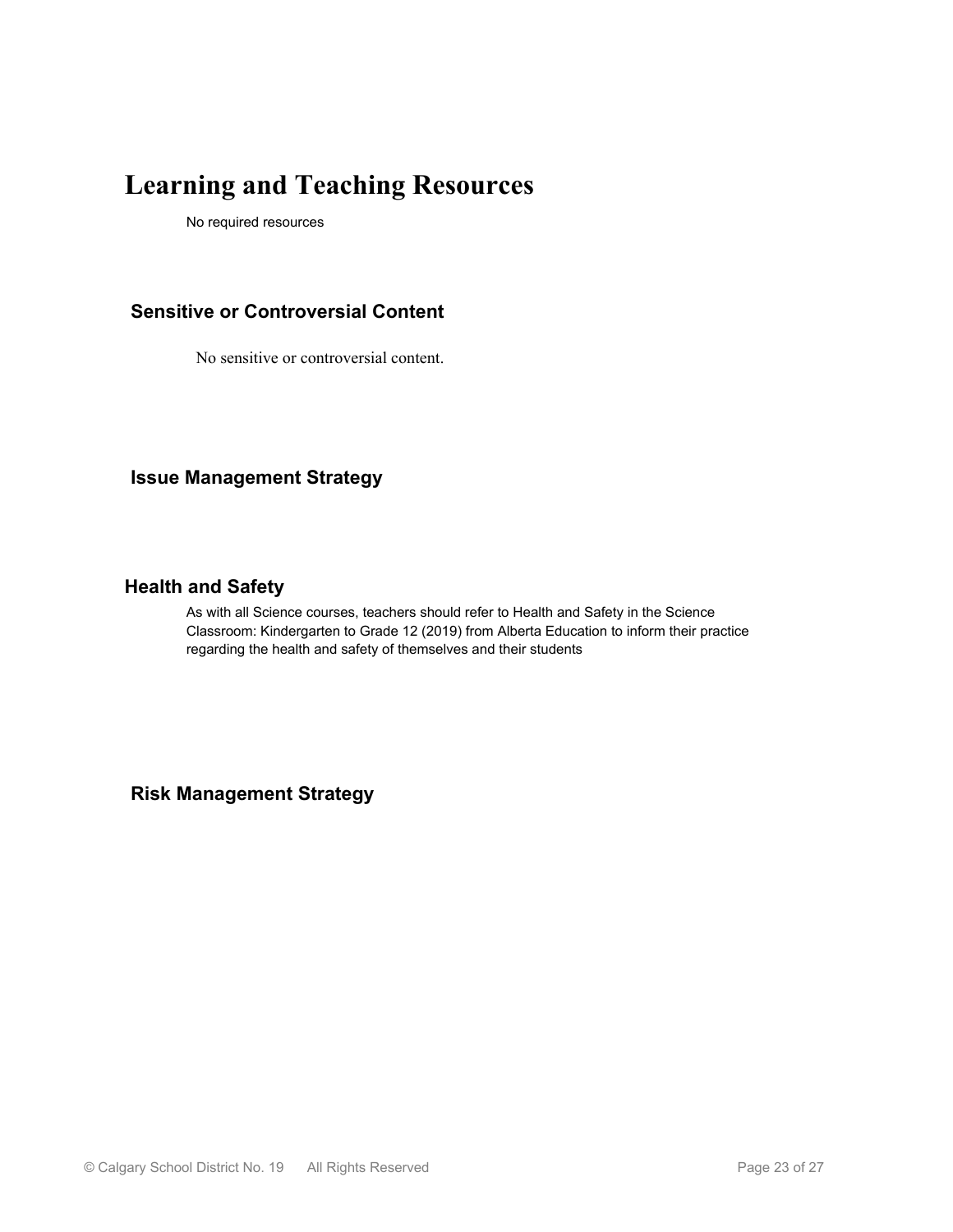**Statement of Overlap with Existing Programs**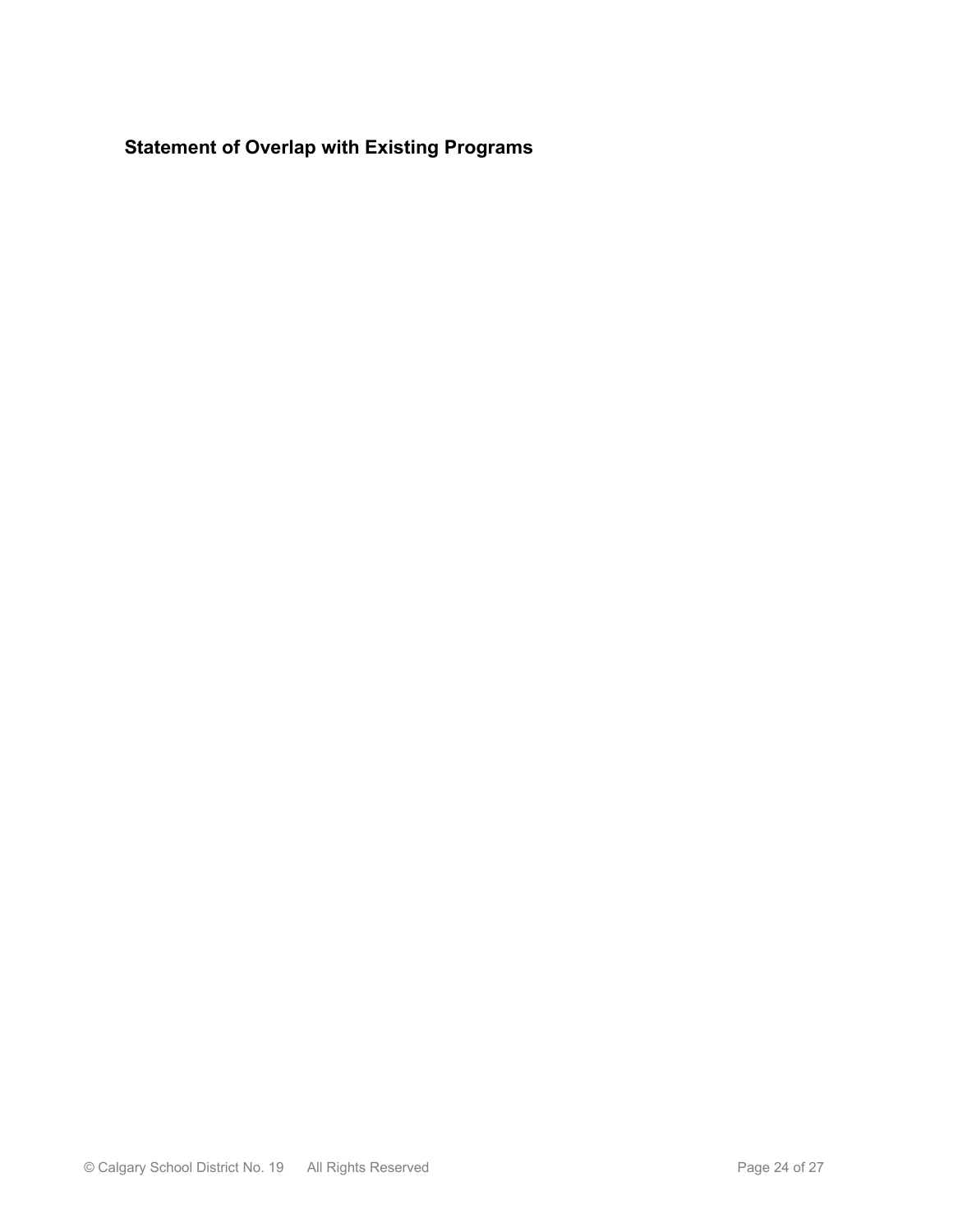Provincial Courses with Overlap and/or Similarity

Science 14

Science 10

Identified Overlap/Similarity

 Some of the science-related learning outcomes in this course overlap slightly with Science 14 or Science 10 learning outcomes.

Reasoning as to Why LDC Is Necessary

 Science 10 and Science 14 emphasize the study of concepts from a very specific scientific perspective mainly to native English speakers or LP4 or LP5 ELLs in order to focus on science education. The ESL Introduction to Science 15, 25 courses are necessary to allow LP1, LP2 and LP3 ELLs to learn foundational scientific concepts and skills while simultaneously learning English, in order to be successful in further high school science courses.

Locally Developed Courses with Overlap and/or Similarity

ESL Introduction to Canadian Studies 15, 25.

Identified Overlap/Similarity

 The language learning outcomes in this course overlap with ESL Introduction to Canadian Studies 15, 25 because the language learning outcomes are based on the Alberta K-12 ESL Proficiency Benchmarks, which apply to both courses.

Reasoning as to Why LDC Is Necessary

 The language skills, conceptual understandings and procedural knowledge acquired in ESL Introduction to Science 15, 25 bridge the gap for ELLs and form the foundation for success in future science courses. Once knowledge of scientific language, concepts and procedures have been established through these courses, students will be able to enter into Alberta Education Science programming. Students will continue to require differentiated instruction focused on academic language development in future science courses.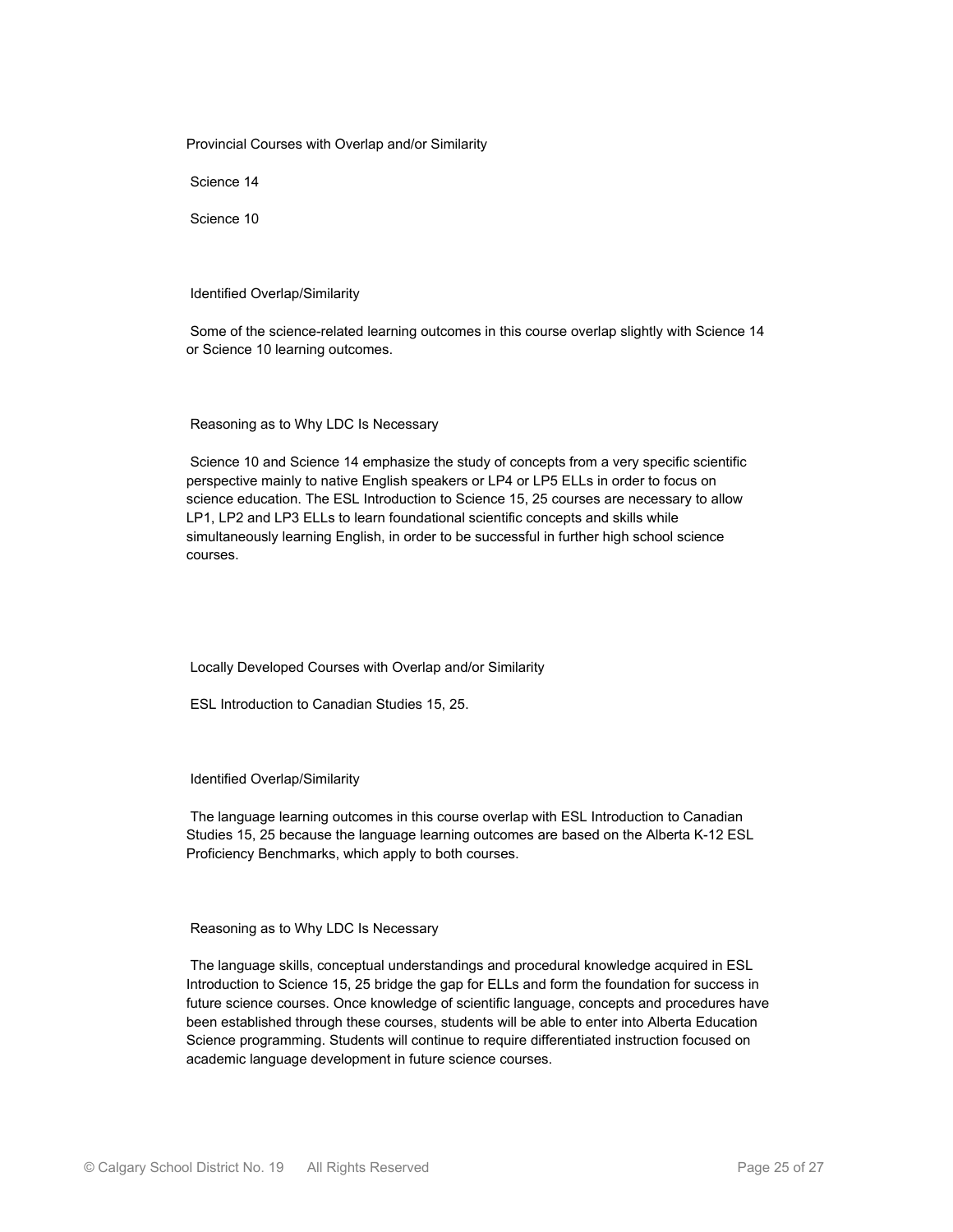# **Student Assessment**

Ongoing language assessment in relation to the Alberta K-12 ESL Proficiency Benchmarks informs teaching and learning throughout this course.

### **Course Approval Implementation and Evaluation**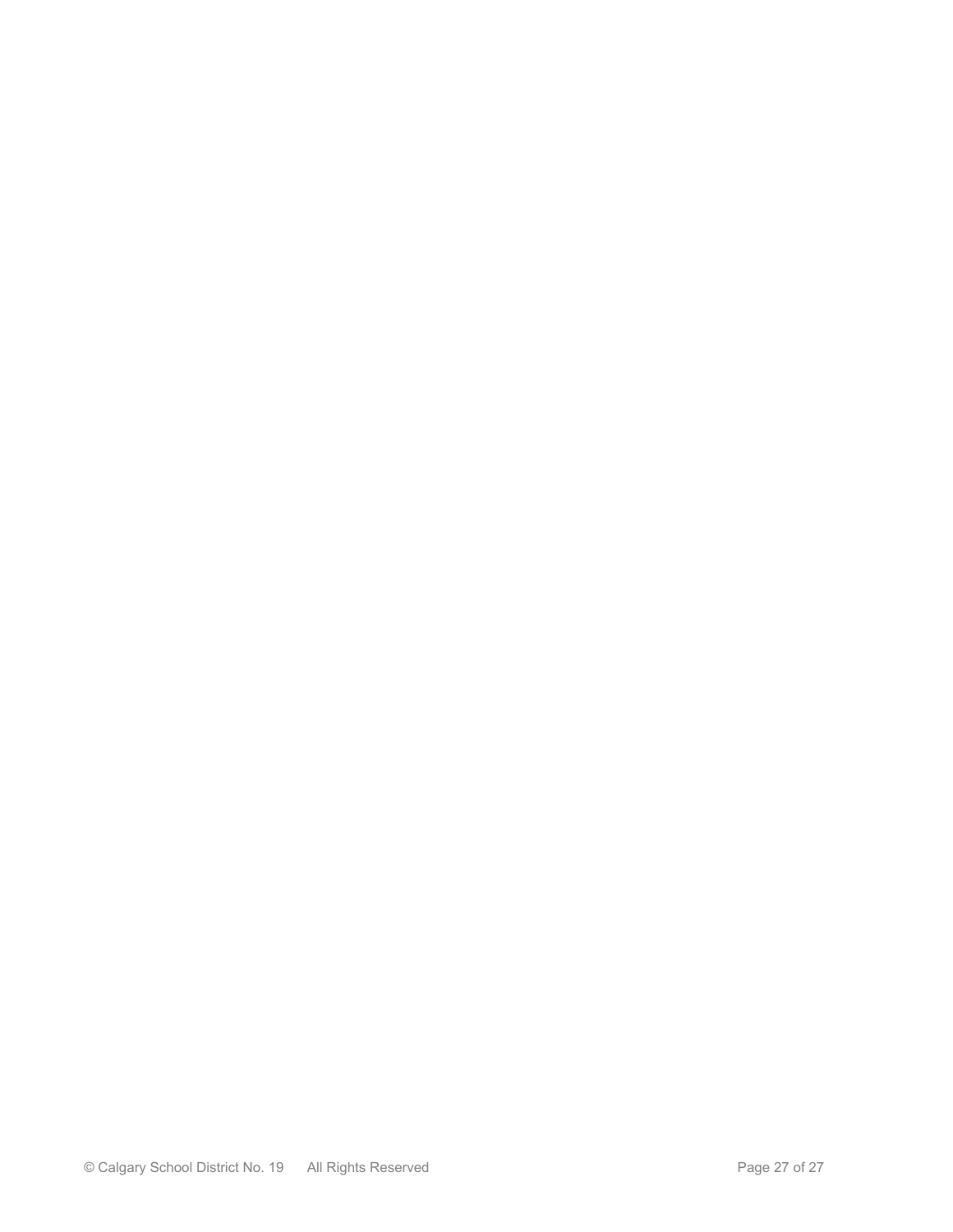## LOCALLY DEVELOPED COURSE OUTLINE

Leadership in the Arts35-3 Leadership in the Arts35-5

Submitted By:

# Lethbridge School District No. 51

Submitted On:

Jun. 4, 2019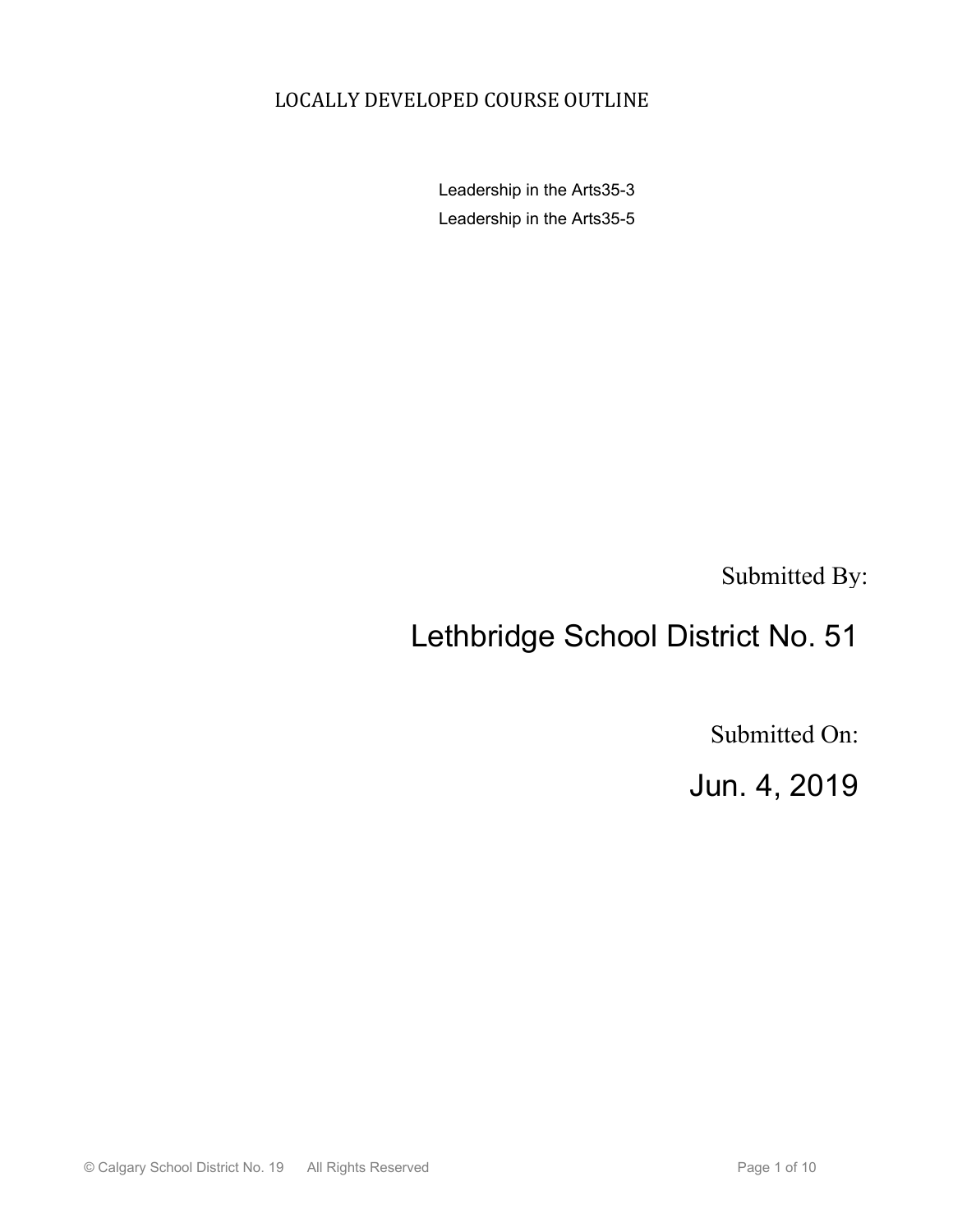## **Course Basic Information**

| Outline Number Hours |        | <b>Start Date</b> | End Date   | Development Type | Proposal Type | Grades                                          |
|----------------------|--------|-------------------|------------|------------------|---------------|-------------------------------------------------|
| 35-3                 | 75.00  | 09/01/2019        | 08/31/2022 | Acquired         | Authorization | G10 G11 G12                                     |
| $35 - 5$             | 125.00 | 09/01/2019        | 08/31/2022 | Acquired         | Authorization | G <sub>10</sub> G <sub>11</sub> G <sub>12</sub> |

#### **Course Description**

Leadership in the Arts is a program of cross-disciplinary study, which encourages critical thinking, creative, entrepreneurial and innovative learning. This course will prepare students, regardless of their future careers, to continue to participate and be leaders in the Arts. The Arts play important roles in shaping communities, culture and the economy. Leadership in the Arts extends disciplinary learning from Art, Dance, Drama, Creative Writing, Film and Music outside the walls of the school and builds understanding of how students can continue to be involved in the Arts as professionals, community leaders and entrepreneurs. This course will have a strong community focus and will reflect local opportunities for the Arts.

#### **Course Prerequisites**

Any one of the following:

- · Art 20
- · Drama 20
- · Instrumental Music 20
- General Music 20
- · Choral Music 20
- Dance 25
- Film and Media Art 25
- · Creative Writing 25

(Additional alternate prerequisites may be identified during the authorization cycle with the addition of new fine arts locally developed course sequences.)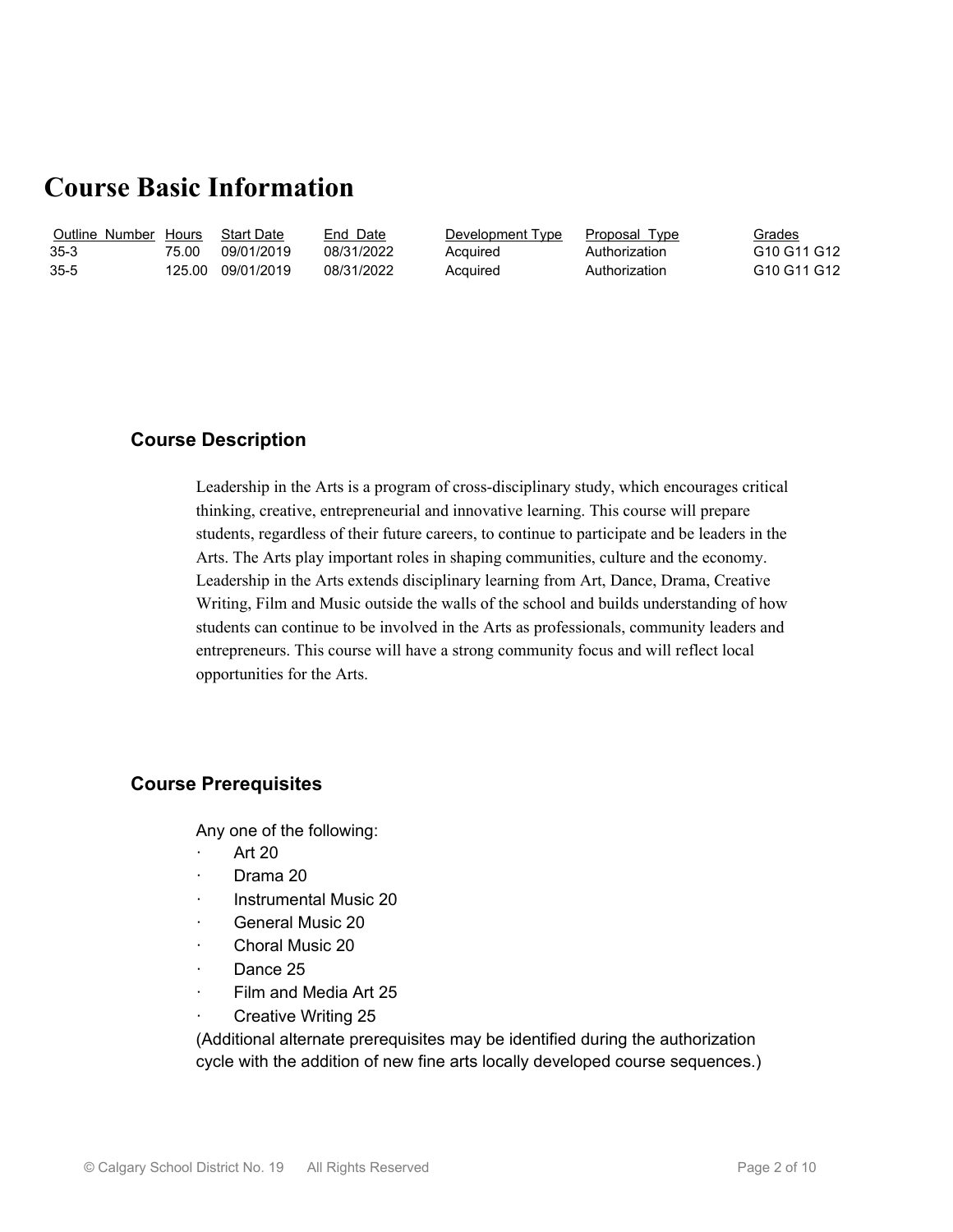## **Sequence Introduction (formerly: Philosophy)**

Leadership in the Arts is designed to inspire students to become engaged thinkers who make discoveries through inquiry, exploration, experimentation and reflection. As students strive for personal success, they will balance their personal interests and abilities with a vision that looks at the needs of the community. Collaboration is an important part of this course. Investigating opportunities with artists, organizations, community leaders, and businesses is necessary for student growth and developing a personal identity as a future leader in the Arts.

 The Arts provide many opportunities for participation in a creative life in addition to being a practicing artist. Community leadership in the Arts is important for the cultural and economic growth. This course will support students in understanding the vast opportunities for lifelong involvement with the Arts.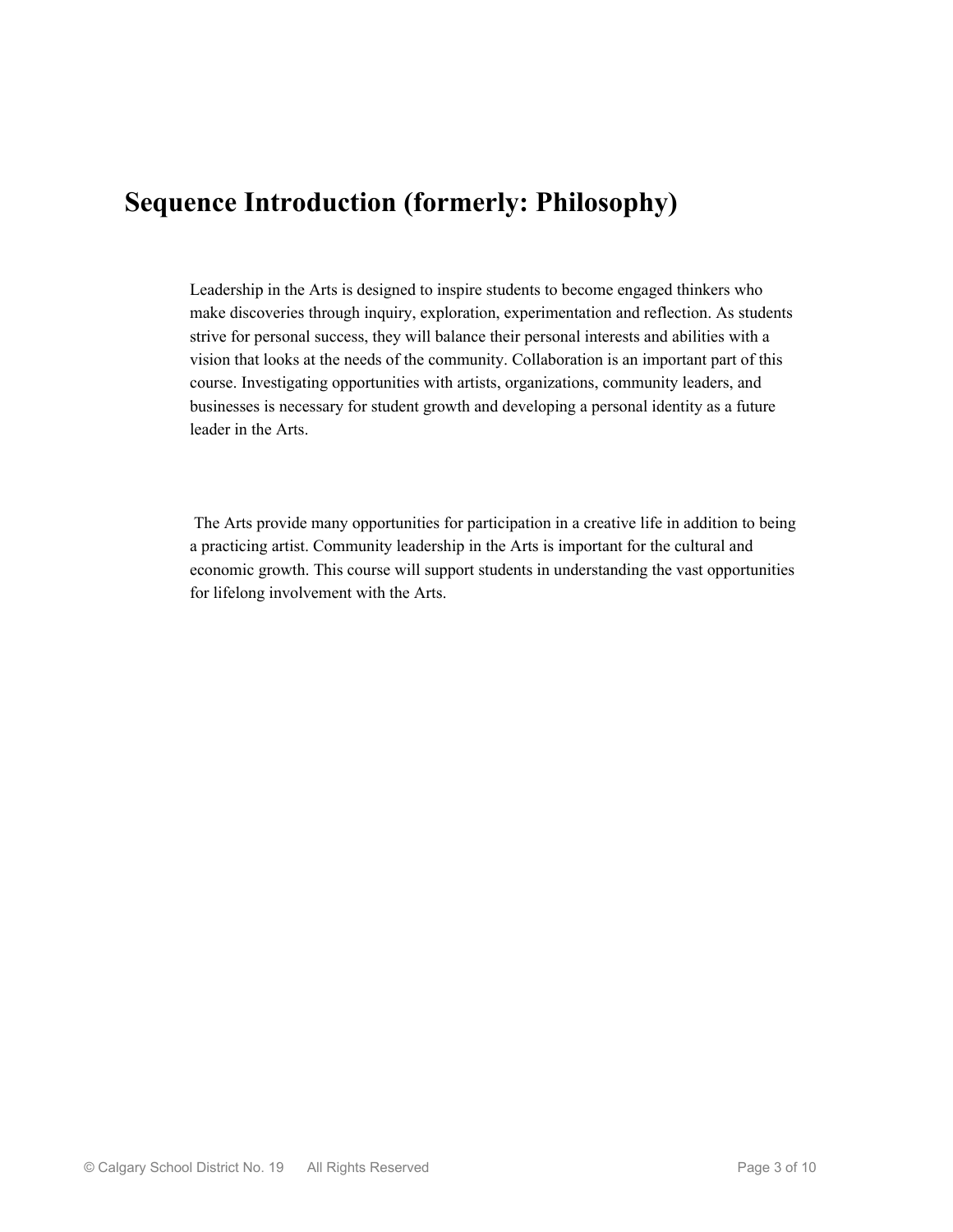## **Student Need (formerly: Rationale)**

Leadership in the Arts provides the opportunity for students from across Arts disciplines to prepare themselves to be leaders in the social, economic, and cultural roles of the Arts. This course goes beyond technical skill development in an art form or looking at the impact of individual works of art and studies how the Arts can empower individuals and communities. The creative industries will be a major economic driver in a diversified, knowledge driven and culturally vibrant society. Leadership in the Arts supports students in not only being artists, but applying their artistic skills, understanding and appreciation of the Arts to becoming social, economic and cultural leaders. Students within this course will benefit from a cross disciplinary approach that includes all Arts disciplines to investigate careers in the Arts, how to lead community Arts organizations, and become entrepreneurs in the creative industries. It is the interaction with other students and teachers from across the arts disciplines that distinguish this course from other fine arts courses.

## **Scope and Sequence (formerly: Learner Outcomes)**

The outcomes in Leadership in the Arts are structured so that general outcomes 1-3 are required for the 3-credit version of the course and general outcome 4 is required for 5-credits.

# **Guiding Questions (formerly: General Outcomes)**

- **1 Evaluate possibilities for careers and lifelong involvement in the Arts**
- **2 Analyze the influence of the Arts in the economy**
- **3 Analyze the cultural influence of the Arts**
- **4 Design a cultural plan for the Arts in the community (5 credit only)**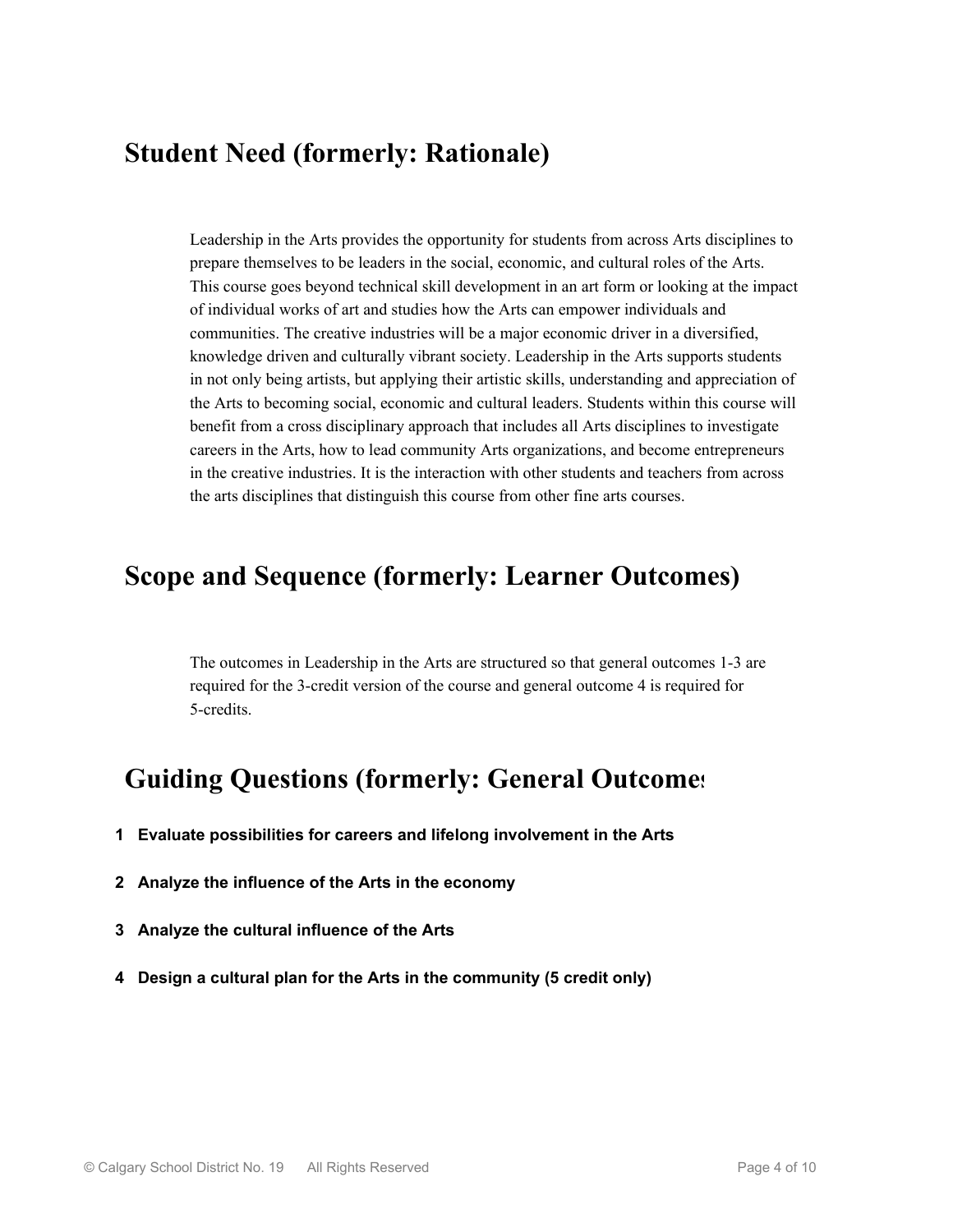## **Learning Outcomes (formerly: Specific Outcomes)**

| <b>Evaluate possibilities for careers and lifelong</b><br>involvement in the Arts | $35-3$ $35-5$    |
|-----------------------------------------------------------------------------------|------------------|
| Research career opportunities in the Arts                                         | X                |
| 1.1                                                                               | $\boldsymbol{X}$ |
| 1.2 Articulate personal strengths, knowledge and skills                           | X                |
| related to an Arts discipline                                                     | $\boldsymbol{X}$ |
| 1.3 Investigate the of mission, values and structure of a                         | X                |
| variety of Arts organizations                                                     | $\boldsymbol{X}$ |
| 1.4 Develop a professional network that includes community                        | $\boldsymbol{X}$ |
| based Arts organizations and artists                                              | X                |

| Analyze the influence of the Arts in the economy<br>2       | $35-3$ 35-5  |
|-------------------------------------------------------------|--------------|
| 2.1 Research the economic impact of the creative industries | X            |
| locally, provincially, nationally and internationally       | X            |
| 2.2 Compare the forms of funding available to artists and   | X            |
| Arts organizations                                          | $\mathbf{X}$ |
| 2.3 Compare differences between non-profit organizations    | X            |
| and for-profit Arts businesses                              | X            |

| Analyze the cultural influence of the Arts<br>3                                    | $35-3$ 35-5 |  |
|------------------------------------------------------------------------------------|-------------|--|
| Evaluate the cultural impact of the Arts in different<br>3.1<br>communities        | X<br>X      |  |
| 3.2 Compare the role of different levels of government in<br>support of the arts   | X           |  |
| 3.3 Compare the municipal, provincial and federal policies<br>that impact the Arts | X<br>X      |  |

| 4 Design a cultural plan for the Arts in the community (5<br>credit only) | $35-335-5$ |
|---------------------------------------------------------------------------|------------|
| 4.1 Identify the community values that inform a cultural plan             |            |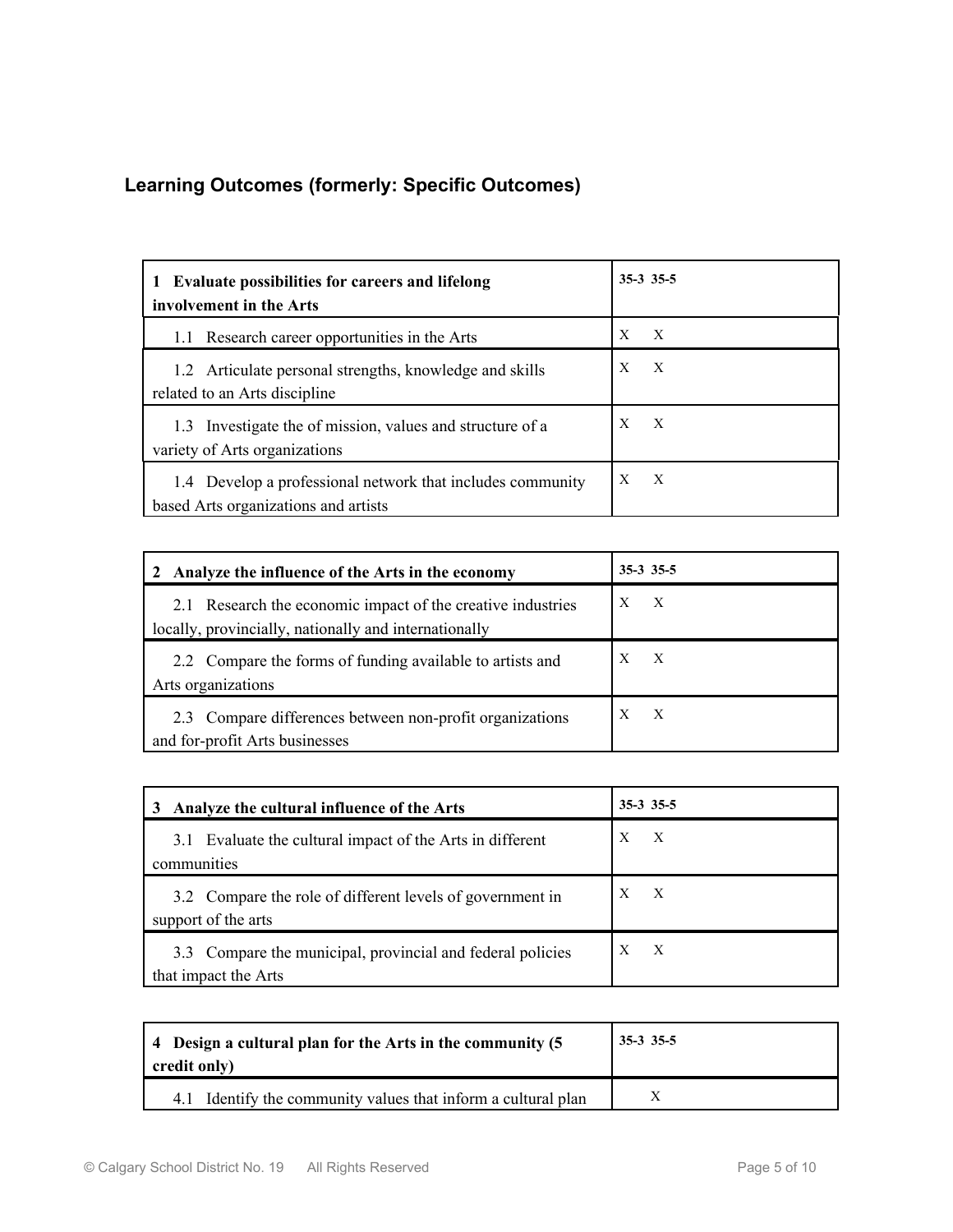| 4.2 Identify cultural assets in the community                |  |
|--------------------------------------------------------------|--|
| 4.3 Create a set of priorities for the Arts in the community |  |

# **Facilities or Equipment**

**Facility**

Facilities:

### **Equipment**

# **Learning and Teaching Resources**

Community Resources

To achieve a mentorship relationship, the student will need to access professional a contacts in the professional and post-secondary world.

## **Sensitive or Controversial Content**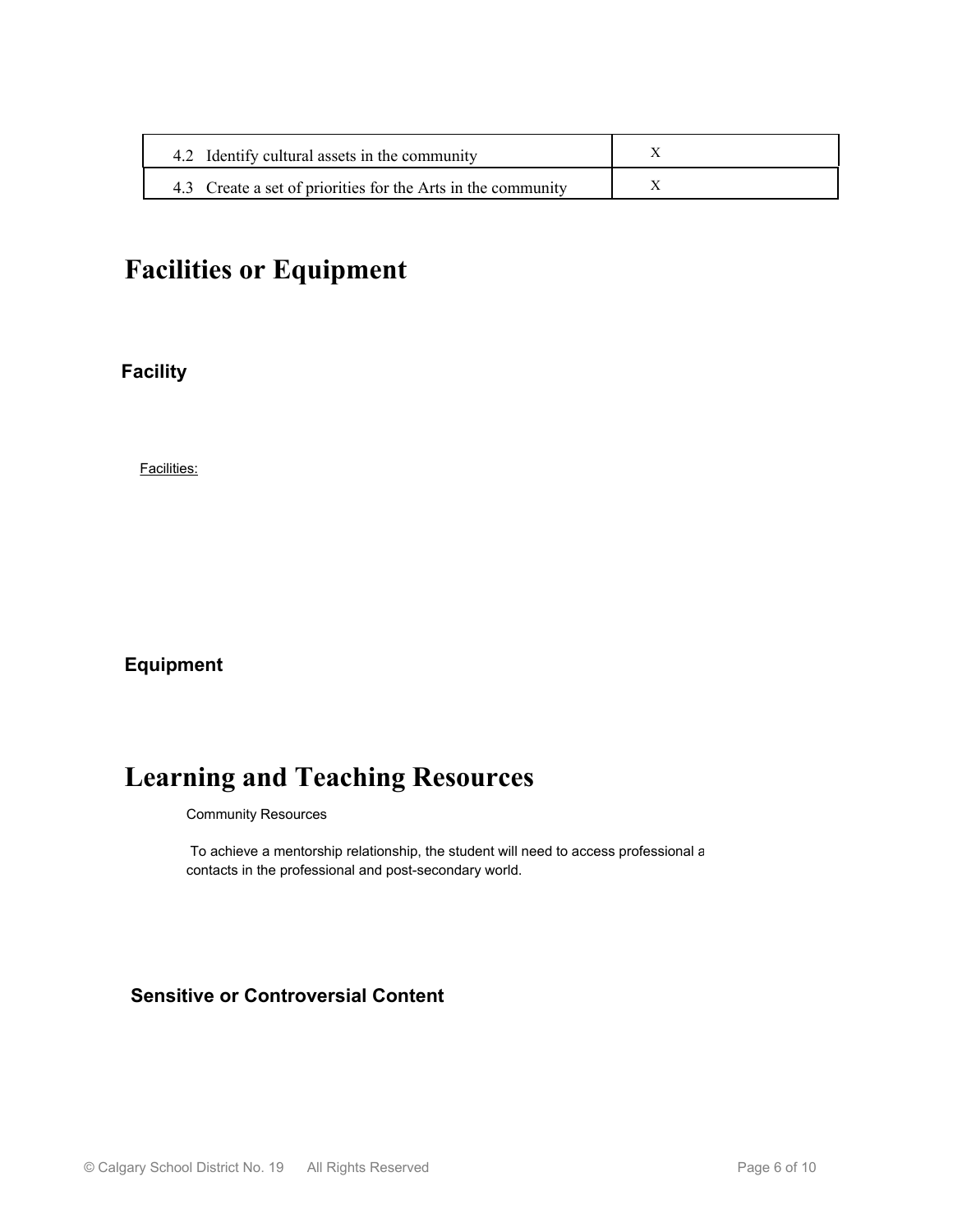**Issue Management Strategy**

**Health and Safety**

**Risk Management Strategy**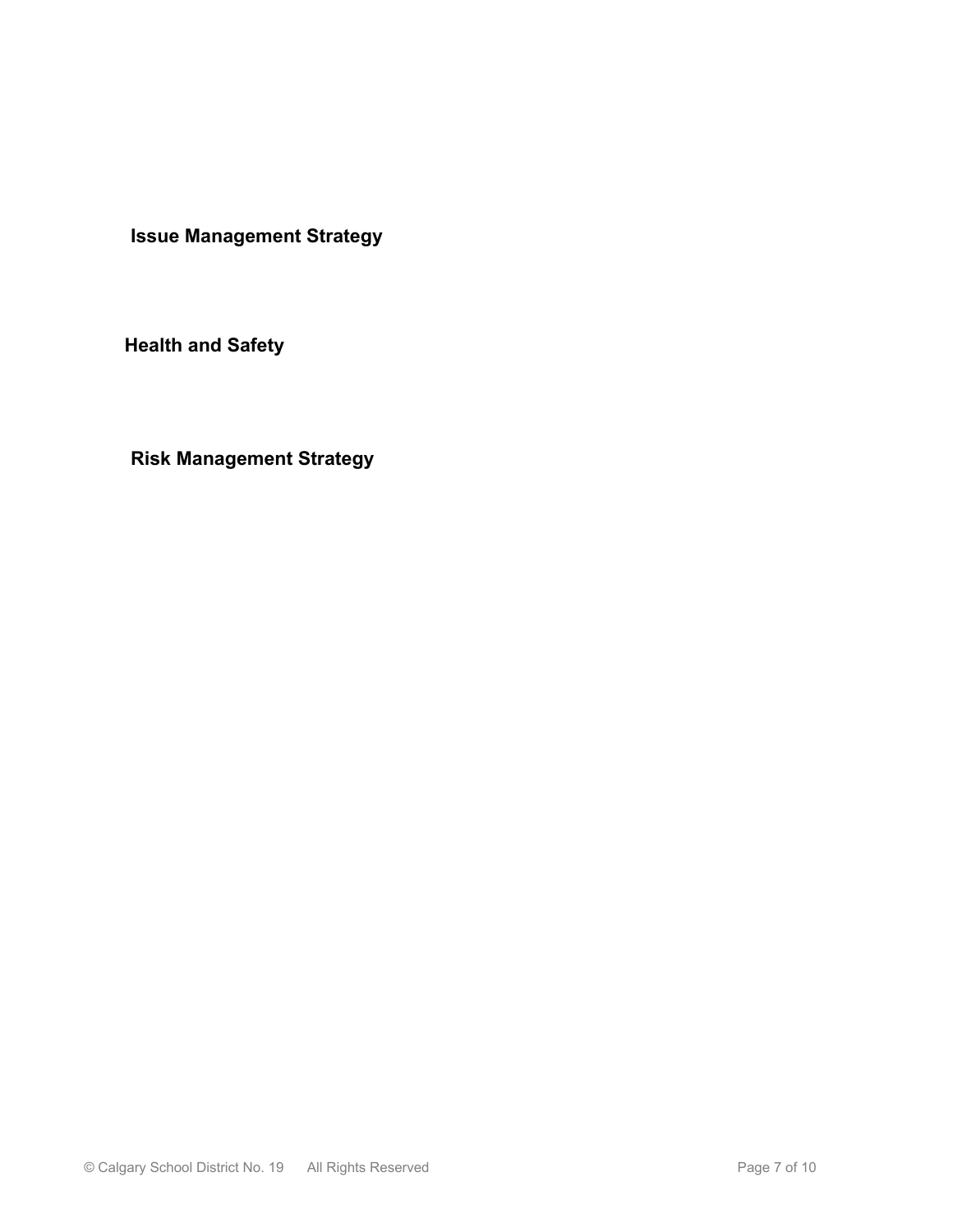### **Statement of Overlap with Existing Programs**

Course: Career Transitions 2310

 Outcome: refine and present the career portfolio, showing evidence of strengths and competencies, including accomplishments over the past year

 Rationale: Leadership in the Arts approaches the study of careers in the Arts from an interdisciplinary Arts lens and focuses on students learning about the many ways they can have lifelong involvement with the Arts in addition to a careers directly in the Arts.

Course: Career Transitions 3010

 Outcome: gather and analyze appropriate labour market information related to selected occupations and incorporate the findings into a personal career plan

 Rationale: Students in Leadership in the Arts study career opportunities in the Arts to not only prepare for potential future careers, but to learn how the Arts are an important economic and cultural driver for communities.

Course: Career Transitions 3310

Outcome: update learning/career planner and expand personal career network/resource list

 Rationale: Students in Leadership in the Arts learn about the presence of the Arts within their community through authentic community connections and networks. This supports important learning about how they can pursue lifelong involvement in the Arts community.

## **Student Assessment**

Assessment practices for this course follow board policies for assessing and reporting student achievement. This course does not have any unique assessment requirements or standards.

#### **Course Approval Implementation and Evaluation**